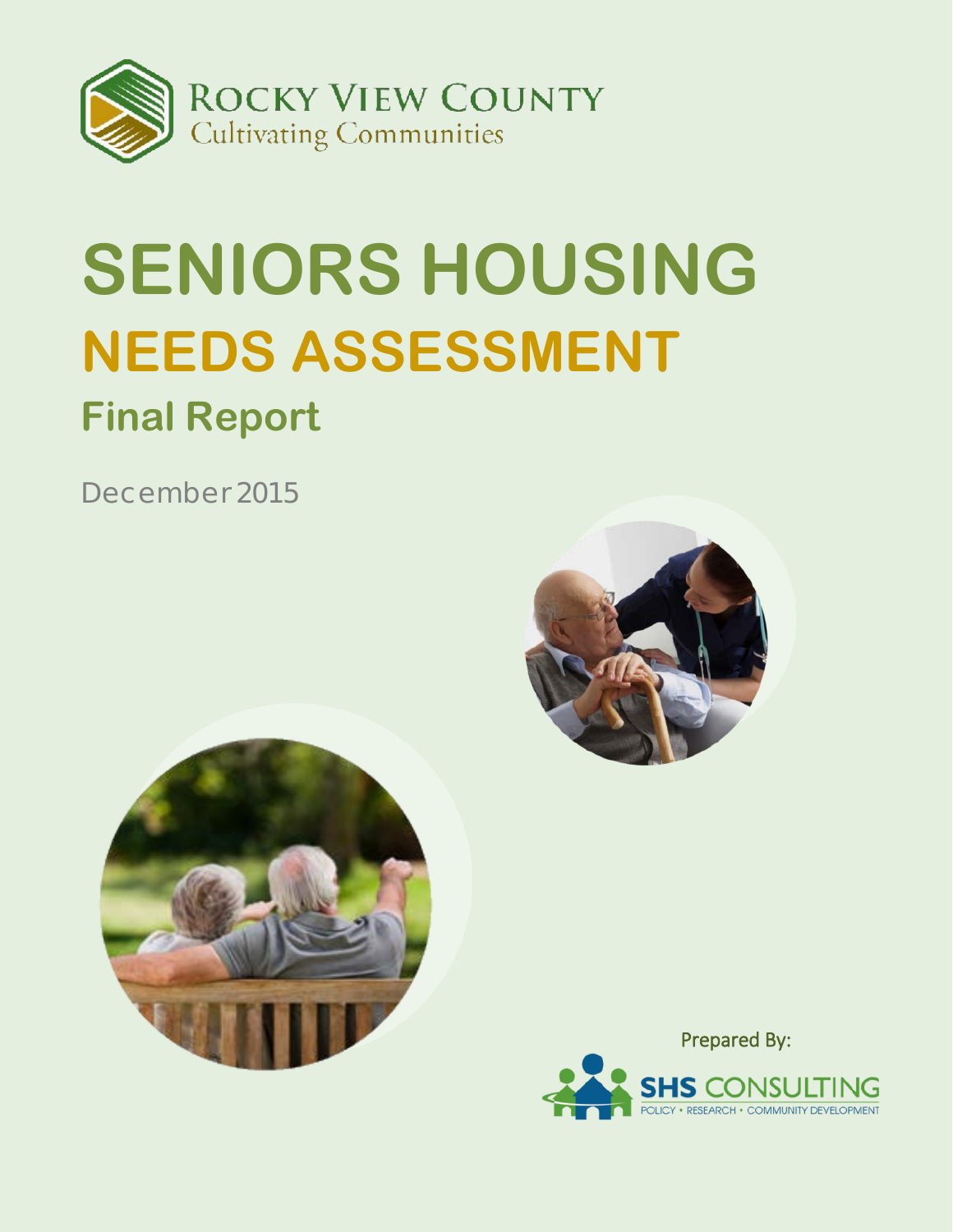

#### **Acknowledgements**

The Rocky View County Seniors Housing Needs Assessment was undertaken for Rocky View County. This Phase Three report was completed under the direction of Corwin McCullagh, Manager, Recreation and Community Services, Sherry Baers, Manager, Planning Services, and Randy Ell, FCSS Coordinator.

We would like to thank the representatives from various community agencies, non-profit housing providers, private sector stakeholders and provincial departments for providing valuable information for the study. In particular, we would like to thank the individuals who completed a survey and participated in focus groups, public consultation sessions and interviews.

The Rocky View County Seniors Housing Needs Assessment was prepared by SHS Consulting. The consulting team for this study was:

Ed Starr, Partner Jodi Ball, Principal Johanna Hashim, Senior Research and Policy Analyst Narmadha Rajakumar, Senior Research and Policy Analyst

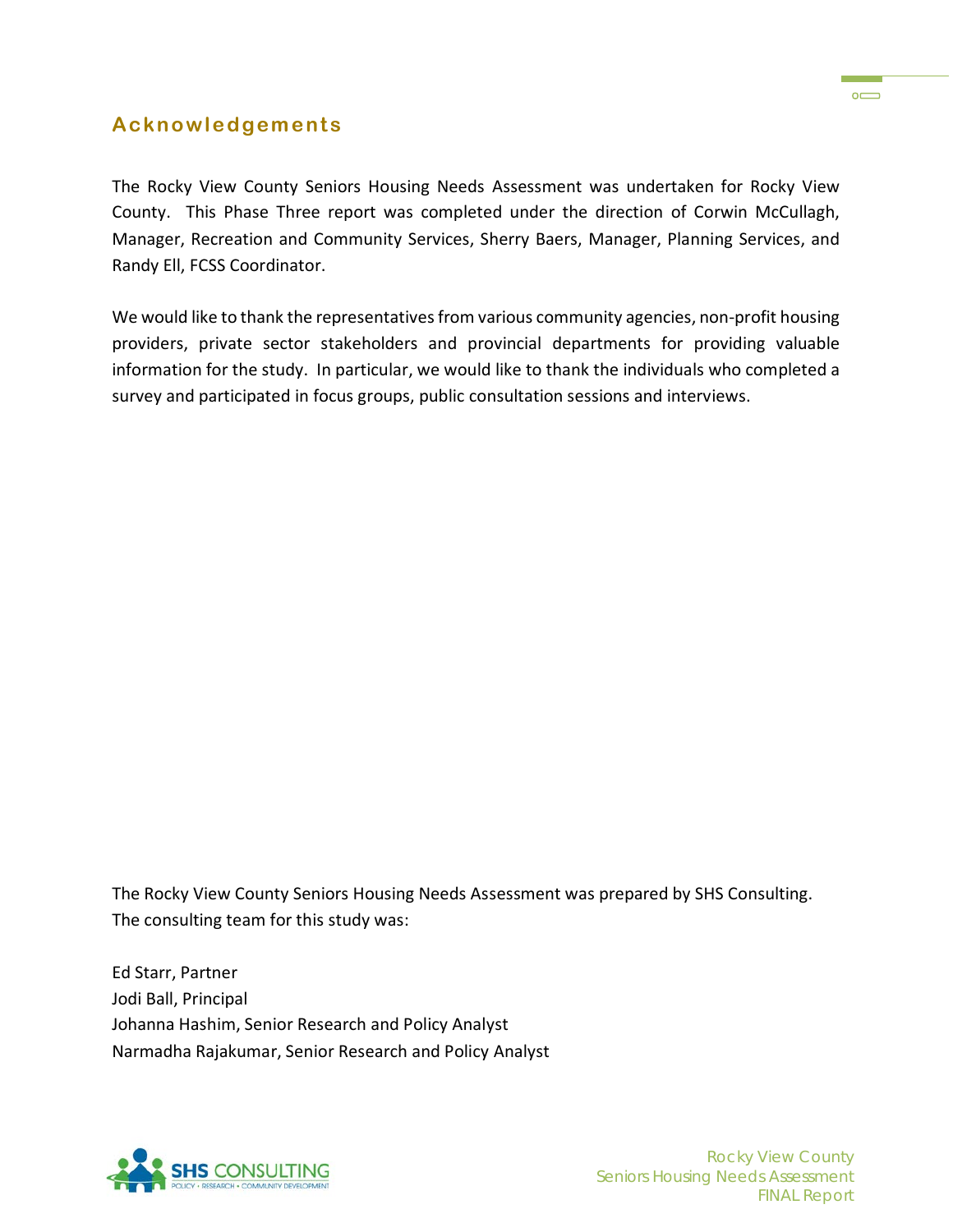#### <u> Tanzania (</u>  $\begin{matrix} 0 \\ 0 \end{matrix}$

### **Contents**

| 1.0                |                                                                                   |  |  |  |  |
|--------------------|-----------------------------------------------------------------------------------|--|--|--|--|
| 1.1                |                                                                                   |  |  |  |  |
| 1.2                |                                                                                   |  |  |  |  |
| 1.3                |                                                                                   |  |  |  |  |
| 2.0                |                                                                                   |  |  |  |  |
| 2.1                |                                                                                   |  |  |  |  |
| 2.2                |                                                                                   |  |  |  |  |
| 2.3                |                                                                                   |  |  |  |  |
| 2.4                |                                                                                   |  |  |  |  |
| 2.5                |                                                                                   |  |  |  |  |
| 2.6                |                                                                                   |  |  |  |  |
| 2.7                |                                                                                   |  |  |  |  |
| 2.8                |                                                                                   |  |  |  |  |
| 2.9                |                                                                                   |  |  |  |  |
| 3.0                |                                                                                   |  |  |  |  |
| 3.1                | Opportunities and Challenges to Providing Seniors Housing and Support Services 12 |  |  |  |  |
| 3.2                |                                                                                   |  |  |  |  |
| 3.3                |                                                                                   |  |  |  |  |
| <b>APPENDIX 1:</b> | <b>ADDITIONAL CONSIDERATIONS FOR IMPLEMENTING RECOMMENDATIONS 22</b>              |  |  |  |  |
| <b>APPENDIX 2:</b> |                                                                                   |  |  |  |  |
| <b>APPENDIX 3:</b> |                                                                                   |  |  |  |  |
| <b>APPENDIX 4:</b> |                                                                                   |  |  |  |  |
| <b>APPENDIX 5:</b> |                                                                                   |  |  |  |  |

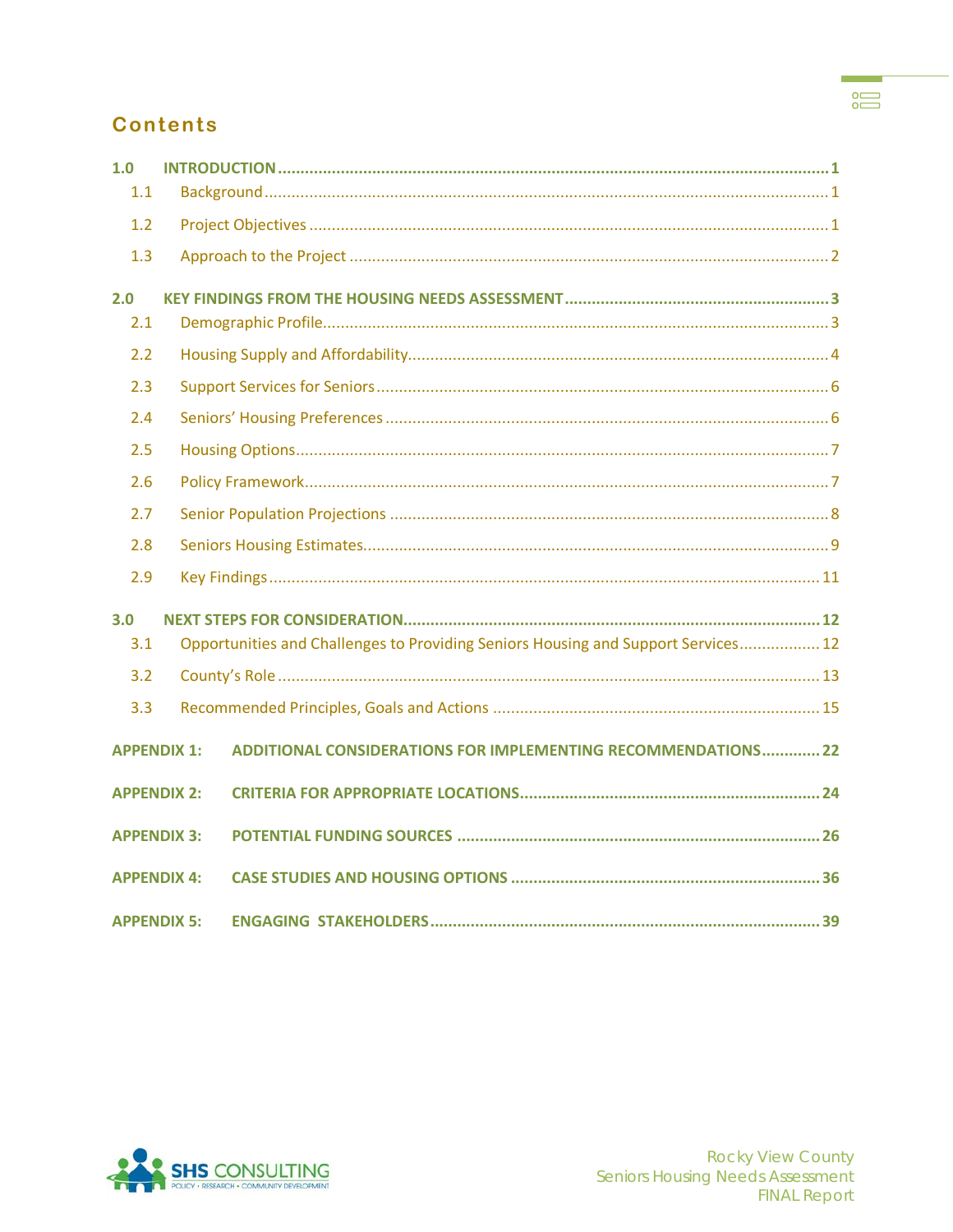

# <span id="page-3-0"></span>**1.0 INTRODUCTION**

# <span id="page-3-1"></span>**1.1 Background**

Rocky View County is a primarily rural area comprised of a number of communities which surrounds the City of Calgary in a horseshoe-shape to the west, north and east. Recent population data for the County shows that while the overall population is increasing steadily, the population of persons aged 65 and over is increasing at an even faster rate.

The aging of the population is expected to increase the demand for seniors housing and services in the area, creating a number of challenges for the County. Appropriate housing options and a suitable range of services must be available to ensure the needs of the aging population are met. As such, this study is being undertaken to identify the current inventory of housing options appropriate for seniors, to identify the current and future need, and to identify actions and strategies that the County can undertake to help meet this identified need.

# <span id="page-3-2"></span>**1.2 Project Objectives**

The overall goal of the Seniors Housing Needs Assessment is to identify and quantify the types and numbers of seniors housing needed over the next 10-15 years, as well as associated support, land requirements, and locations to meet this need.

The detailed project objectives are to:

- Gain a clear understanding of the area's current senior housing needs, issues, challenges and opportunities
- Provide direction to communities, government and other interested stakeholders on housing needs
- Provide information that would support planning and future funding applications for affordable seniors housing projects
- Provide a basis for the development of a seniors master plan document, should assessment findings justify the need for one
- Identify potential funding sources that support senior's housing projects
- Determine potential partnerships and how best the County shall allocate resources to meet the housing needs of seniors
- Provide findings on the two variables most important to the current study financial and levels of supportive living (number and type) based on four levels defined in the Province's Supportive Living Framework. Financial issues relate to the number of low income seniors needing subsidized or affordable housing and current unmet demand

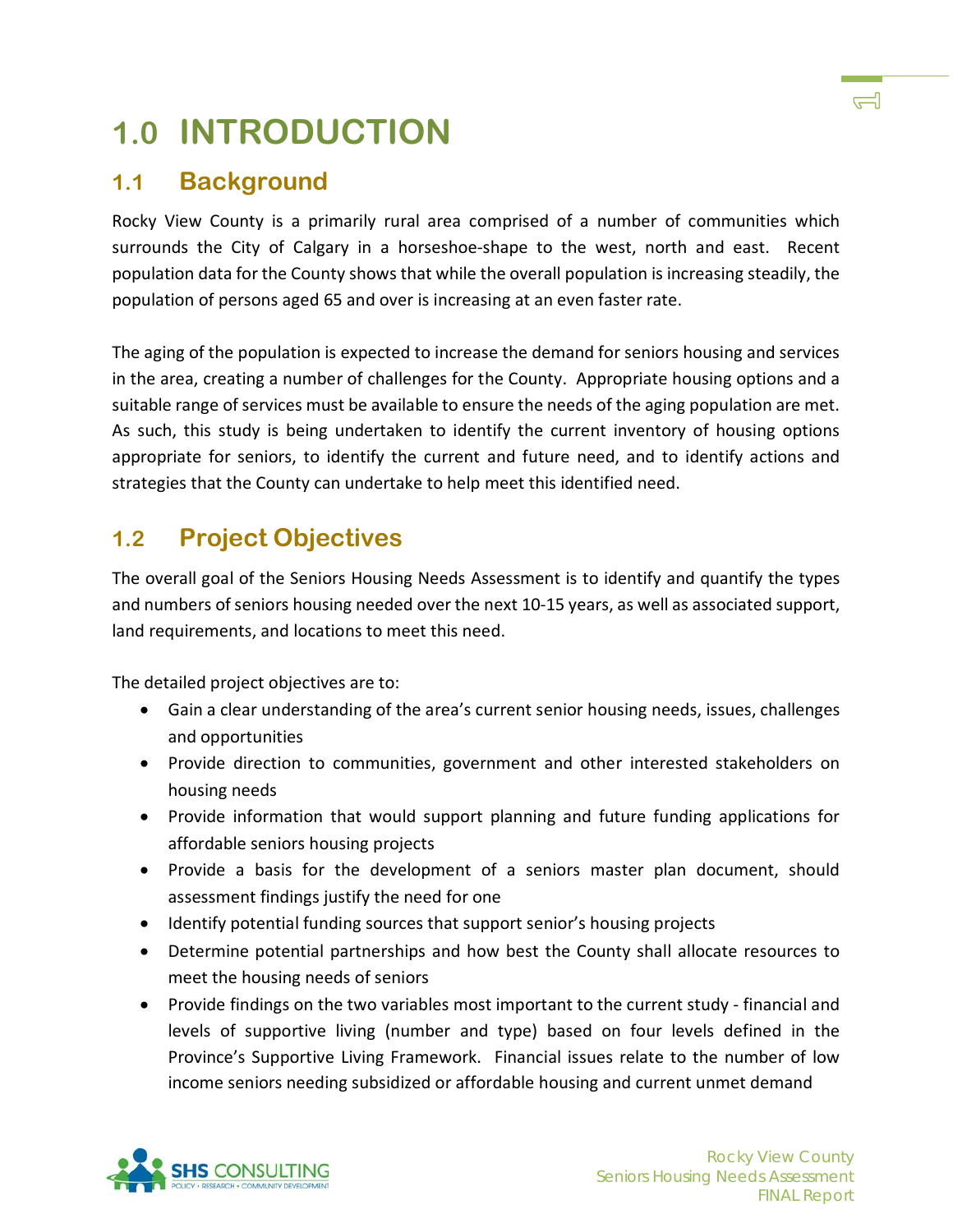- The assessment should identify what role, if any, the County should play in service delivery by comparing the market with resources required to meet potential supply gaps
- Outline land requirements should demand dictate for various types of seniors housing as determined by market demand
- Gain a clear understanding of the current and future infrastructure required to meet the needs of an aging population
- Provide guidance for a policy that engages residents and community stakeholders to play a more active and influential role in how rural senior's housing, services and amenities are developed in their communities
- Identify the most suitable locations for senior's housing projects with recommendations for type and scope.

# <span id="page-4-0"></span>**1.3 Approach to the Project**

The Rocky View County Seniors Housing Needs Assessment has been undertaken in three phases. **Phase One** is the **Orientation and Scoping Phase**. This phase included the start-up meeting which provided an opportunity to fine tune the proposed work plan, brainstorm with County staff on the key issues and trends related to seniors housing in the County, and identify information and data needs.

**Phase Two** of the study was the **Needs Assessment and Housing Inventory** which included an examination of the demographic and economic profile of senior households in the County, an inventory of the current housing supply available for seniors, and an analysis of housing affordability. This phase also included a housing preferences survey undertaken with County seniors as well as focus group meetings aimed at better understanding the seniors housing and service needs in the County context. Phase Two also included a review of municipal and provincial policies and programs to identify opportunities and barriers to the provision of housing for seniors as well as to ensure recommendations are consistent with municipal and Provincial policies. This Phase also involved an environmental scan on housing options which may be suitable for seniors in Rocky View County.

This is the **Phase Three Final Report** which includes recommended principles and goals for seniors housing in the County based on the work undertaken for Phase Two. It also includes actions for County consideration to meet the identified seniors housing needs. Part of the work for Phase Three also involves identifying the most effective role for the County to support the provision of the required housing and support services identified through Phase Two.



 $\approx$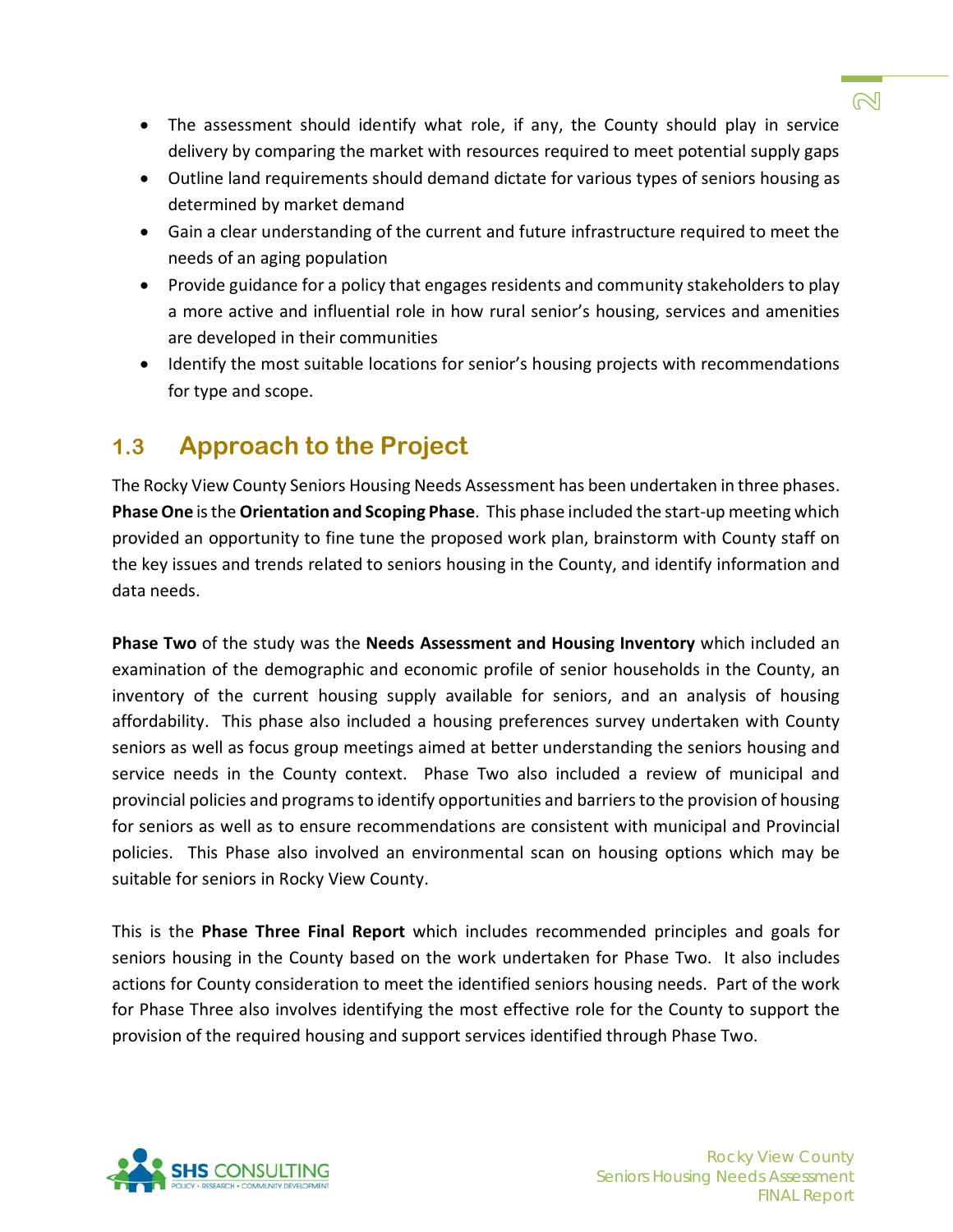# <span id="page-5-0"></span>**2.0 KEY FINDINGS FROM THE HOUSING NEEDS ASSESSMENT**

The senior<sup>[1](#page-5-2)</sup> population in Rocky View County is increasing at a far greater rate compared to the population as a whole. Similarly, the number of senior-led households is growing, indicating an increasing demand for seniors housing options in the County. While there is demand for higher end housing options from seniors with higher incomes, half of all senior-led households in the County have low incomes and would require more affordable seniors housing options.

# <span id="page-5-1"></span>**2.1 Demographic Profile**

#### **Population and Households**

The senior population in the County is experiencing significant growth and historical trends suggest this growth will continue - the County's senior population is expected to increase from 9.7% to 18.9% (almost doubling) of the total population by 2041. Similarly, senior-led households are increasing in all areas of the County. This data suggests that **the demand for seniors housing options in the County is increasing and will continue to increase over the next 25 years**.

Most of the increase in population was experienced in the southern areas of the County. According to focus group participants, the growth in the senior population is partly due to residents opting to stay in their communities. In addition, focus group participants note that the County is attracting seniors from elsewhere who prefer the rural lifestyle while still being within commuting distance to a large urban centre.

The largest proportion (three-quarters) of senior-led households for all areas of the County is two-person households and most of these households are homeowners. This suggests a **demand for senior housing options suitable for two-person households**. While the demand for rental options is expected to increase based on historical trends, ownership options for seniors should continue to be provided.

#### **Incomes**

While there are some senior-led households with relatively high household incomes, the majority of senior-led households have lower incomes (approximately \$85,000 or less in 2014). In addition, some areas of the County have a larger proportion of households with lower incomes. This suggests a demand for options affordable to households with lower incomes, particularly in

<span id="page-5-2"></span><sup>&</sup>lt;sup>1</sup> For the purposes of this study, 'senior' refers to individuals 65 years and older.



ഌ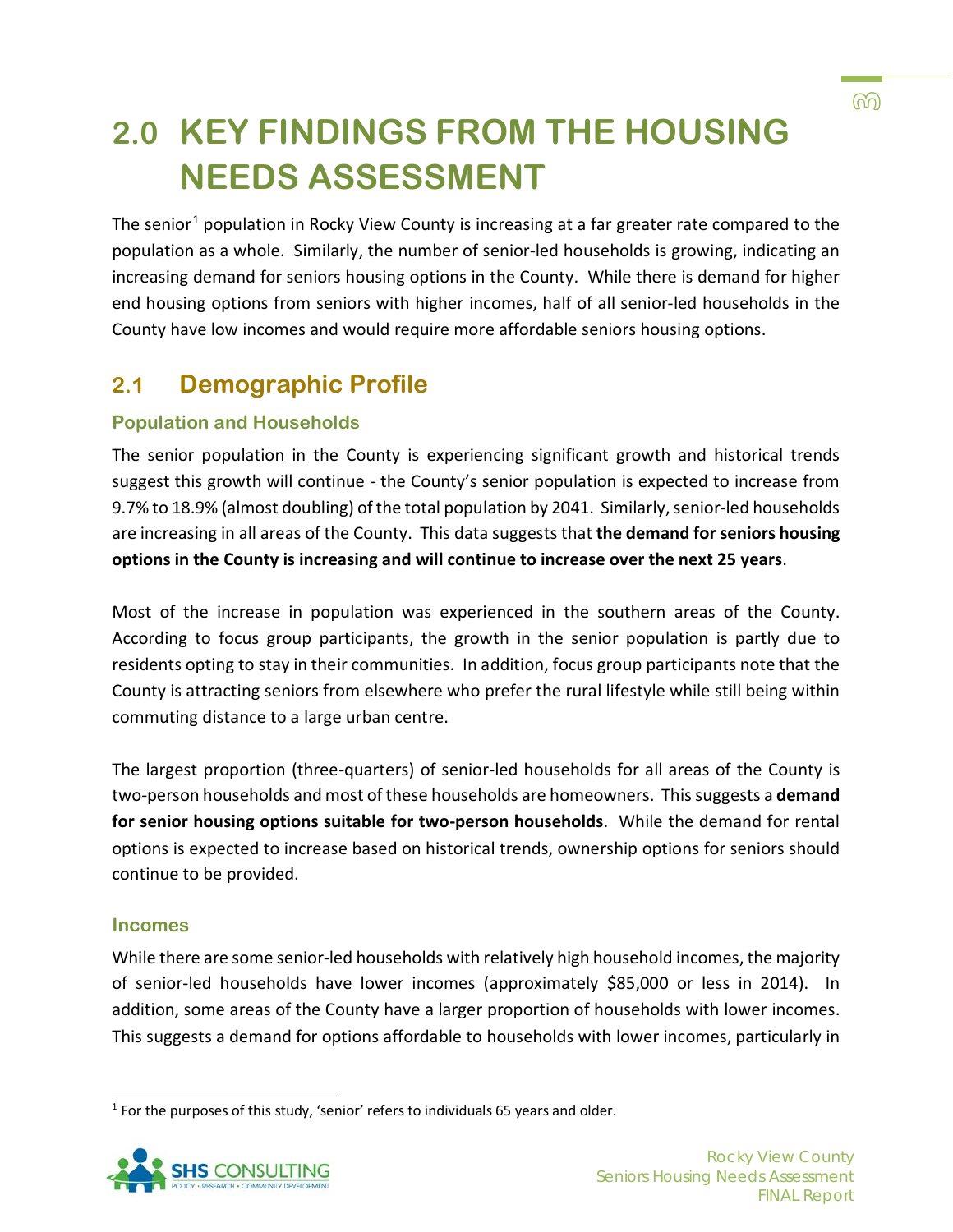areas such as South East Rocky View as well as a demand for higher end options, particularly in South West Rocky View.

Overall, about half of all senior-led households in the County have incomes within the first three income deciles<sup>[2](#page-6-1)</sup> (earning approximately \$85,000 or less in 2014). While these are still relatively high incomes when compared to the Province as a whole, the average house price<sup>[3](#page-6-2)</sup> in the County of almost \$890,000 in 2014 would require an annual household income of about \$200,000, making homeownership unattainable for many unless they have significant equity in current homes, farms, ranches or other land holdings. This may partly explain why survey respondents noted **affordability as the most important factor in their future home** and this data indicates that there is also a need for housing options which are affordable to seniors with lower incomes.

# <span id="page-6-0"></span>**2.2 Housing Supply and Affordability**

Most homes in the County are single detached dwellings and the majority are owned (92.3% in 2011). Most are in good condition compared to the Province as a whole. While the predominance of single detached homes is not surprising in a rural community, it should be noted that single detached dwellings may not be the most appropriate dwelling type to facilitate aging at home, as these tend to require more maintenance and have stairs. Single detached dwellings also tend to be less affordable for households with lower incomes, such as seniors relying on pensions. There are also apartment units and supportive living options for seniors but most of these options are in adjacent municipalities outside of the County's jurisdiction. In addition, focus group participants and interviewees note that there are long waiting lists for these units.

Furthermore, **average house prices and average rents in the County have been increasing at a much higher rate than the Province as a whole**, which may become an issue as older adults move from higher incomes to lower, fixed incomes as they retire.

In terms of housing condition, the housing stock in the County is in relatively good condition and is newer compared to the Province as a whole, although the rental housing stock is generally older when compared to the overall housing stock.

<span id="page-6-2"></span><sup>&</sup>lt;sup>3</sup> It should be noted that while average house prices are typically used, these may be skewed by outliers.



⊲ੇ

<span id="page-6-1"></span><sup>&</sup>lt;sup>2</sup> Income deciles provide a ranking of the economic situation of a household based on the income distribution in a specific community. Households are sorted according to their annual household income and then divided into ten equal groups, each containing 10% of all households in the community.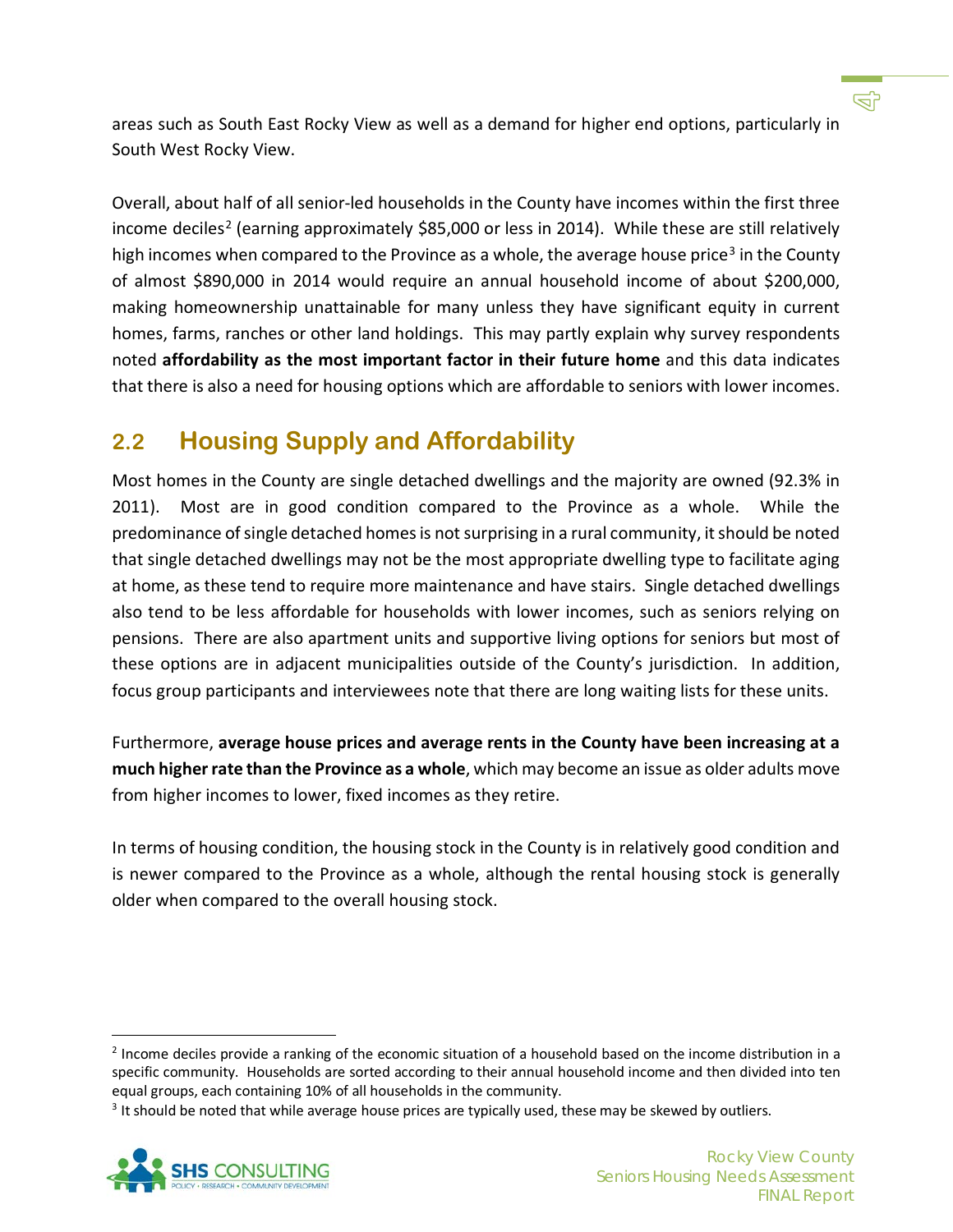#### **Seniors Housing**

There is currently a range of options for seniors in the Rocky View County area, from independent options to long term care and supportive living level 4 options for dementia, but most of these options are outside of the County's jurisdiction in areas such as Cochrane. While these facilities accept Rocky View County residents, there are already long waiting lists for these options and the demand will continue to increase as the population ages. Prince of Peace Manor and Harbour are the only two senior living communities located in the County, specifically in South East Rocky View. These two projects have independent options, level 3 and level 4 supportive living options, as well as memory care/ dementia units.

There are a number of upcoming potential residential developments in the County with options for seniors and these developments could address the demand from seniors with higher incomes. These developments include Hunt Coulee Village; a Seniors' Independent Living Facility in the Hamlet of Bragg Creek; and some retirement housing in the Bingham Crossing and Harmony developments.

#### **Housing Affordability**

While there are senior-led households with higher incomes who would have no trouble paying the average house price in the County, these households make up just over a fifth of all seniorled households in the County. While moderate income households may also be able to afford average house prices as most of these households would have equity and assets, **there are senior-led households with lower incomes who would face housing affordability issues if they had to pay the average market rents or house prices**.

South East Rocky View has the highest proportion of seniors' spending more than 30% of their income on housing costs at nearly 20% (70 households) of senior-led households, suggesting there may be a greater demand for housing options which are affordable to lower income households in South East Rocky View.

Furthermore, the affordability analysis shows that, to be able to afford the average 1-bedroom apartment (\$970/month in 2014) in the Calgary CMA Zone 10 (which includes Rocky View County), a household would have to earn \$38,800 annually. To be able to afford an average single-detached dwelling (\$888,956 in 2014) in the County, a household's income would have to be upwards of \$227,500 and be in the top three income deciles for the County. This further suggests a **need for affordable housing options for households with incomes falling within the lower income deciles**.

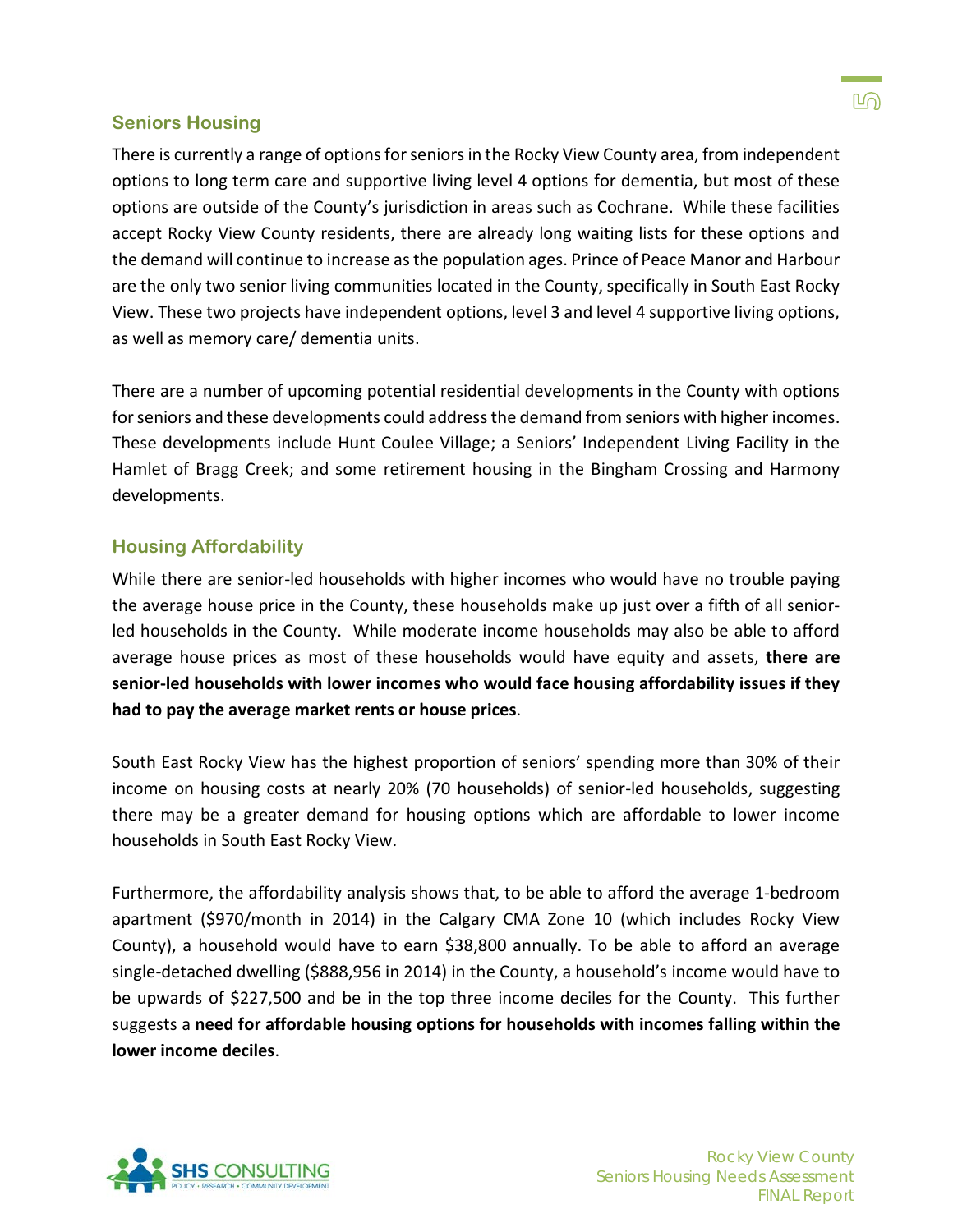# <span id="page-8-0"></span>**2.3 Support Services for Seniors**

There are a range of support services available for seniors in Rocky View County, including services provided by Alberta Health Services (AHS) as well as those provided by non-profit and private organizations. Services provided by AHS include personal care, home support services and respite care, and adult day programs for persons with physical and/or memory challenges or are living with a chronic illness. Programs provided by community agencies include adult day programs, outreach and home care programs, caregiver support and respite care, and social programs. The demand for these programs will continue to increase as the population in Rocky View County and area municipalities ages. In some areas of the County, **home care services would be the only option available for seniors who want to remain in their own community** due to several elements which would make the provision of seniors housing facilities unfeasible in these areas. These elements would include distance from services and amenities, lack of infrastructure, and a small, dispersed population. As such, the widening gap between the home care and support services budget and the demand for these services will continue to increase as the population ages.

# <span id="page-8-1"></span>**2.4 Seniors' Housing Preferences**

Responses from the survey and focus groups indicate that most seniors would like to remain in their own community as they age although many are also aware of the fact that they may have to move to an area with services and amenities as their health care needs change. While these seniors accept the fact that they may have to move, **they would ideally like to move to a hamlet or retirement community with smaller, one-level homes at an affordable cost, and services and amenities close to their current community**. The ideal development would offer lighter supports, such as housekeeping and home maintenance, with options for higher levels of support as residents' needs change.

The most common reasons identified by respondents for moving are to find a home which meets their needs such as easier home/ outdoor maintenance, not having to use stairs, and being close/ easily able to access amenities and services. For those who experience difficulties with daily living activities, the most common challenges were doing chores outside their dwelling and going up and down stairs.

Survey results show that **more than half (59.0%) of respondents would like to move to a retirement home/ community. Similarly, many focus group participants would like to move to a villa-type development which offers options for light supports**, such as home maintenance. Almost a third of survey respondents would consider moving to a supportive living facility while

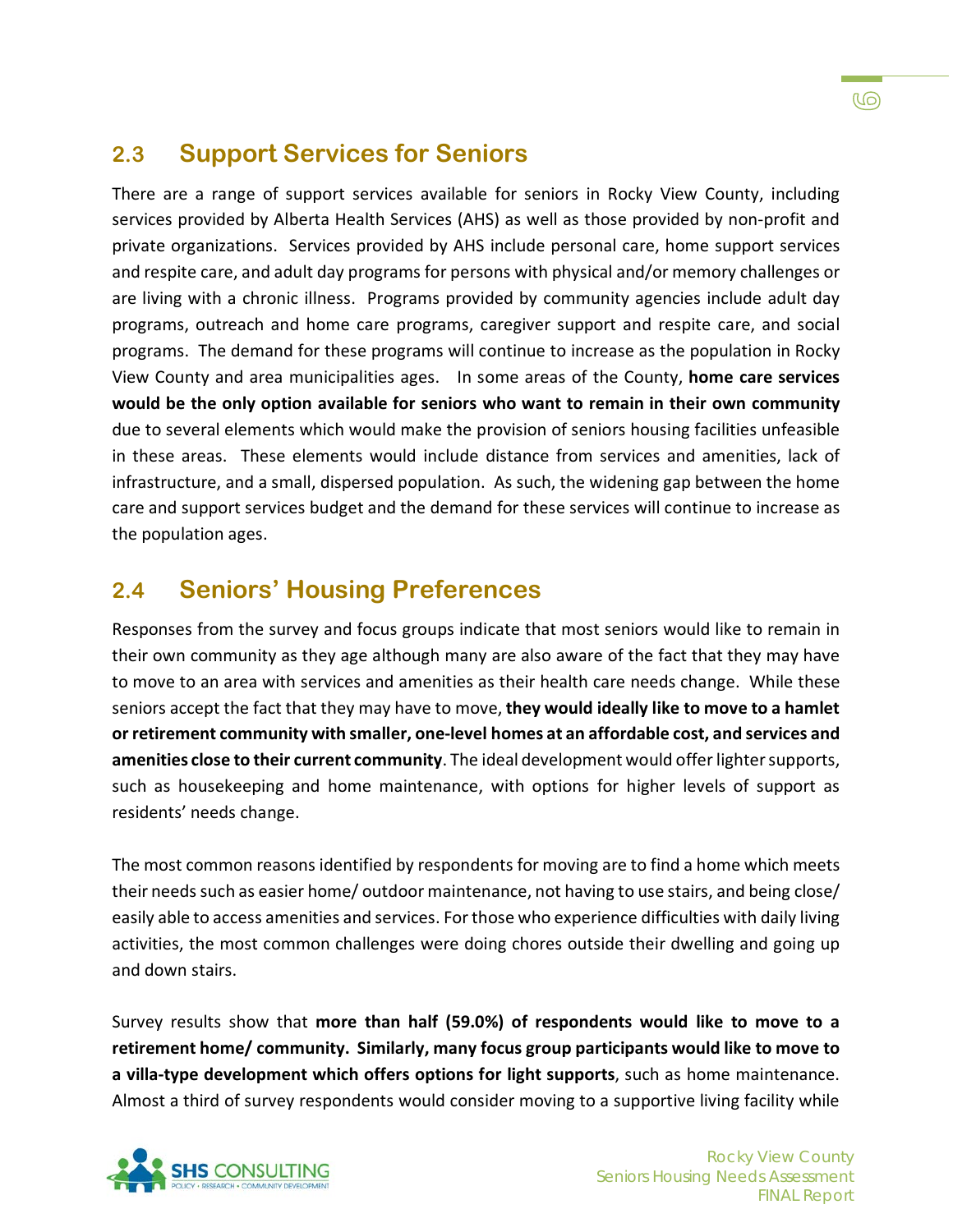just over 30.0% would like to stay in their current home and undertake modifications to make it more appropriate for their needs.

### <span id="page-9-0"></span>**2.5 Housing Options**

The spectrum of seniors housing options is mainly based on the need for support services to live independently and ranges from mainstream housing to long term care accommodation. There are a number of housing options which would be suitable and adaptable for Rocky View County. Some of these options would require investments in infrastructure in addition to large capital and operational funding while others would be adaptable to smaller sites, making use of existing infrastructure. Current proposed projects in the County include some of these options which suggest that opportunities are available for partnerships among the private, non-profit and public sectors.



*Source: CMHC (2012). Housing for Older Canadians: The Definitive Guide to the Over-55 Market, Volume 2: Responding to the Market.*

# <span id="page-9-1"></span>**2.6 Policy Framework**

A review of relevant County and Provincial legislation and strategic documents was undertaken to identify potential opportunities and barriers to the development of a range of seniors housing options in Rocky View County. The County documents reviewed included the Rocky View County Plan (2013) and the Rural Growth Management Discussion Paper. Municipal programs were also reviewed, including the Family and Community Support Services Program, Community Recreation Grant Funding, Community Benefit Initiatives Grant and the Specialized Transportation Grant. The Provincial policies reviewed were the Alberta Aging Population Policy Framework, the Protection for Persons in Care Act, Continuing Care Strategy: Aging in the Right Place, and Alberta's Continuing Care System. The detailed review can be found in Section 8.0 of the Seniors Housing Needs Assessment Phase Two Report. This review found that the municipal and Provincial policy framework is generally supportive of the development of seniors housing and provision of support services for seniors.

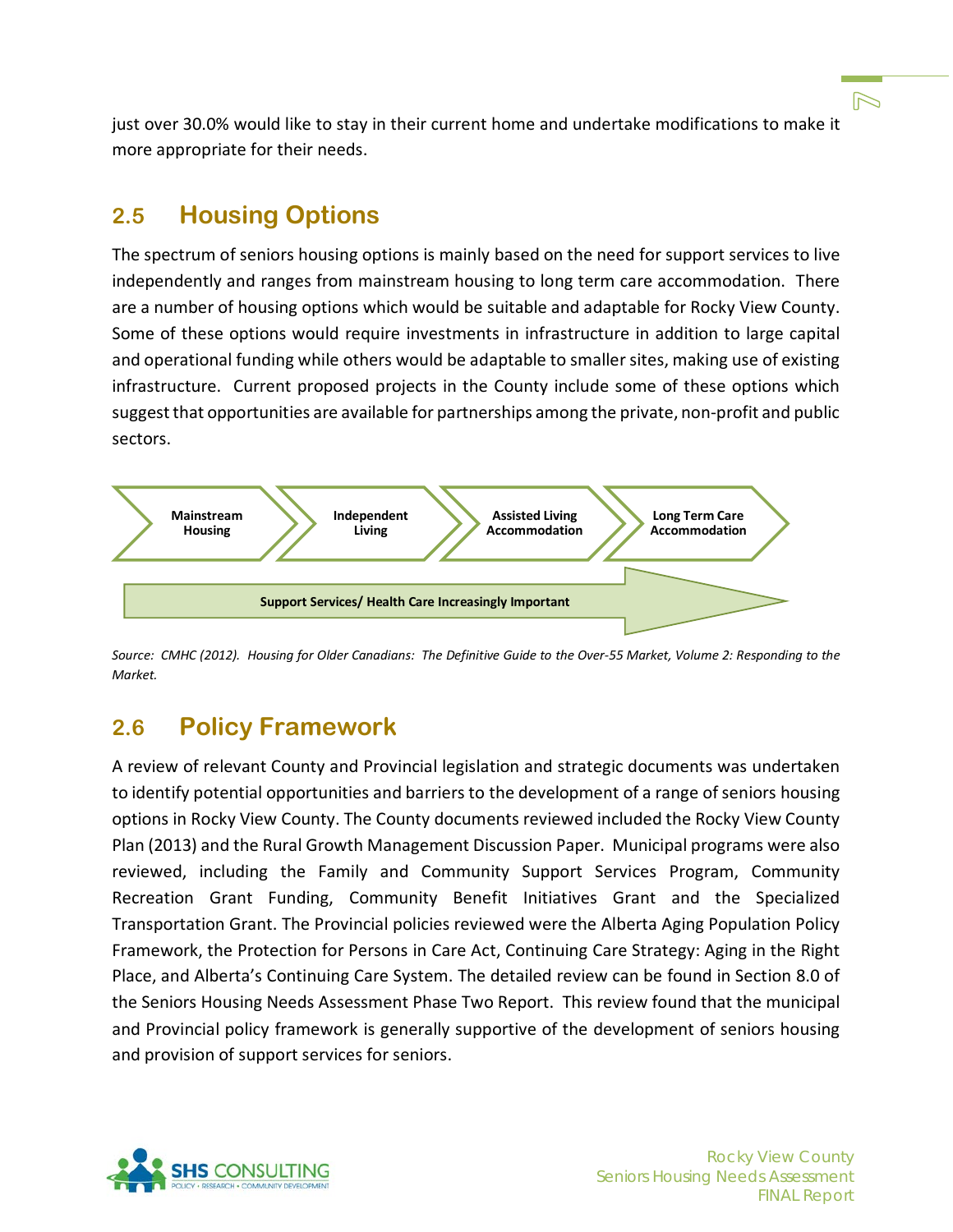The County Plan specifically mentions seniors housing as one of the permitted residential uses in hamlets. The County's Strategic Plan states that the County is open to innovative development and is committed to the provision of community services. Provincial policy shows recognition of the changing needs brought about by the aging population and the need to commit resources to address these needs. The environmental scan identified a number of programs which support seniors in different types of home environments with a focus on facilitating aging at home.

The analysis also identified a number of Provincial and federal programs related to funding seniors housing and support services. These funding sources should be monitored for future opportunities. Other potential funding sources include social impact bonds and social enterprises. Further details on these funding programs can be found in Section 8.0 of the Phase Two report as well as in the Appendix of this report.

# <span id="page-10-0"></span>**2.7 Senior Population Projections**

Based on past census data, the County Plan (2013) projects that the County's population could increase at a rate of 654 to 743 residents a year or 7,850 to 8,916 residents over a 12-year period to 2026. Using the most recent building permit data to project population suggests a population growth at a rate of 762 residents a year or 9,144 residents over a 12-year period (based on average building permits per year of 254 and 3.0 residents per home).

The Province of Alberta (through Alberta Treasury Board and Finance) also develops population projections for each of the 19 Census Divisions in the province to 2041. Census Division 6: Calgary encompasses The City of Calgary, the MD of Foothills, Mountain View County and Rocky View County. According to the Provincial projections, the total population of Census Division 6 is expected to grow by 67.2% between 2012 and 2041 (for an average annual growth rate of 2.31%). In contrast, the seniors population is expected to increase from 9.7% to 18.9% (almost doubling) of the total population by 2041 – for an estimated annual increase of 3.16%. By 2031, the Province predicts that approximately 7.5% of Census Division 6 will be made up of seniors age 75 and over and approximately 17.0% of Census Division 6 will be made up of seniors age 65 and over.

|                         | 65-74                    |                          | $75+$                    |                          |
|-------------------------|--------------------------|--------------------------|--------------------------|--------------------------|
|                         | <b>Rocky View County</b> | <b>Census Division 6</b> | <b>Rocky View County</b> | <b>Census Division 6</b> |
| 2001                    | 1,535                    | 54,438                   | 570                      | 40,202                   |
| 2011                    | 2,555                    | 72,498                   | 1,365                    | 59,542                   |
| <b>Change 2001-2011</b> | 66.4%                    | 33.2%                    | 139.5%                   | 48.1%                    |
| 2015                    | 3,607                    | 97,910                   | 1,946                    | 67,850                   |
| 2025                    | 5,962                    | 170,820                  | 3,937                    | 110,185                  |
| <b>Change 2015-2025</b> | 65.3%                    | 74.5%                    | 102.4%                   | 62.4%                    |



 $\odot$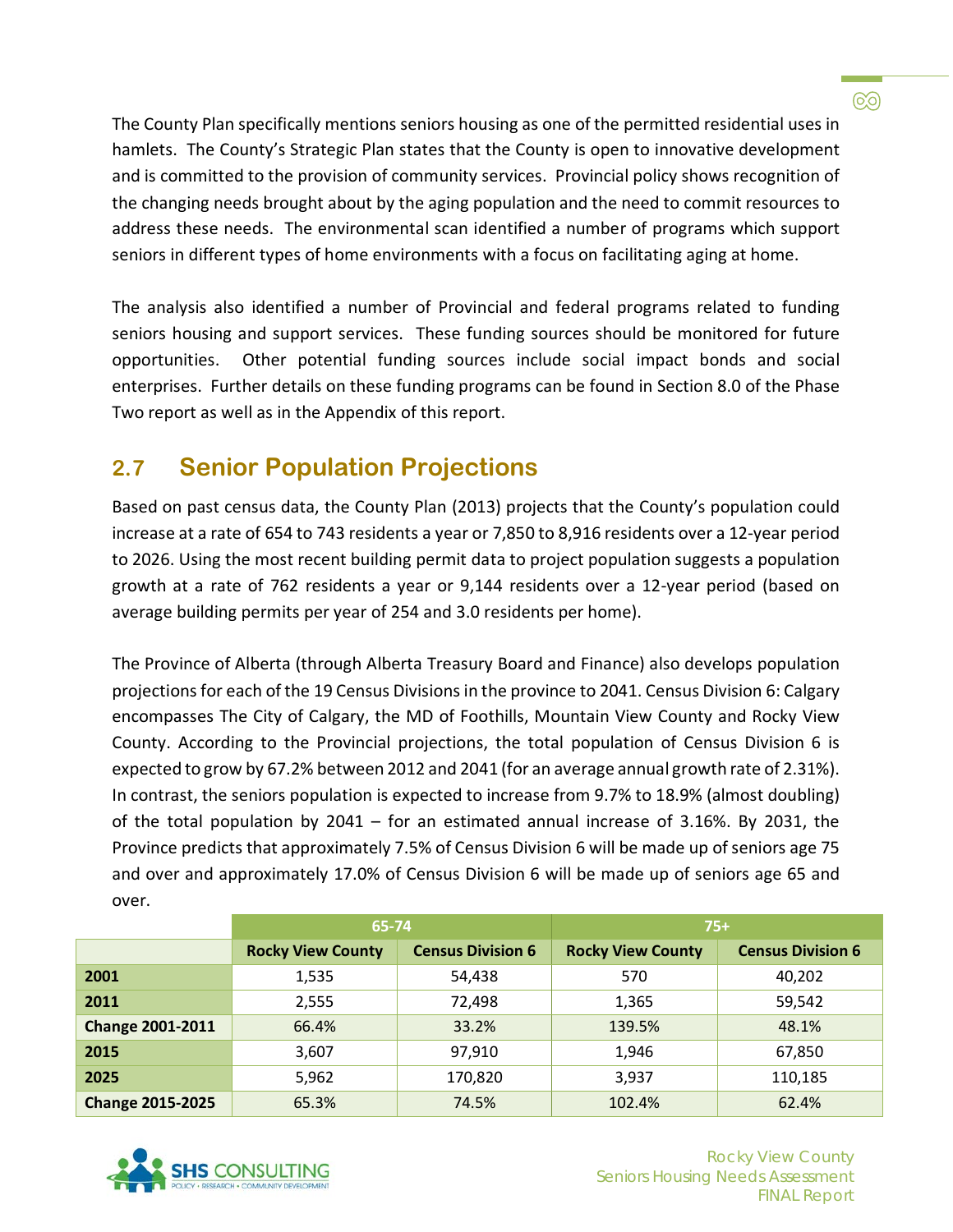Source: Statistics Canada Census, 2001 and 2011; Province of Alberta, 2013; SHS Calculations, 2015 \*Census Division 6 includes most of Northern Alberta, including the City of Calgary \*Census Division 6 projections are for medium scenario growth (Source: Province of Alberta)

SHS population projections by age project that Rocky View County's population will increase by 8,234 persons from 2015 to 2025, to reach 47,902. Of the total population in 2025, approximately 21% (or 9,899 persons) is estimated to be comprised of seniors aged 65 years and older, up from 14% in 2015. This is growth of 78% from 2015 to 2025.

Broken down further, Rocky View's population aged 65 to 74 is projected to increase by 65% from 2015 to 2025, which is similar to the 66% growth rate from 2001 to 2011, but the population aged 75 years and older will increase 102%, which while a much higher rate than the 65 to 74 age group, is lower than this group's 2001 to 2011 growth rate of 139.5%. Although a lower rate however, the population of seniors aged 75 years and older will still double, increasing by nearly 2,000 persons.

These projections demonstrate the need to ensure an adequate supply of seniors housing and support services are available for current and future residents of the County. These projections also suggest the need for a more proactive approach in the provision of seniors housing and supports, particularly for those 75 years and older as this population group is projected to increase by about 102% in the next ten years.

# <span id="page-11-0"></span>**2.8 Seniors Housing Estimates**

#### **Supportive Living**

Based on CMHC's capture rates<sup>[4](#page-11-1)</sup> for supportive housing in Alberta (5.2% of seniors aged 75 years and older) and Canada (8.9% of seniors aged 75 years and older), it can be estimated that there is a need for 101 to 173 supportive housing beds/units in Rocky View County in 2015. While this is lower than the 191 units of SL3, SL4, and SL4-Dementia living offered by Prince of Peace Manor and Harbour, there are a number of residents at the Manor and Harbour younger than 75, as well as many from outside Rocky View County such as the City of Calgary. As of December 2014, there were 21 persons on the waiting list for Prince of Peace Manor, indicating a demand for additional units.

There are other supportive living housing developments near Rocky View County, such as Rocky View Foundation's 140 SL2 Lodge units in Cochrane and Crossfield, as well as Bethany Cochrane's 38 SL1 and SL2 units in Cochrane. These are not exclusive to Rocky View residents, and in fact

<span id="page-11-1"></span><sup>&</sup>lt;sup>4</sup> CMHC defines 'capture rate' as 'the ratio of the total number of residents living in the survey universe divided by its estimated 75+ population.'



෩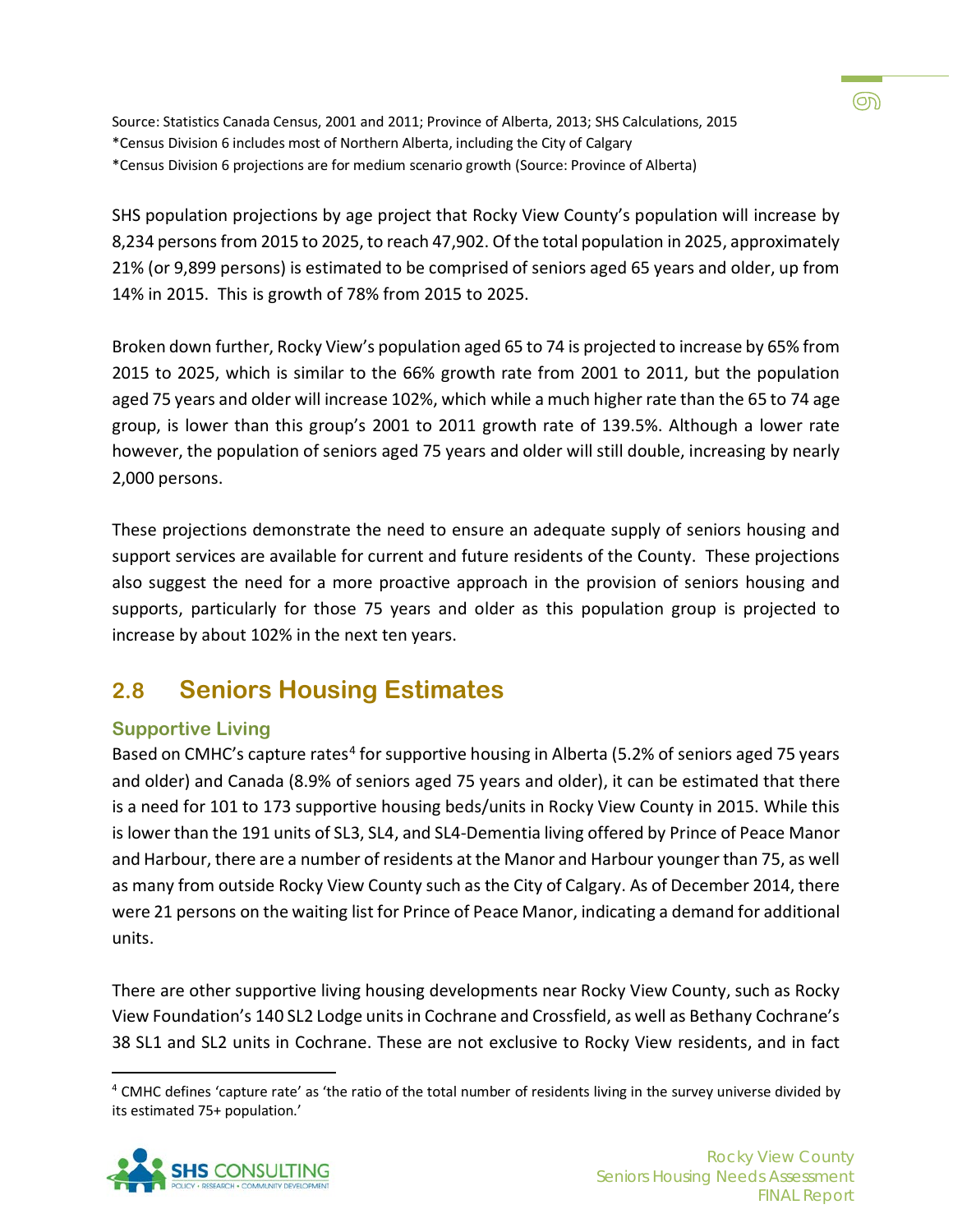

most of the residents of these units come from outside the County. This indicates a lack of units  $\sqrt{5}$ specifically for Rocky View County residents.

Using CMHC's capture rates for the projected senior population, the projected number of persons in supportive living units is expected to grow to 205 to 350 persons in 2025. Even with the potential for 40 plus units of supportive living built in Bragg Creek by Rocky View Foundation, there will still likely be a strong demand for supportive living units in the County.

Removing approximately two-thirds (126) of the units offered by Prince of Peace Manor and Harbour (those estimated to be Rocky View residents) from an average of the projected 205 to 350 persons in supportive living in the County in 2025, it can be estimated that there will be a need for approximately 151 additional units of supportive living by 2025.

While a larger supportive living facility may be more efficient with regard to creating economies of scale, two mid-sized options with a mix of supportive living and independent units in two different locations in the County may be a more desirable option. This approach would allow for aging in place where seniors can move from independent units to supportive living units within the same facility. It would also address the desire of most seniors to age within or close to their own community. Using the land requirement for a development of this nature of about 25 units per acre would suggest a need for about 3.0 acres for each of these facilities for the supportive living units. Additional land would be required if independent units are to be included in these projects.

#### **Independent Living**

Subtracting the above mentioned population expected to be in supportive living in 2025, it can be estimated based on household projections that there will be 4,774 to 4,847 senior households (aged 65 years and older) in Rocky View County by 2025. This is up from an estimated 2,700 senior households in 2015, suggesting a growth of 2,000 senior households from 2015 to 2025. Of the over 2,000 additional senior households in 2025, the majority will be looking for, or already be in, independent accommodations. To address this projected need, the County should encourage a portion of all new residential developments to meet Universal Design standards. This would help meet the requirements of the over 2,000 new senior households expected in the next ten years. Developing housing with Universal Design features would also facilitate aging in place and may reduce the need for supportive living units in the area.

Of this new supply, approximately 15% should be affordable to households in the first income decile (earning approximately \$30,200 in 2014). This proportion is based on 2010 census data showing that 15% of the County's seniors were in the first income decile in 2010.

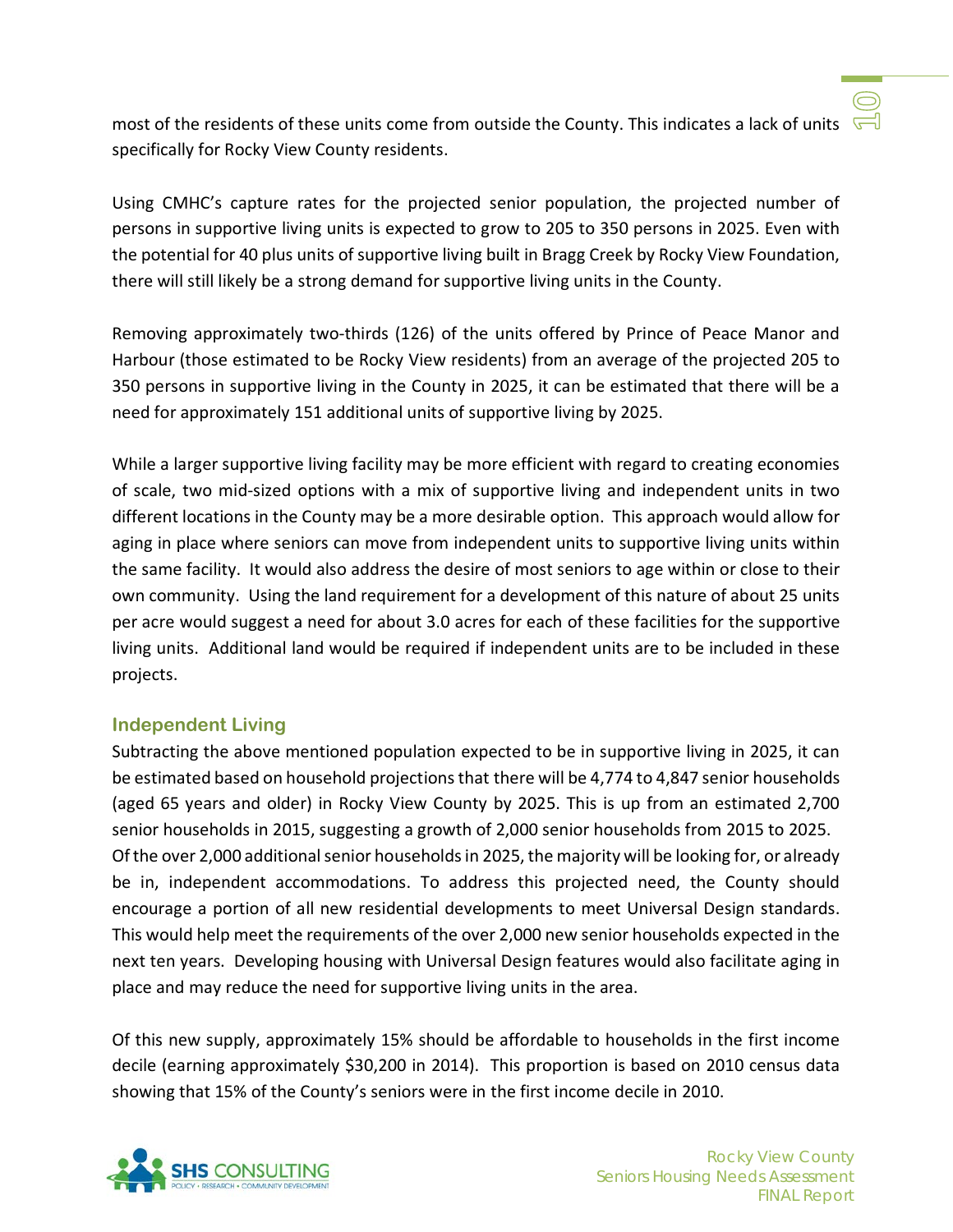# <span id="page-13-0"></span>**2.9 Key Findings**

The following is a summary of the key findings and identified gaps from the Seniors Housing Needs Assessment:

- The senior population and senior-led households in the County are increasing and projections indicate that these will continue to increase, indicating that the current demand for seniors housing will continue to grow in the near future.
- Average household incomes of senior-led households are relatively high but there is also a large proportion of households with lower incomes, suggesting a need for both affordable and market rate housing options.
- The majority of homes in the County are single detached, which may not be the most appropriate housing type to facilitate aging at home. These also tend to be less affordable than other dwelling types.
- Most seniors in the County would like to remain in their own community or close to their own community as they age.
- Housing affordability is one of the most important factors which County seniors are considering.
- The need for affordable housing options in the County will continue to increase particularly as the average house prices in the County are increasing at a greater rate than the Province as a whole.
- The majority of survey respondents and focus group participants would like to move to a retirement community/ villa-type development offering light supports.
- Despite the upcoming additions to the supportive housing supply within the County and in adjacent municipalities, it is estimated that there will be a need for an additional 151 supportive housing units/ beds in the next ten years.

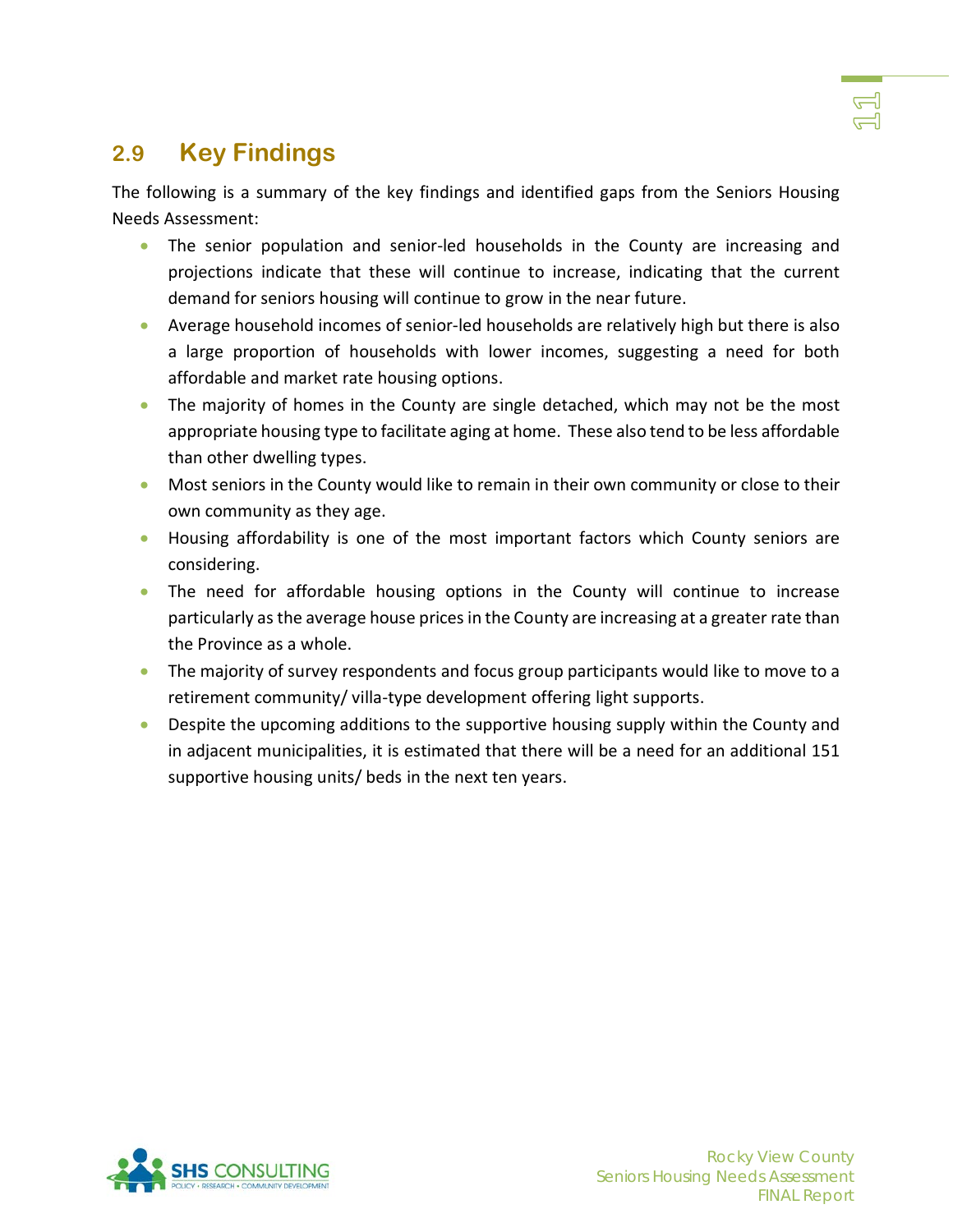

# <span id="page-14-0"></span>**3.0 NEXT STEPS FOR CONSIDERATION**

# <span id="page-14-1"></span>**3.1 Opportunities and Challenges to Providing Seniors Housing and Support Services**

One of the main challenges related to the provision of housing and support services to County residents is related to the rural nature of the County. For example, the provision of high level supportive living options would not be feasible in most areas of the County due to its relatively sparse population and distance to health care services. The availability of infrastructure, particularly sewer and water services, in some areas of the County is also a challenge to the development of seniors housing, particularly for larger projects.

Another key challenge is related to the support services that are currently available to residents of the County. Most support services provided by community agencies are light supports and services related to social and recreational activities. While Alberta Health Services is currently meeting the home care needs of seniors, there is a need to expand the capacity of community agencies and volunteer organizations to meet the increasing demand for support services as a result of the aging population.

Despite these challenges, there are a number of opportunities that exist including the following.

#### **Partnerships with Adjacent Municipalities**

Rocky View County currently has inter-municipal partnerships with adjacent municipalities and there is an opportunity to expand these partnerships to ensure that some of the housing and support service needs of County seniors that cannot be met within the County's jurisdiction will be met in these municipalities. This would include needs related to higher levels of supportive living options and long term care options. While expanding these partnerships does involve allocating additional in-kind and financial resources, this approach is still more efficient and costeffective in addressing the needs of County residents.

#### **Supports for Non-Profit Housing Providers and Community Agencies**

Rocky View County is currently providing funding to Rocky View Foundation and other community agencies that provide housing and support services to County residents. As such, continuing and expanding the supports provided to these agencies will allow the County to address some of the identified housing and support service needs of its residents without the need to be a direct housing and/or support service provider. As previously mentioned, these supports can be financial or in-kind, such as the provision of County-owned suitable land at

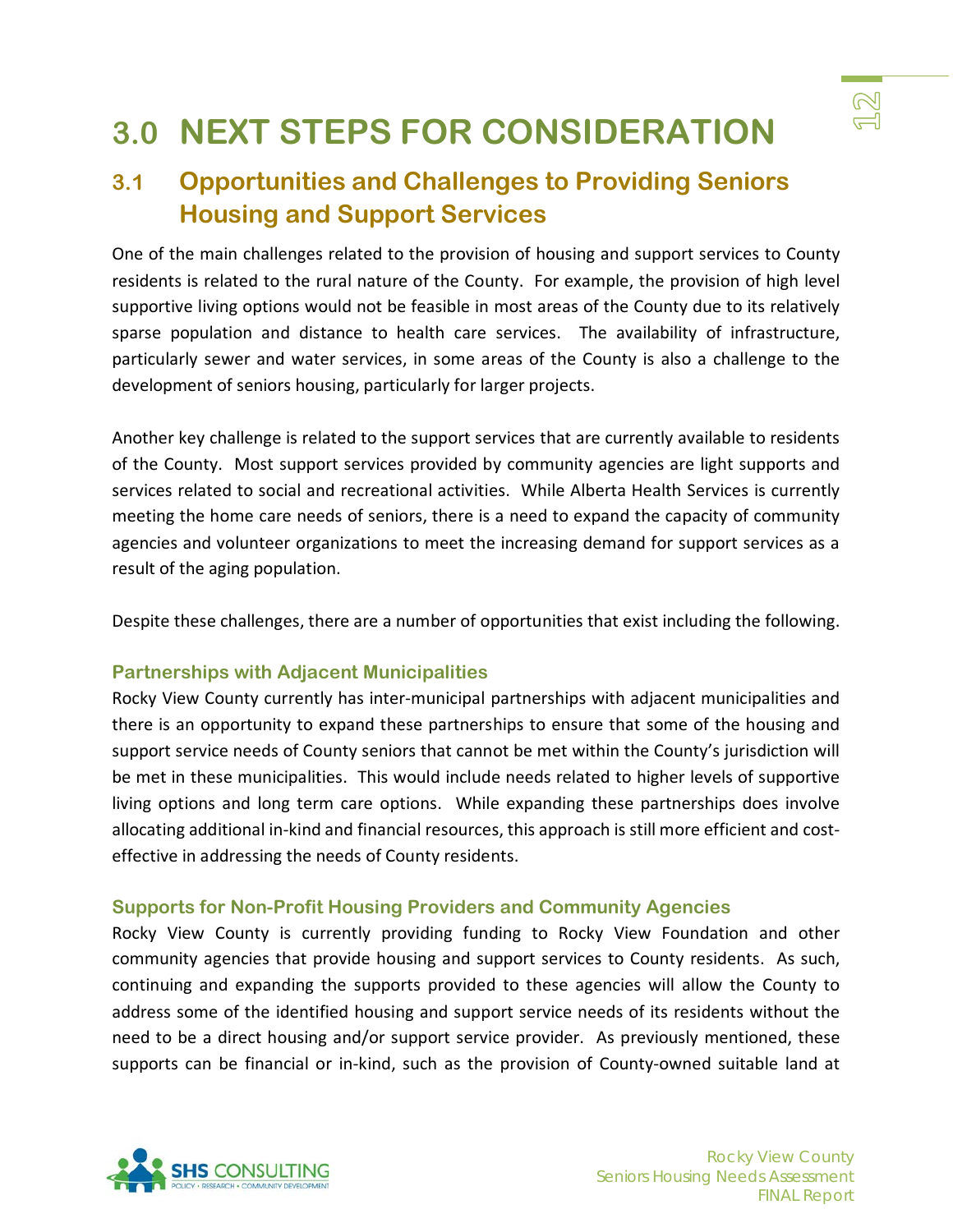reduced cost, waiving some development-related fees for affordable seniors housing  $\sqrt{-1}$ developments, and streamlining the development process.

#### **An Engaged Private Sector**

Rocky View County has a very engaged private sector and as such, most of the housing needs of seniors with moderate and higher incomes will be met through privately-initiated developments. The County's role is limited to encouraging and facilitating the development of a range of housing options for seniors. There is also an opportunity for the County to facilitate partnerships among the private, non-profit and public sectors to meet the needs of seniors, including the needs of seniors with lower incomes.

#### **Available and Suitable Sites**

Despite challenges related to infrastructure in some areas of the County, there are sites that may be suitable for the development of seniors housing in the different areas of the County. One site in particular is within an existing full service hamlet while another is within close proximity of an identified growth hamlet. While these sites are privately owned, there are opportunities for partnerships or to encourage a specific type of development to meet the identified needs of seniors in the County. In addition, there is County-owned land in Langdon and a site close to the Prince of Peace development that may meet the criteria for seniors housing locations. There may be other opportunities within or close to an identified growth area that could be explored. Locating seniors housing within or in close proximity to an existing hamlet, town or growth area increases the viability of a project as well as ensuring easy access to services and amenities.

# <span id="page-15-0"></span>**3.2 County's Role**

Similar to other jurisdictions, the majority of housing in Rocky View County is provided by the private sector. Current proposed projects such as Harmony and Bingham Crossing are private sector initiatives which include a seniors housing component.

The responsibility for providing non-market housing for seniors in Rocky View County falls mainly on the provincial and federal governments. Non-profit organizations, such as Rocky View Foundation, also provide non-market housing options for seniors. Similarly, home care is provided through Alberta Health Services and community agencies.

While Rocky View County's current role with regard to the provision of seniors housing is limited, the County does provide funding to Rocky View Foundation. The County also provides funding to a broad range of community agencies through several funding streams including the Community Benefit Initiatives Grant, Community Recreation Funding Grant, FCSS Funding, and Specialized Transportation Grant.



ന്ത്ര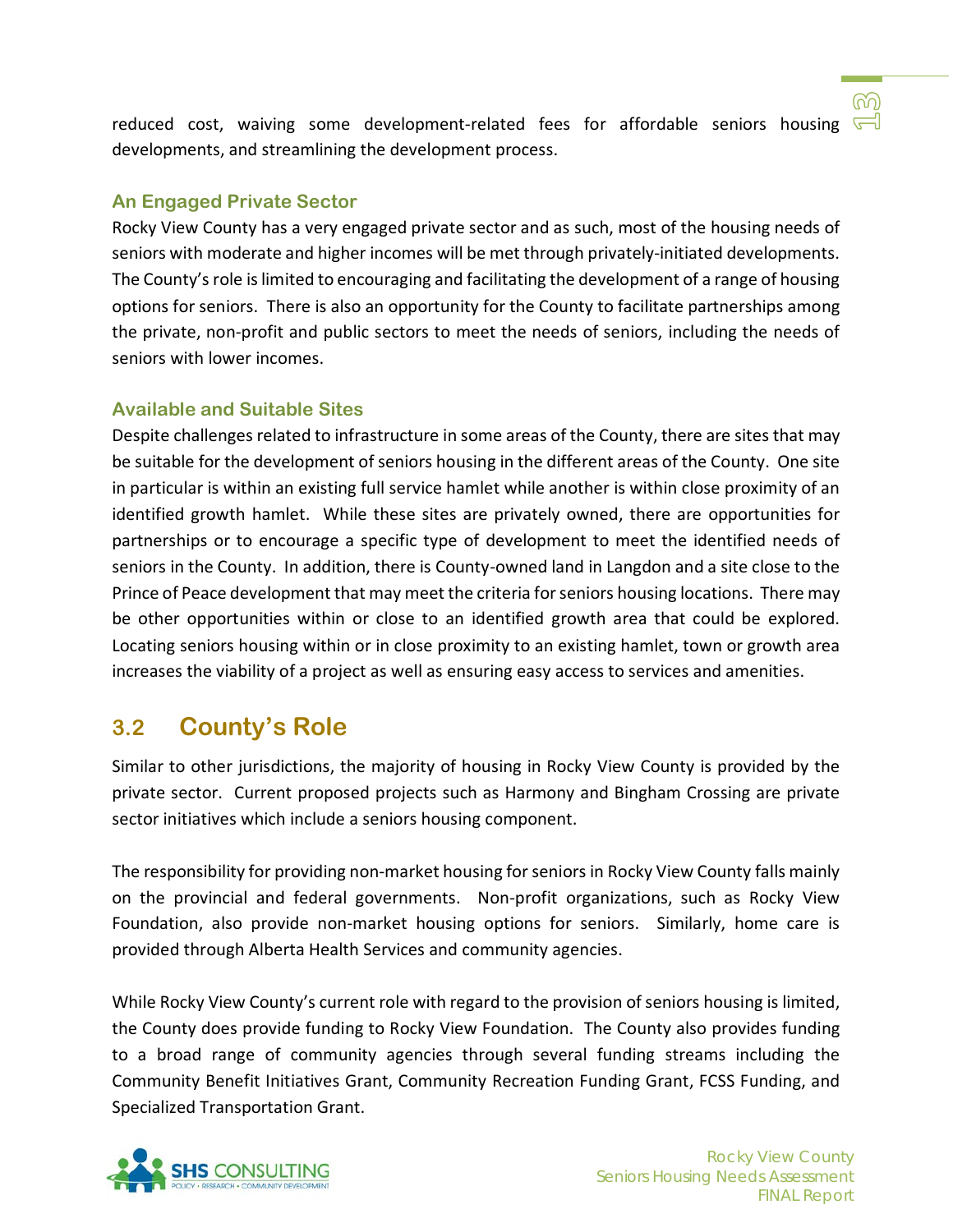

In addition, the County has a direct role with regard to regulating land use and is responsible for making land use decisions which guide the overall development, including the development of seniors housing.

#### **The County's Role in the Future**

The population projections show an estimated increase of about 78% in the population 65 years and older. With such a significant increase expected in the senior population in the next ten years, the current approach may no longer be feasible. As such, the County may want to consider taking a more proactive approach if it wants to retain its current residents. While the County is not a direct housing or support service provider, there are a number of ways in which the County can facilitate the development of seniors housing to meet the needs of its residents.

Estimates show a need for an additional 151 supportive living units by 2025. In addition, a minimum of 15% of new residential development targeted to seniors should be non-market/ affordable units to meet the needs of seniors with lower incomes. This is particularly important as this data is supported by the fact that affordability was identified as one of the most important considerations in the housing preferences survey as well as the focus group discussions with seniors.

While the provision of affordable housing for seniors is the mandate of the provincial and federal governments, the County should consider taking on a larger role in meeting the needs of its current and future senior residents, including those with lower incomes. This can be done by taking a more proactive role in advocating for adequate and predictable funding for affordable housing for seniors, building on existing partnerships to provide affordable housing, and making land use planning decisions which facilitate the development of affordable housing for seniors. The recommendation for the County to take a more proactive role with regard to seniors housing is supported by both the results of the needs assessment as well as feedback from residents during the focus groups and consultation sessions. As such, it is recommended that the County adopt a broad policy statement in its County Plan which identifies seniors housing as a County priority. A more proactive role for the County may also include:

#### **Advocacy and Education**

• Taking a leadership role in advocating for increased funding for seniors housing and supports and on initiatives that raise awareness of the benefits of a full range of housing

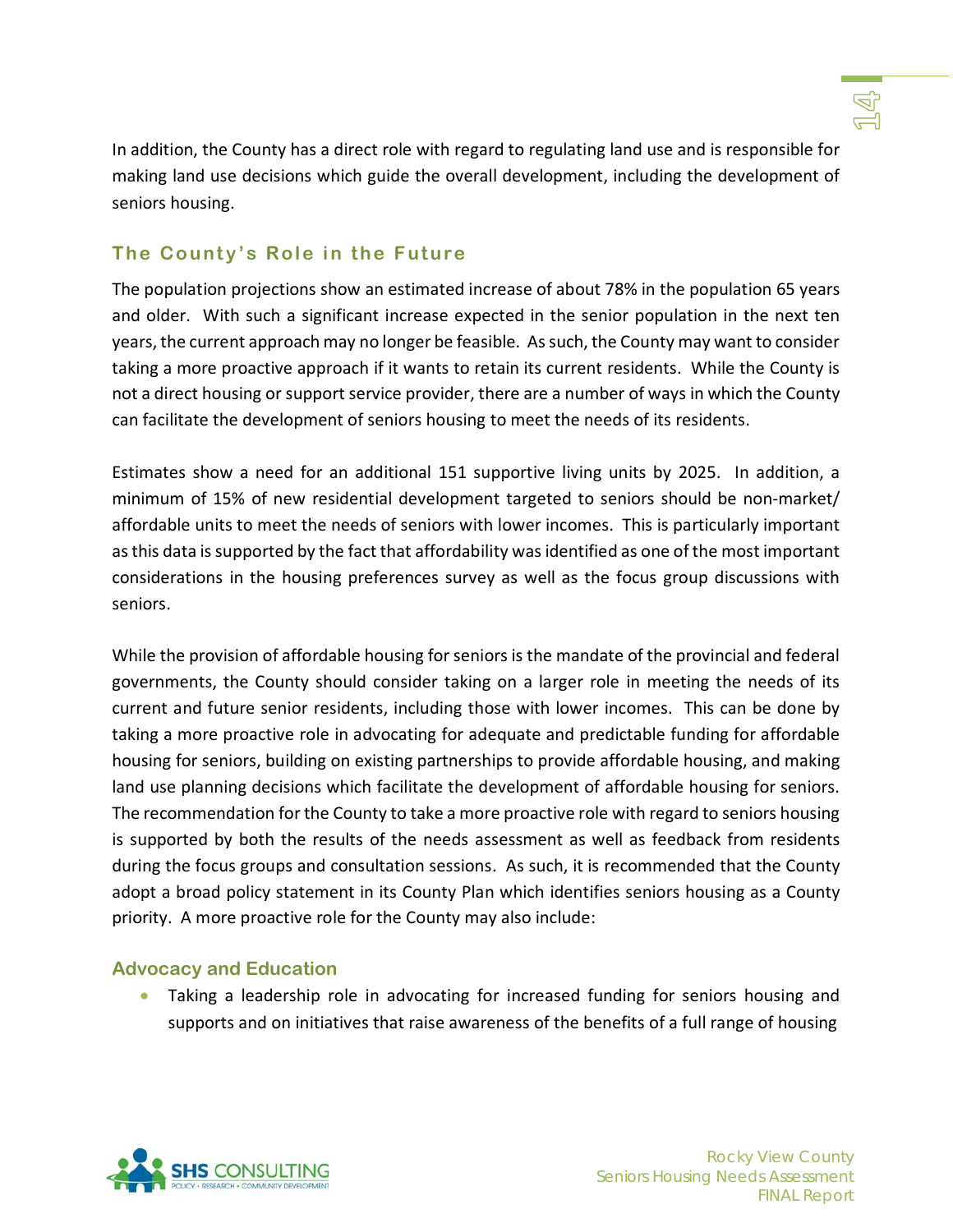#### **Policy, Programs and Funding**

• Developing policies which support the provision of a full range of seniors housing options for County residents

#### **Partnerships**

• Facilitating partnerships among the public, private and not-for-profit sectors and expanding inter-municipal partnerships to develop seniors housing in the region

# <span id="page-17-0"></span>**3.3 Recommended Principles, Goals and Actions**

A set of recommended principles, goals and actions have been developed with the goal of addressing the identified housing and support service needs of seniors. Recommended policy statements have also been developed to support the implementation of the recommended actions. These principles, goals and actions for consideration are based on the results of the demographic, housing supply and housing affordability analysis, the seniors housing preferences survey, the analysis of housing options, the policy framework analysis and feedback from the two sets of focus groups with residents.

#### **Seniors Housing Needs Assessment**

- **Demographic Analysis**
- **Housing Supply Analysis**
- **Housing Affordability Analysis**
- **Seniors Housing Preferences**
- **Housing Options Analysis**
- **Policy Framework Analysis**
- **Feedback from County Residents**

**Seniors Housing Principles**

- **Recommended Goals**
	- → **Actions for Consideration**

#### **Principle 1: Adequate and Appropriate Supports**

The majority of seniors would like to age in place in their own homes and in their own communities. Providing adequate and appropriate supports will help seniors maintain their independence longer. Adequate and appropriate supports also delay, and in some cases prevent, seniors having to move from their current homes to supportive living environments. The Recommended Goals and Actions for Consideration developed under this principle aim to address the following key findings from the Housing Needs Assessment:

• The senior population and senior-led households in Rocky View County are increasing and will continue to increase.

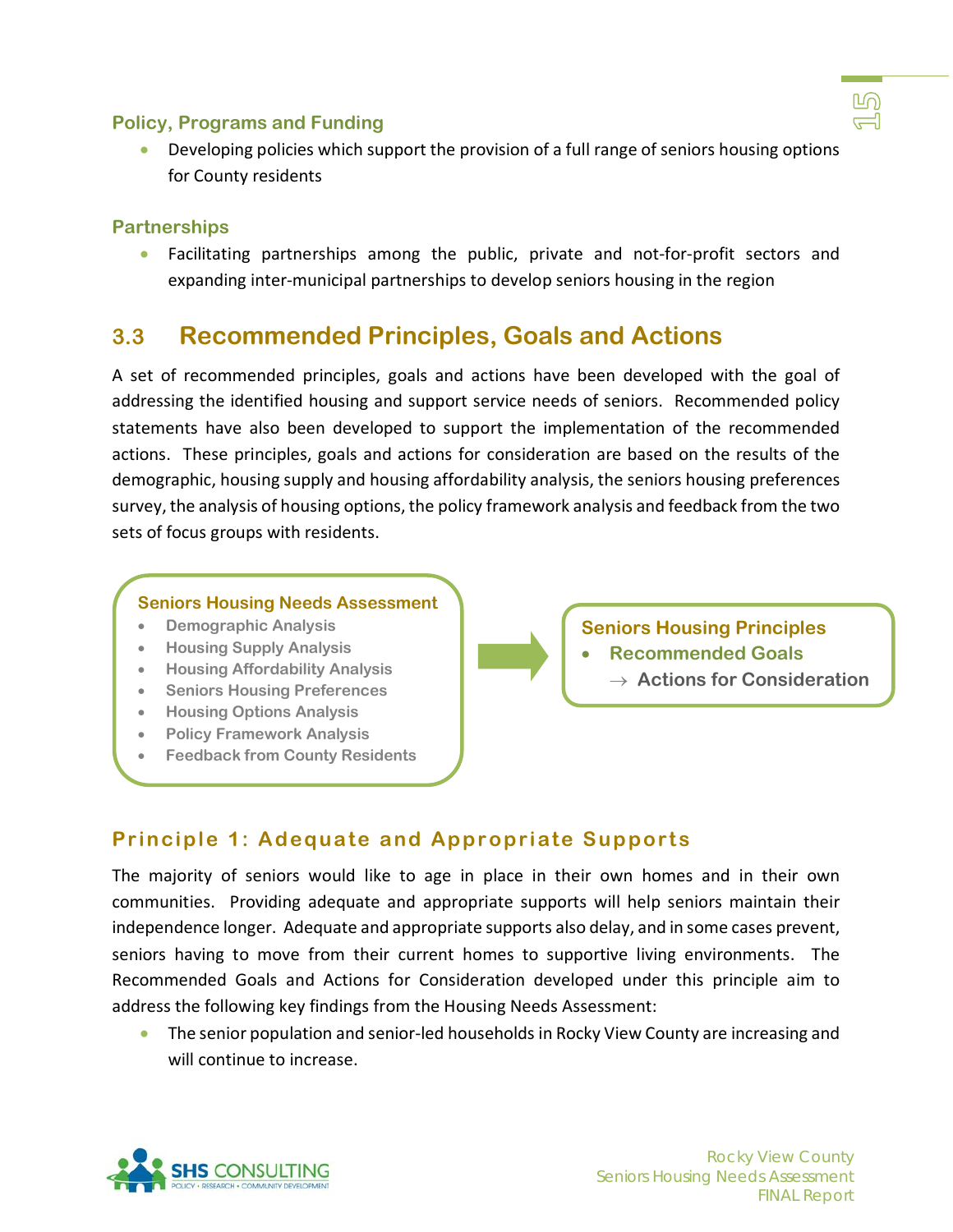

- Most seniors would like to age in their own community or, at least, near their own  $\sqrt{-1}$ community.
- Despite the upcoming additions to the supportive housing supply within the County and in adjacent municipalities, it is estimated that there will be a need for an additional 151 supportive housing units/ beds in the next ten years.

The **Goals** associated with this Principle are:

- 1. Enhance home and community supports to enable seniors to live independently for as long as possible
- 2. Support caregivers

### **Principle 2: Diversity of Seniors Housing Options in Appropriate Locations**

There are a range of potential housing options which are suitable for seniors depending on their care needs, from mainstream options and independent living options to supportive housing and long term care. It is important for a municipality to implement policies which facilitate the development of a range of housing options throughout the housing and care continuum to meet the different needs of seniors in a community. While the provision of some of these options may not be feasible in all communities due to service and infrastructure requirements, it is vital for all levels of government to ensure that those options are available in appropriate locations within the region. In addition to providing a range of seniors housing types, there is also a need to provide seniors housing options that meet the needs of seniors with low, moderate and high incomes. The Recommended Goals and Actions for Consideration related to this Principle aim to address the following key findings from the Housing Needs Assessment:

- The senior population and senior-led households in the County are increasing and projections indicate that these will continue to increase, indicating that the current demand for seniors housing will continue to grow in the near future.
- Average household incomes of senior-led households are relatively high but there is also a large proportion of households with lower incomes, suggesting a need for both affordable and market rate housing options.
- The majority of homes in the County are single detached, which may not be the most appropriate housing type to facilitate aging at home. These also tend to be less affordable than other dwelling types.
- Most seniors in the County would like to remain in their own community or close to their own community as they age.
- Housing affordability is one of the most important factors which County seniors are considering.

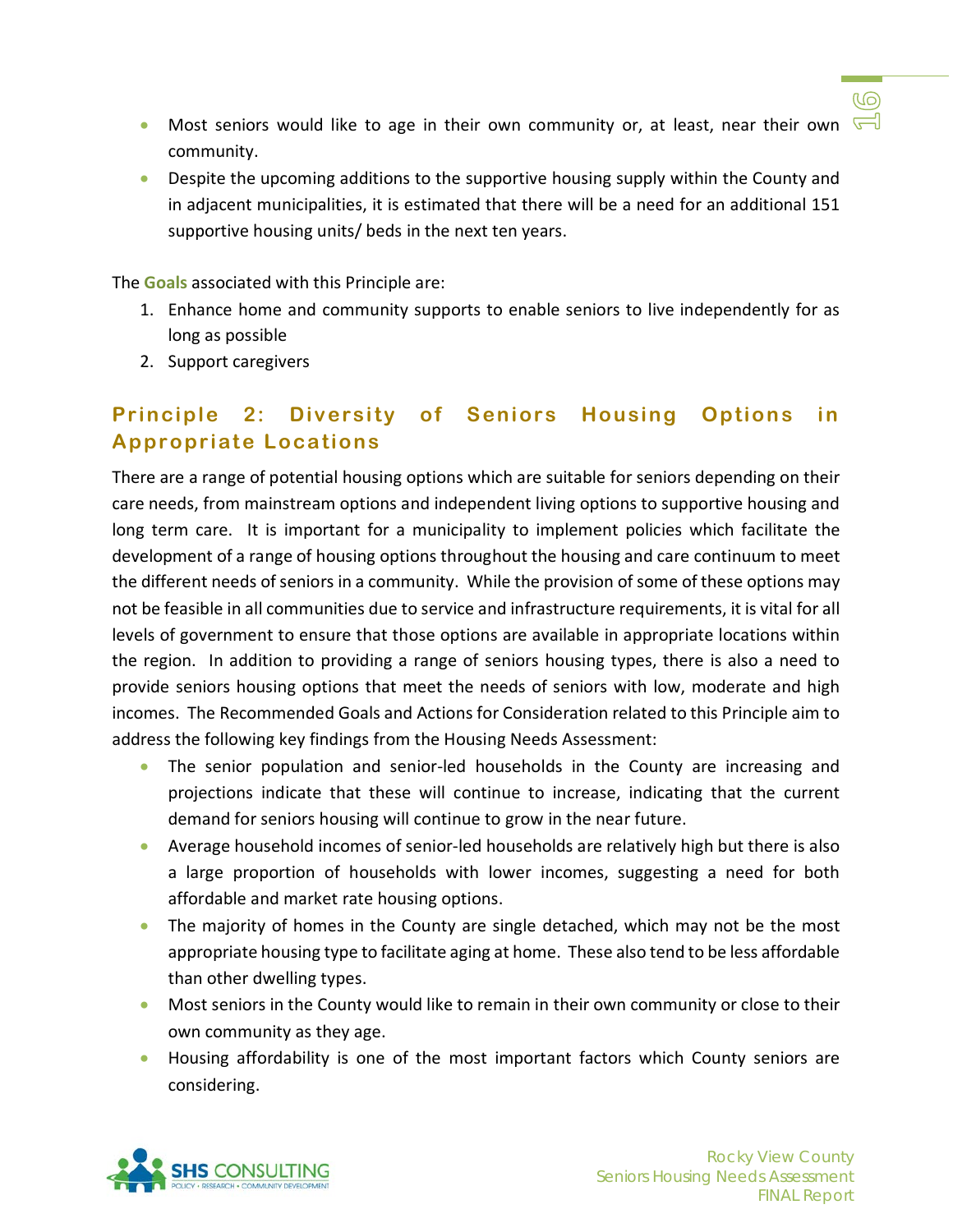

- The need for affordable housing options in the County will continue to increase  $\sqrt{-1}$ particularly as the average house prices in the County are increasing at a greater rate than the Province as a whole.
- The majority of survey respondents and focus group participants would like to move to a retirement community/ villa-type development offering light supports.
- Despite the upcoming additions to the supportive housing supply within the County and in adjacent municipalities, it is estimated that there will be a need for an additional 151 supportive housing units/ beds in the next ten years.

The **Goals** associated with this Principle are:

- 3. Improve accessibility of existing and new homes
- 4. Expand independent and supportive living options in appropriate locations
- 5. Facilitate the development of an adequate supply of affordable housing options for seniors

#### **Principle 3: Partnerships and Coordination of Services**

The provision of an adequate supply of seniors housing and support services in an area cannot be the sole responsibility of one agency/jurisdiction. Focusing on collaborations, partnerships and coordination of services will result in a more efficient use of limited resources while still meeting the needs of an aging population. As noted above, the County should consider taking a more proactive role with regard to facilitating partnerships among public, private and non-profit stakeholders to meet the housing and support service needs of Rocky View County seniors. The County should consider taking the lead in enhancing and expanding current partnerships with adjacent municipalities to coordinate the provision of housing and services for seniors. As such, the **Goal** associated with this Principle is:

6. Enhancing partnerships, collaborations and coordination of services

In addition to the recommended Goals, outlined below are Actions which the County should consider to help meet the identified needs of its senior population.

#### **Principle 1: Adequate and Appropriate Supports**

#### **Goal 1:Enhance home and community supports to enable seniors to live independently for as long as possible**

To support this Goal, the County should consider adopting policies to encourage and support initiatives to encourage independent living and aging in place, including the following.

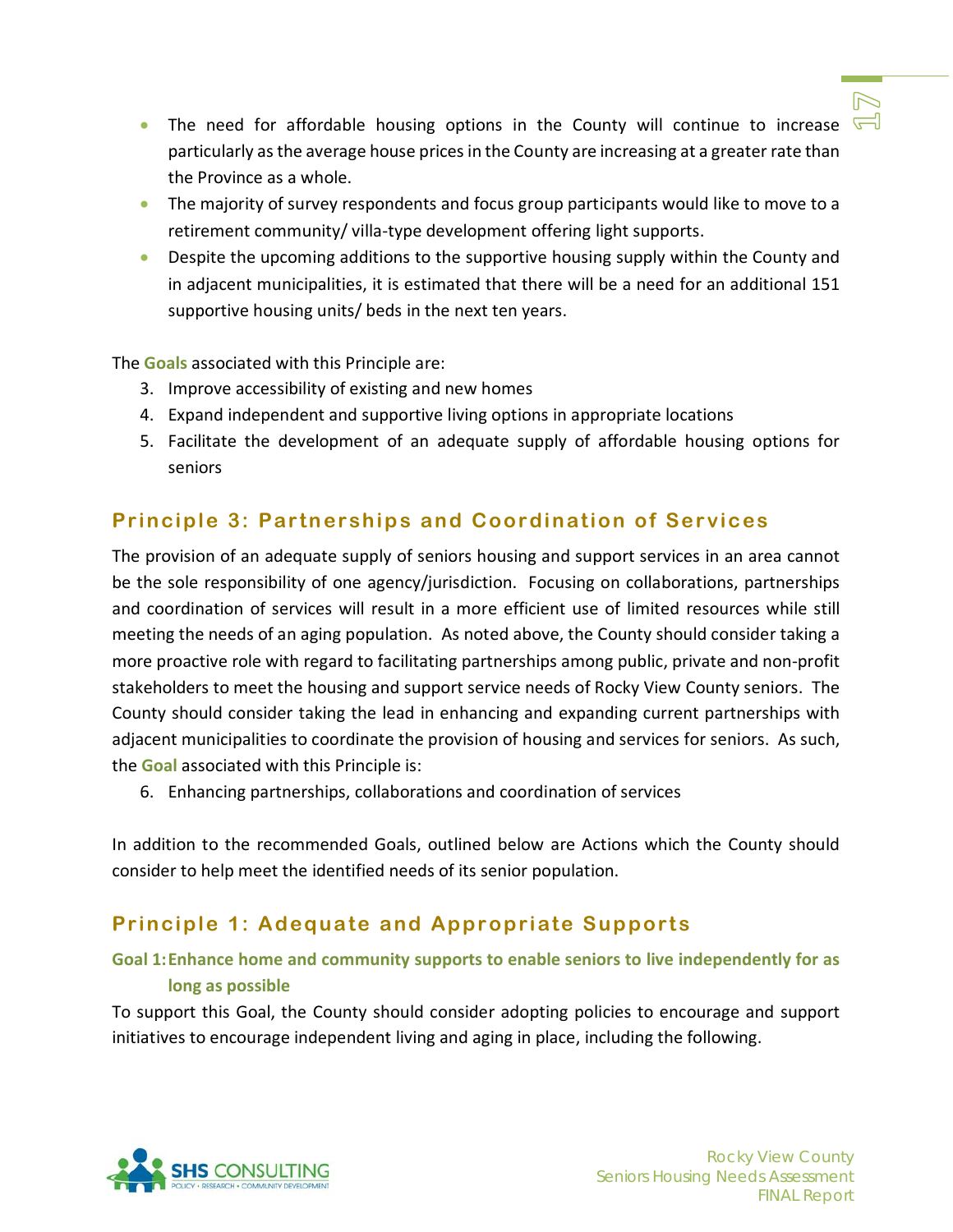

- 1.1. Providing support to community agencies and volunteers who are delivering support  $\sqrt{-1}$ services for seniors by providing tools and resources, such as educational material, space for meetings, and other in-kind resources
- 1.2. Encouraging and supporting community agencies in the development of social enterprises<sup>[5](#page-20-0)</sup> which offer support services to seniors by providing tools and resources, such as education material and other in-kind resources
- 1.3. Advocating to Alberta Health Services to enhance and expand home care services for seniors to facilitate aging in place
- 1.4. As part of an education campaign, working with community agencies to increase awareness of programs, funding and services available for seniors and caregivers and provide this information in different formats (i.e. online, print, by telephone, etc.)

#### **Goal 2:Support Caregivers**

To support this Goal, the County should consider adopting policies to encourage initiatives which support caregivers of seniors, including the following.

- 2.1. As part of an education campaign, working with community agencies to increase knowledge of the symptoms of dementia and other age-related diseases and of caring for a person with dementia or other age-related disease by identifying and sharing best practices in caregiver support<sup>[6](#page-20-1)</sup> and posting a link to this information and other resources on the County website and/or community agency websites
- 2.2. Advocating to Alberta Health Services to increase the availability of adult day programs and respite care options in the region, including options for seniors with dementia
- 2.3. Advocating to Alberta Health Services to simplify the process to apply for home care funding through the Self-Managed Care program[7](#page-20-2)
- 2.4. Advocating to Alberta Health Services to make the Self-Managed Care program more permissive with regard to family members as paid care providers
- 2.5. As part of an education campaign, working with community agencies to develop a database of qualified caregivers and provide this information in different formats (i.e. online, print, by telephone, etc.)

<span id="page-20-2"></span><span id="page-20-1"></span><span id="page-20-0"></span> $7$  The Self-Managed Care Program of Alberta Health Services is a program in which eligible Home Care clients enter into a legal agreement with Alberta Health Services. The Home Care client is provided resources to directly pay for and manage their personal care and home support services. The current program does not allow family members to be hired as paid care providers.



<sup>&</sup>lt;sup>5</sup> Further information on social enterprises can be found in the Appendix

<sup>&</sup>lt;sup>6</sup> Examples of caregiver support programs can be found in the Appendix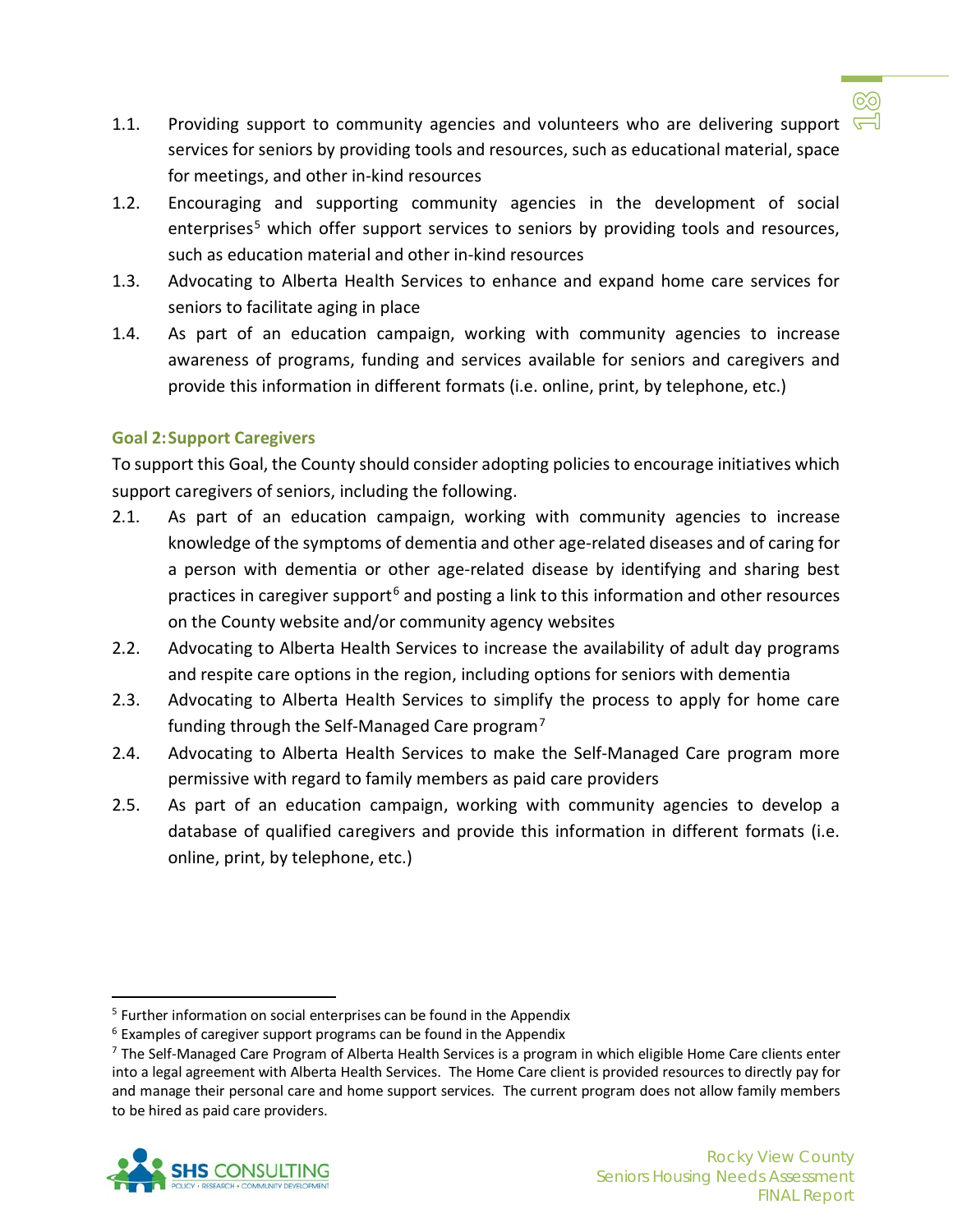### **Principle 2: Diversity of Seniors Housing Options in Appropriate Locations**

#### **Goal 3:Improve the accessibility of existing and new homes**

To improve accessibility of homes, the County should consider adopting policies related to encouraging and supporting accessible housing in various forms throughout the County, including the following.

- 3.1. Examining the feasibility of developing a home accessibility assistance program whereby loans or deferrals of a certain portion of property taxes are provided for home renovations which increase the accessibility of a home for seniors with low incomes<sup>[8](#page-21-0)</sup>
- 3.2. Developing policies which permit permanent secondary suites and garden suites which meet and exceed accessibility requirements in the Building Code in areas with the necessary infrastructure available
- 3.3. As part of an education campaign, promoting awareness of federal and provincial funding programs for home renovations to increase accessibility, such as the Province's RAMP program<sup>[9](#page-21-1)</sup>
- 3.4. As part of an education campaign, developing a Universal Design/ Home Accessibility checklist and sharing this with the development community
- 3.5. Working with community agencies to develop a database of qualified contractors and making this information readily available to seniors through various methods (e.g. print, online, through telephone enquiries)

#### **Goal 4:Expand independent and supportive living options in appropriate locations**

To support this Goal, the County should consider adopting policies to facilitate the development of independent and supportive living options in appropriate locations throughout the region, including the following.

- 4.1. Adding a broad definition of seniors housing in the County Plan and Area Structure Plans to facilitate the development of innovative, age-friendly housing options throughout the County
- 4.2. Implementing criteria for appropriate locations for seniors housing<sup>[10](#page-21-2)</sup> when evaluating planning applications for residential developments which include seniors housing, particularly for developments outside of hamlets or other walkable communities
- 4.3. Sharing the findings of the Seniors Housing Needs Assessment with private and non-profit residential developers to raise awareness of the range of seniors housing needs in the County

<span id="page-21-2"></span><span id="page-21-1"></span><span id="page-21-0"></span><sup>&</sup>lt;sup>10</sup> Recommended criteria can be found in Appendix 2



 <sup>8</sup> Examples of similar programs are provided in the Appendix

 $9$  Details on this program can be found in the Appendix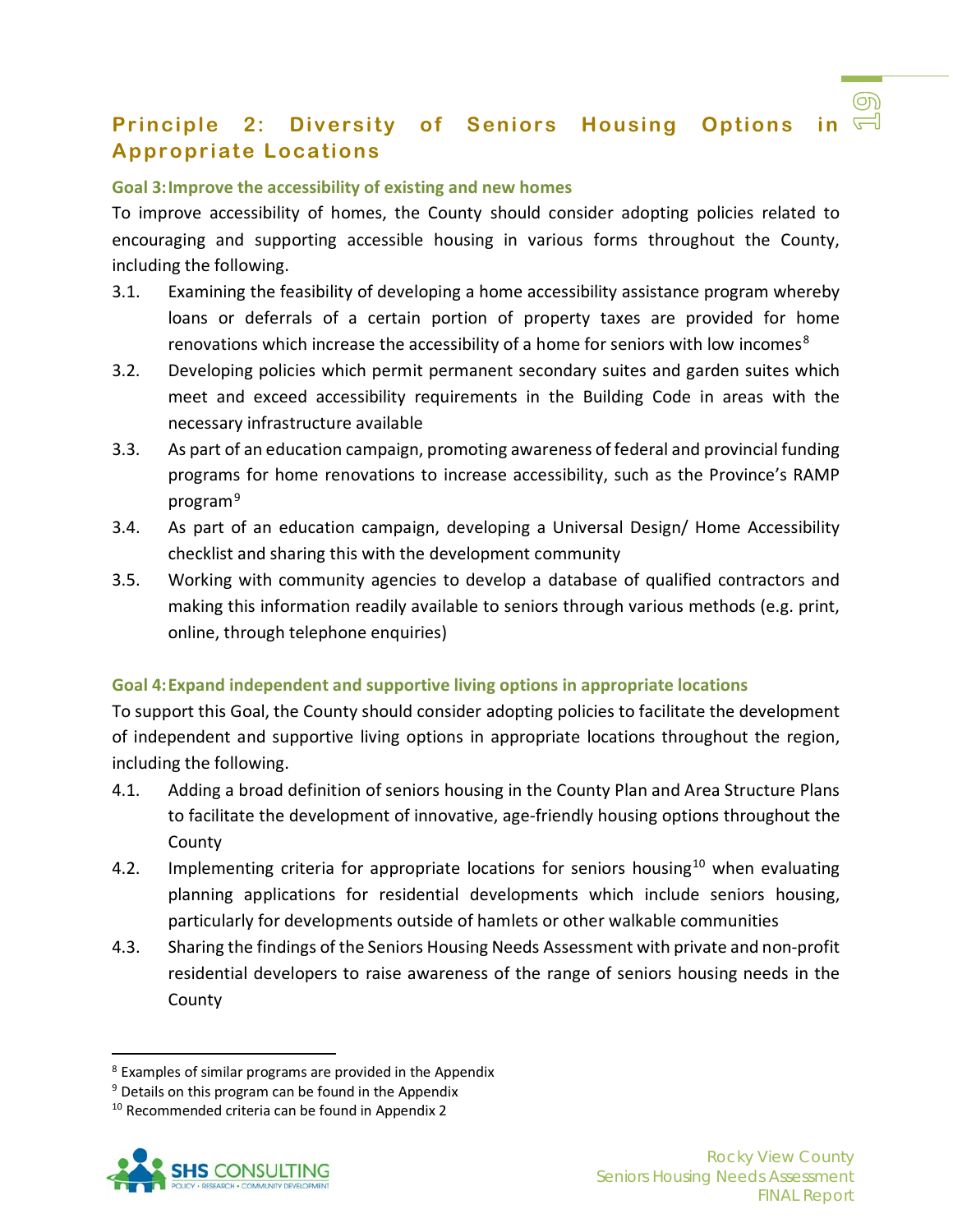

4.4. Advocating to the federal and provincial governments for sustained, long-term capital  $\sqrt{2}$ funding for affordable housing for seniors, including independent and supportive living options

#### **Goal 5:Facilitate the development of an adequate supply of affordable housing options for seniors**

While the provision of affordable housing is a provincial responsibility, the County may want to take a more proactive role by adopting policies which encourage and facilitate the development of affordable housing for seniors, including the following.

- 5.1. Adopting a definition for 'affordable' seniors housing based on the Provincial definition of affordable housing
- 5.2. Examine the feasibility of developing an Affordable Housing Reserve Fund to assist in the development of affordable/non-market rental housing options for seniors, including affordable independent and affordable supportive living options<sup>[11](#page-22-0)</sup>
- 5.3. Examine the feasibility of providing financial and in-kind incentives for new residential developments which include a minimum of 50% of the total units as affordable independent or affordable supportive living units for seniors. Financial incentives may be funded through the Affordable Housing Reserve Fund.
- 5.4. Advocating to the federal and provincial governments for sustained, long-term capital funding for affordable seniors housing in the County

### **Principle 3: Partnerships and Coordination of Services**

#### **Goal 6:Enhancing partnerships, collaborations and coordination of services**

To support this Goal, the County should consider building on the principles and goals in the County Plan to adopt policies which enhance and support existing partnerships with neighbouring municipalities and community agencies in the provision of seniors housing options for County residents, including the following policies.

- 6.1. Expanding existing inter-municipal partnerships and partnerships with community agencies to provide seniors housing options, including options with higher levels of support, for Rocky View County residents in appropriate locations
- 6.2. Exploring opportunities for new collaborations and partnerships with private or nonprofit organizations to provide seniors housing options for County residents

<span id="page-22-0"></span><sup>&</sup>lt;sup>11</sup> Developing an Affordable Housing Reserve Fund would provide the County with the flexibility to determine how to allocate these funds in response to County needs. This would also provide the County additional flexibility to determine how this Housing Reserve Fund should be financed, such as through a portion of development charges. Further information on the Affordable Housing Reserve Fund can be found in the Appendix.

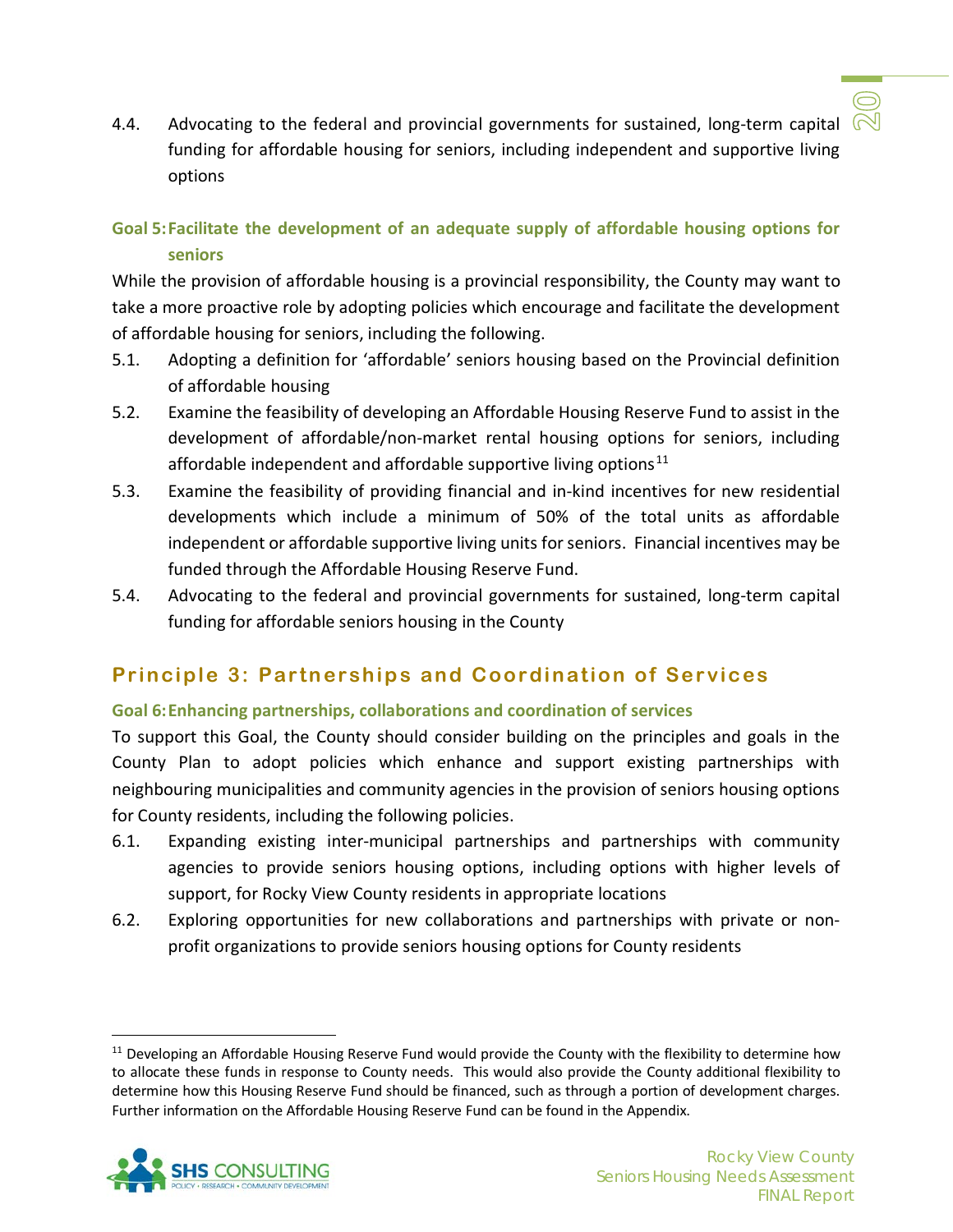

- 6.3. Developing policies related to County-owned land or land acquisitions for the  $\mathbb N$ development of affordable seniors housing in partnership with adjacent municipalities, community agencies or private developers
- 6.4. Exploring the feasibility of hosting a one-day Seniors Housing event, with support from CMHC, to raise awareness of seniors housing issues in the County and to facilitate partnerships and collaborations among non-profit, private and public stakeholders
- 6.5. Expanding the mandate of an already existing committee, such as the Rocky View Foundation, to focus on raising awareness of and monitoring the housing and support service needs of seniors throughout the County
- 6.6. Examining the feasibility of a seniors housing and support service coordinator role to assist with initiatives related to education and advocacy as a contract position subject to availability of funding or funded in partnership with Rocky View Foundation or other community agency

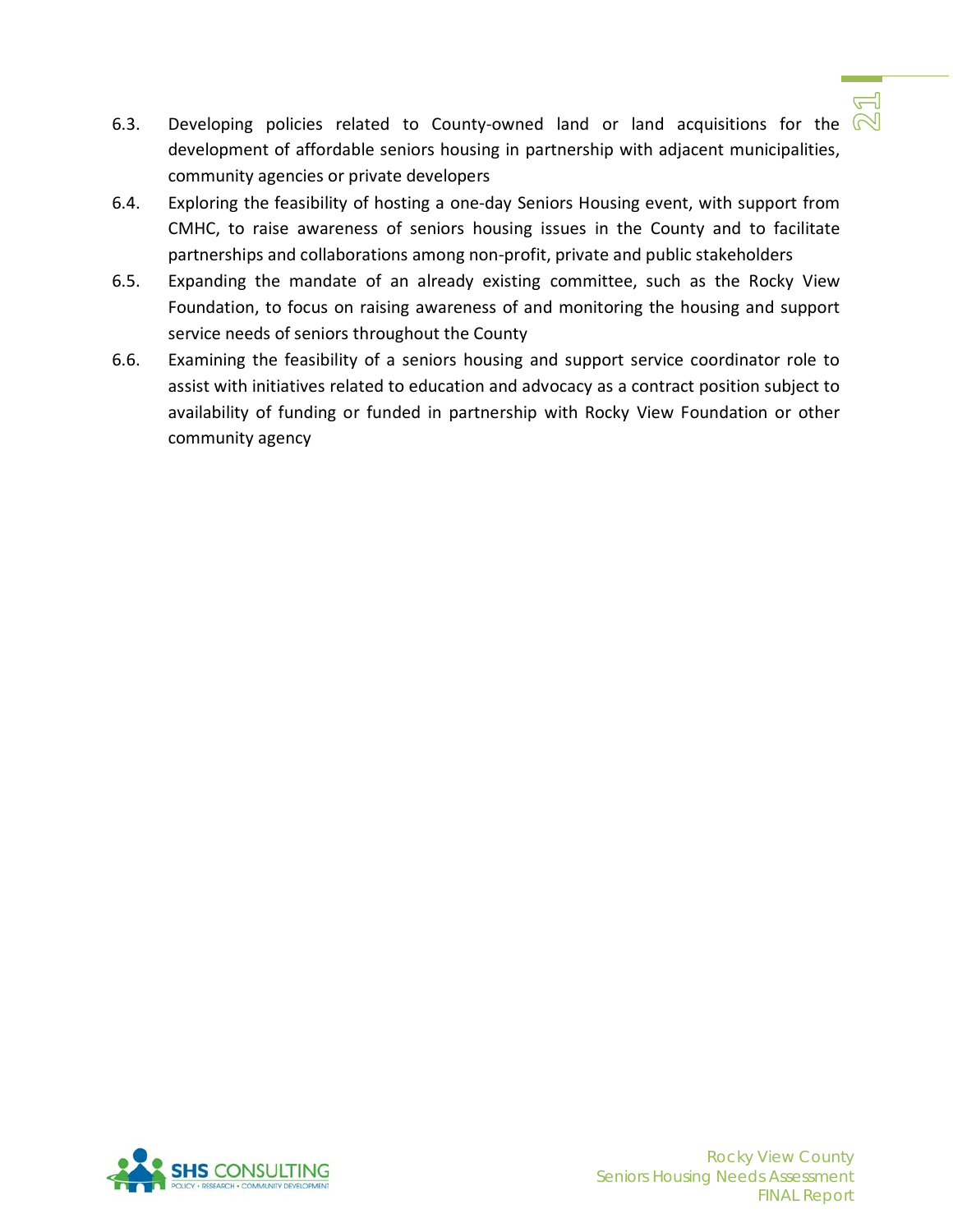# <span id="page-24-0"></span>**Appendix 1: Additional Considerations for Implementing Recommendations**

Additional considerations in implementing the Recommended Goals and Actions are outlined below and arranged by the recommended Principles.

#### **Principle 1: Adequate and Appropriate Supports**

In implementing the recommended Actions under this Principle, the County may want to consider the following, particularly when considering the provision of financial or in-kind resources:

- Does the organization, partnership or proposed initiative increase seniors' ability to age at home?
- Does the proposed initiative build capacity among local groups, community agencies or informal caregivers in providing support services to seniors?
- Does the organization, partnership or proposed initiative augment the home care services already being provided by Alberta Health Services or is there duplication of services?
- Does the proposed initiative enhance the quality of life of Rocky View County seniors?

#### **Principle 2: Diversity of Seniors Housing Options in Appropriate Locations**

The following are some factors the County may want to consider when evaluating proposals or applications for seniors housing developments, particularly when considering the provision of financial or in-kind assistance:

- Does the proposed project meet the goals and objectives of the County Plan?
- Does the proposed project meet the identified seniors housing and support service needs?
	- Does the proposed project increase the supply of both affordable and market rate housing in the County?
	- Does the proposed project increase the supply of both supportive and independent living units?
- Does the proposed project incorporate Universal Design elements which meet or exceed the requirements of the Building Code?
- Is the proposed project compatible with adjacent land uses and, if located outside of hamlets or other walkable communities, does it meet the proposed locational criteria?
- Does the proposed project include affordable housing units for seniors?
- Is the proposed project financially feasible and sustainable (e.g. showing evidence of positive project cash flow, reasonableness of fundraising targets, confirmation of funding from other levels of government and/or funding/ resources from non-governmental agencies, and appropriate pro forma benchmarking)?

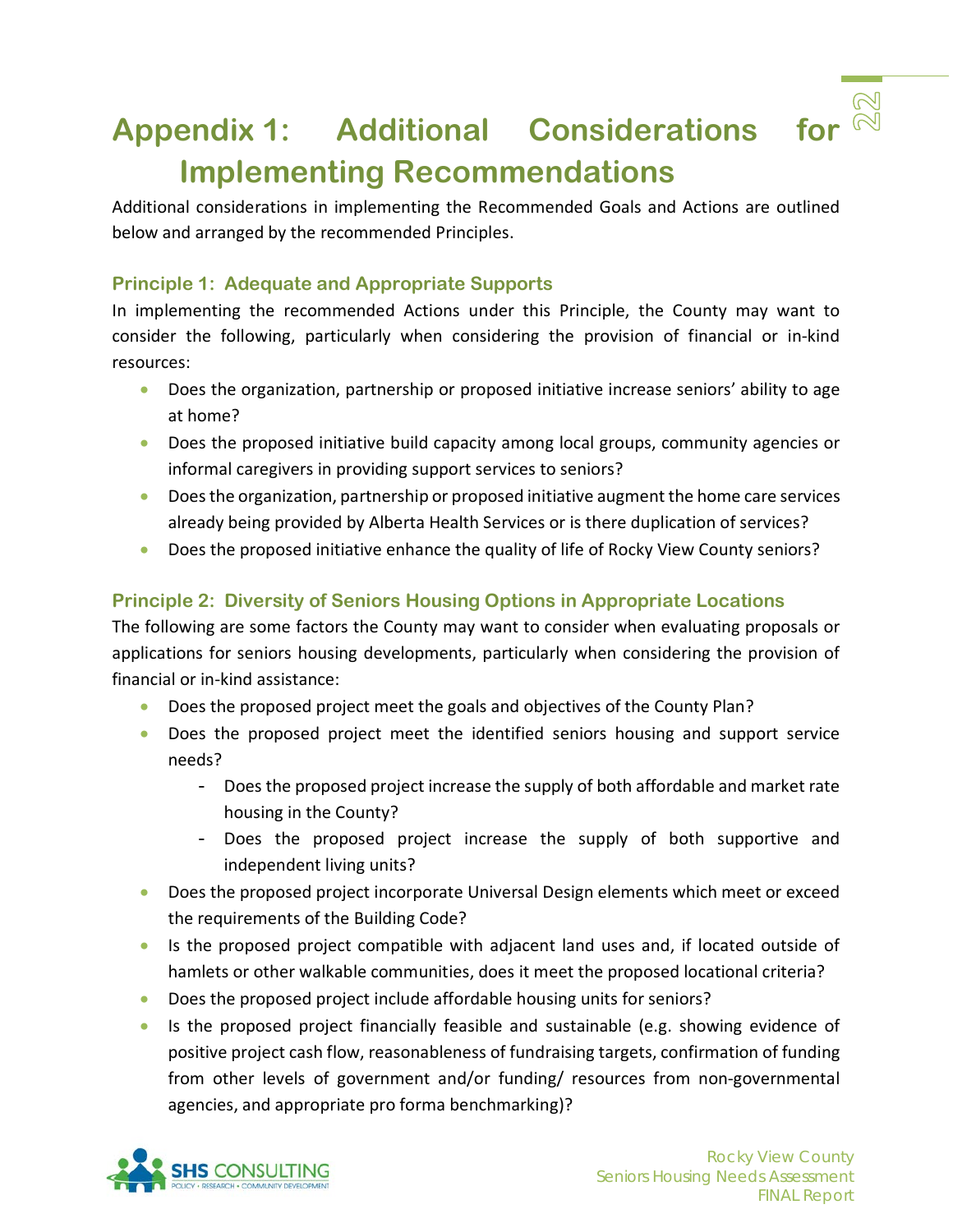

#### **Principle 3: Partnerships and Coordination of Services**

The County may want to consider the following elements when developing, facilitating or expanding partnerships to meet the identified seniors housing needs:

- Finding the right strategic partner/ partners:
	- Does the potential partner(s) share the same goals and objectives with regard to seniors housing?
	- Does the potential partner(s) share the overall vision and principles of the County (if the County is involved in the partnership)?
	- Can the housing or support service be provided more efficiently by a community group, private developer, local group, or adjacent municipality (i.e. is the potential partner already providing a similar service or has experience in providing a similar service)?
	- Is there an opportunity to pool resources to better address the identified seniors housing and support service needs?
	- Are there other agencies (including other levels of government), groups, or private organizations that can contribute to the success of the project?
- Developing or facilitating a strategic partnership:
	- Establish clear project goals and objectives
	- Determine roles, responsibilities and resources to be contributed by each partner
	- Identify who will lead the partnership
	- Establish measures of success

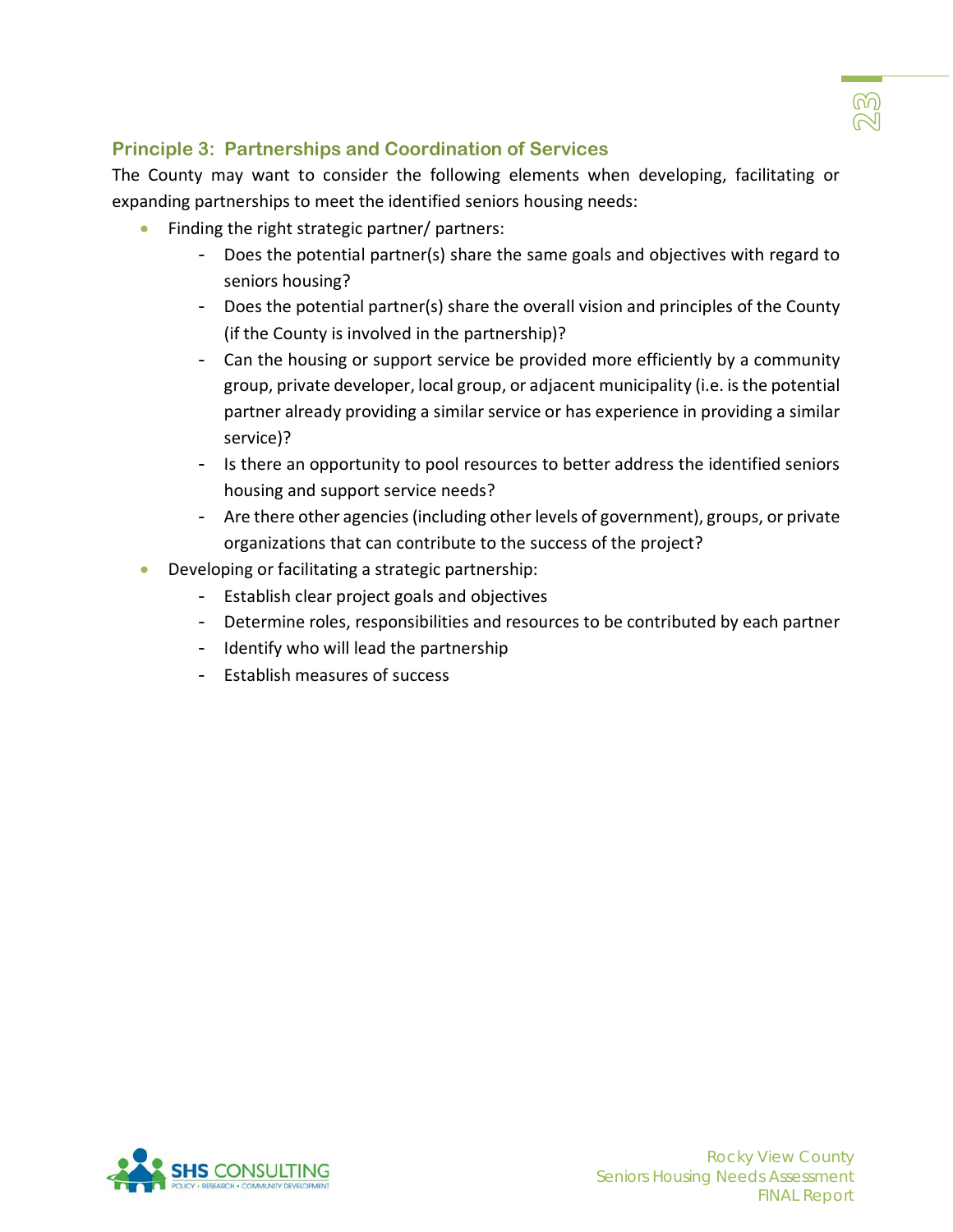# <span id="page-26-0"></span>**Appendix 2: Criteria for Appropriate Locations**

The County may want to develop a set of criteria for appropriate locations for seniors housing. These criteria may be considered when evaluating residential development applications, particularly if the applications include seniors housing and the proposed site is outside of a hamlet or other walkable community. The criteria may include:

#### **Proximity to Services and Amenities**

No matter how large a development is, it is unlikely that it will be able to offer all the services and amenities which a typical senior resident would need or want. As such, residential developments with seniors housing components should be within close proximity to locally available services and amenities which would meet the needs of their target market. It should also be noted that the presence of a larger residential development can create economies of scale with regard to the provision of certain services and amenities so this should be considered when evaluating the appropriateness of a site. The following table identifies complementary services and facilities which should be within close proximity to the proposed development.

| located no more than half a kilometre from the<br>proposed project site                                         | Services and amenities that ideally should be Services and facilities that ideally should be<br>located no more than one and a half kilometres<br>from the proposed project site |
|-----------------------------------------------------------------------------------------------------------------|----------------------------------------------------------------------------------------------------------------------------------------------------------------------------------|
| Grocery stores                                                                                                  | Medical, dental and other health service providers                                                                                                                               |
| Pharmacy, dry cleaners, coffee shops or<br>restaurants, and other shopping and consumer<br>service destinations | Places of worship                                                                                                                                                                |
| Bank and post office                                                                                            | Library                                                                                                                                                                          |
| Hairdresser and barber                                                                                          | Shopping centre                                                                                                                                                                  |
| Seniors' social club                                                                                            | Financial services such as accountants, tax<br>advisors                                                                                                                          |
| Recreation or community centre                                                                                  |                                                                                                                                                                                  |

Source: Canada Mortgage and Housing Corporation (2012). Housing for Older Canadians: the Definitive Guide to the Over-55 Market. Volume 2, Responding to the Market.

#### **Availability of Transportation for Seniors**

The availability of transportation, such as a shuttle bus provided by the residential developer or access to a community van, is a very important consideration particularly as senior residents age and can no longer drive.

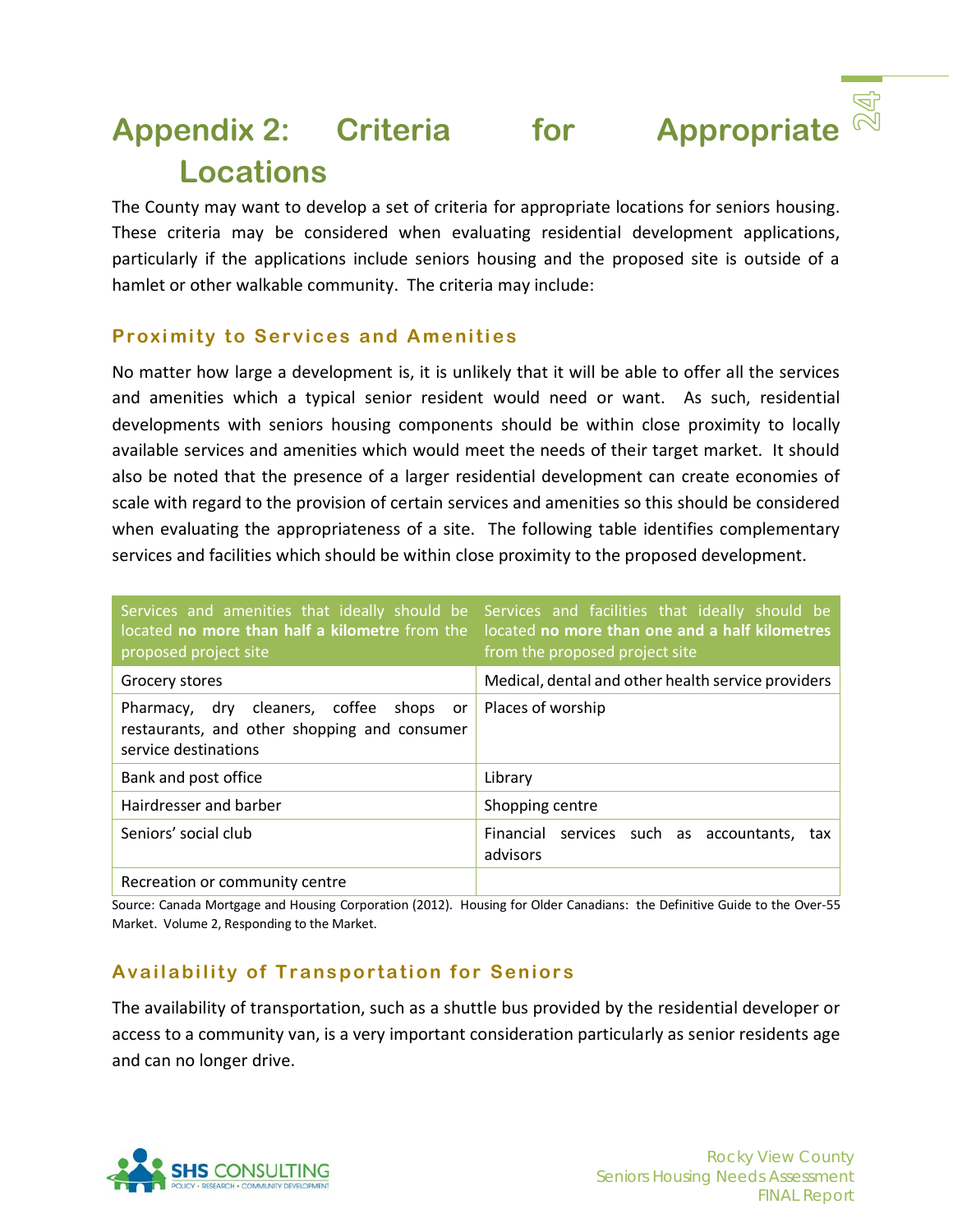

#### **Zoning, Servicing and Site Conditions**

Zoning determines the use, building size and density of development permitted on a particular parcel. While a zoning change is possible, this generally increases the time and cost of a development. As such, in addition to streamlining the development application process, the County should consider pre-zoning sites which have been identified in the County's inventory of suitable sites for seniors housing.

Servicing capacity, such as the availability of water, sewer, gas and electricity, should be a major consideration when identifying appropriate locations for seniors housing, particularly in rural areas such as the County.

Another consideration when evaluating a site for appropriateness are the conditions of a site. This would include:

- Typography
- Environmental conditions, such as whether the sites requires cleanup
- Soil properties, particularly if the project is planned for an area with unstable slopes or areas characterized by sandy or clay soil
- Vegetation and wildlife
- Existing structures
- Legal constraints, such as utility easements and covenants on the land which place restrictions on the amount of the land that can be built out  $12$ .

#### **Walkability**

For seniors, the ability to participate in community activities, engage with family and friends, and safely undertake errands is important in maintaining their independence and quality of life. As such, a high priority should be given to the walkability of a proposed seniors housing development. This may mean walkability within the development if it is part of a large residential or multi-use development or walkability to local services and amenities within an existing hamlet, growth centre or town.

<span id="page-27-0"></span> $12$  Canada Mortgage and Housing Corporation (CMHC) (2012). Housing for Older Canadians: the Definitive Guide to the Over-55 Market. Volume 2, Responding to the Market.

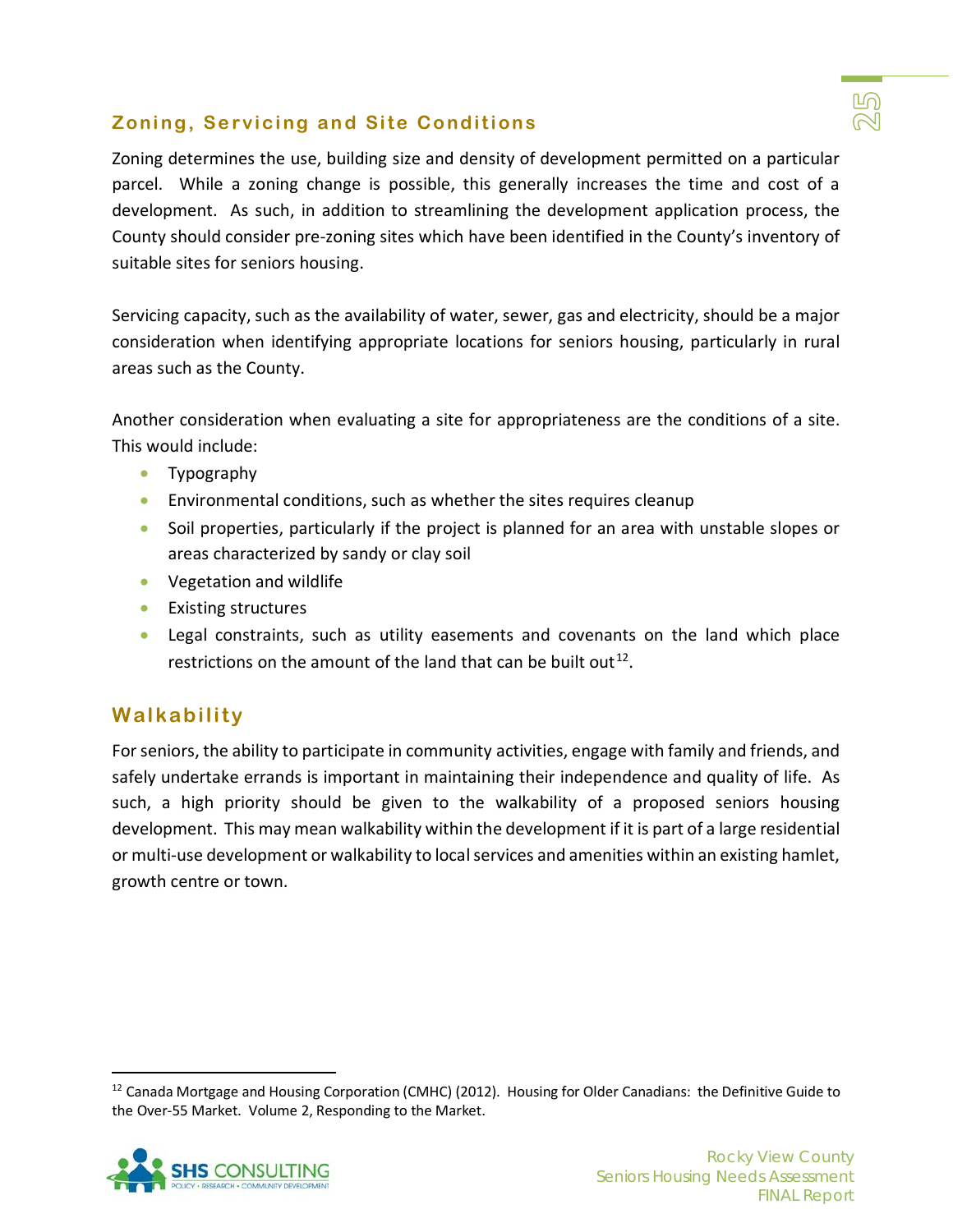

# <span id="page-28-0"></span>**Appendix 3: Potential Funding Sources Provincial Funding Programs**

This section provides an overview of the current funding programs related to the provision of seniors housing and support services. While the following information is current as of the writing of this report, these programs or funding priorities may change due to the recent change in the provincial government.

#### **Seniors' Self-contained Housing Program**

This program provides apartment type accommodation to low and moderate-income seniors who are functionally independent with or without the assistance of existing community based services. A tenant's rent, which includes heat, water and sewer expenses, is based on 30 percent of a household's adjusted income.

The Province owns most apartments under this program, and any operating deficits are fully funded by the Province through an annual budget review process. Management and tenant selection are delegated to the local housing operators.

Senior citizens whose income falls below local limits (Core Need Income Thresholds) and who are functionally independent, with or without the help of existing community based services, are eligible. Applicants are prioritized on the basis of need.

#### **Example – Cypress View Foundation, Medicine Hat, Alberta**

The Cypress View Foundation is a non-profit organization that manages a complex of affordable housing that includes 51 seniors' self-contained units, 120 lodge units, and 40 Supportive Living Level 3 Care Beds in Medicine Hat, Alberta. The self-contained units are apartments funded by the Provincial Seniors' Self-contained Housing Program and are available for low income households who meet eligibility requirements. Income maximums are determined and set by the Government of Alberta. Rent is based on 30% of gross monthly income.

The self-contained apartments are primarily social housing for seniors who are still able to maintain an independent lifestyle. The Cypress View Foundation provides optional meal services for seniors living in the apartments.

#### **Seniors' Lodge Program**

The Seniors' Lodge program offers single and double bed/sitting rooms, meals, housekeeping and other services and recreational opportunities for seniors who are functionally independent, with or without the help of existing community-based services.

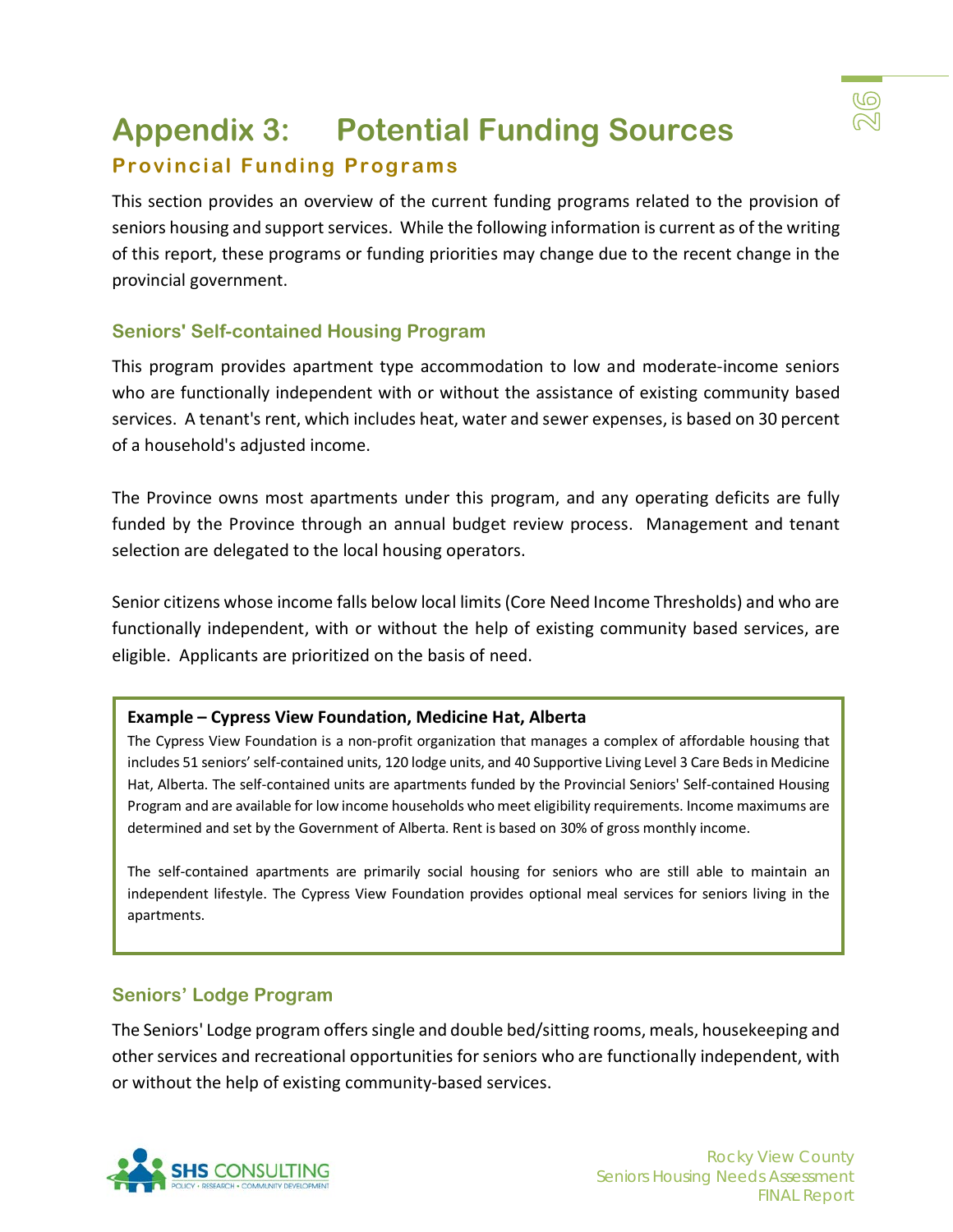

Lodge management and tenant selection are delegated to local Housing Management Bodies  $\mathbb{N}$ (HMB). Applicants are prioritized on the basis of need, taking into consideration housing needs, level of support required and the applicant's income. In some cases, applicants must also meet local residency requirements.

Lodge rates are set by the local HMB, so they may vary between regions. To protect lower income residents, HMBs must adjust the monthly rate to ensure that each resident has at least \$315 per month in disposable income.

#### **Example – Bethany Group, Rimbey, Alberta**

The Bethany Group manages 674 spaces of lodge living in 11 lodges in Alberta. The lodges provide affordable room and board for senior citizens who are functionally independent or functionally independent with the assistance of existing community-based services. All of the facilities are audited by and in compliance with the standards set by the Government of Alberta.

One of the Bethany Group buildings is the Parkland Manor Lodge in Rimbey, which is managed through a partnership with the local Rimoka Housing Foundation. The lodge contains 63 units of subsidized lodge living.

In May 2014, the Governments of Canada and Alberta announced funding for facilities in Rimbey. The joint funding will be used to renovate the facility into 37 larger units with an additional 40 new units to be added to the facility.

#### **Community Housing Program**

The Community Housing Program provides subsidized rental housing to low-income families, senior citizens, and individuals with special needs who cannot afford private sector accommodation. Applicants whose income falls below local income limits are eligible to apply. Management and tenant selection is delegated to the local housing operators. Applicants are given priority based on need, as determined by income, assets, and current housing condition. A tenant's rent, which includes heat, water and sewer expenses, is based on 30 percent of a household's adjusted income.

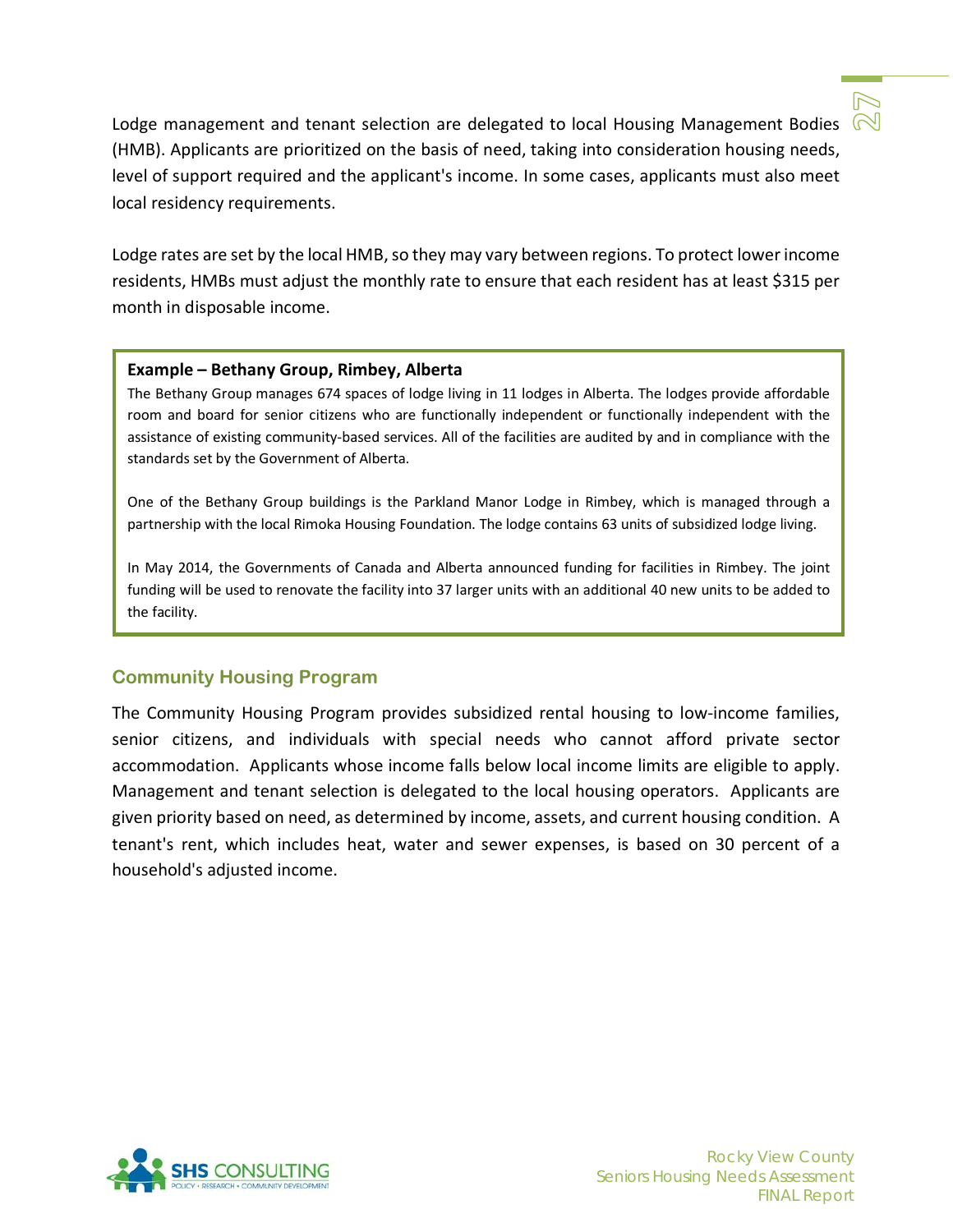

#### **Example – Capital Region Housing Corporation, Alberta**

The Capital Region Housing Corporation offers a subsidized rental program that is funded by the Alberta Community Housing Program. It provides housing to families and individuals who have a low or modest income. To qualify, applicants' assets and belongings cannot exceed \$7000 and total gross household income cannot be more than the program's income limits, which are set by bedroom size.

The complexes offer apartments and townhouses that are suitable for families with children, and one bedroom apartments and townhouses that are for seniors or other single individuals or couples without children. Some housing units are wheelchair accessible. The CRHC also offers a supportive housing environment to people who may need help to maintain quality life in the community.

#### **Special Needs Housing Programs**

As of March 31, 2008, there are 1,617 special needs housing units subsidized by the Provincial government. The federal government shares the subsidy costs on most of these units. In most cases, the subsidies allow the occupants to pay a reduced rent based on 30% of their adjusted family income. The following Special Needs Programs relate to an existing portfolio. The programs are not offered for new initiatives.

Types of special needs housing include:

- **Municipal Non-Profit** The province provides a subsidy based on the difference between the principal and interest payment on the mortgage at the lender's interest rate and that same mortgage amount at a two percent interest rate. This allows Calgary to provide affordable rental housing to a mixture of low, moderate, and mid-income tenants. The subsidy agreements are based over a 35-year loan period with the last agreement expiring in 2017.
- **Private Non-Profit Special Purpose** Eligible non-profit organizations receive a monthly subsidy equal to the difference between the principal and interest payment on the mortgage at the lender's interest rate and that same mortgage amount at a two percent interest rate. Projects can provide on-site care services and facilities to residents with common physical, social, and emotional conditions or disabilities. Clients include the physically or mentally handicapped, the hard-to-house, and any other group having special housing needs. This program is cost shared with Canada Mortgage and Housing Corporation.
- **Public Non-Profit Special Needs** The units under this program are provincially owned and provide modest and affordable rental accommodations appropriate to the needs of low and moderate-income households, senior citizens, and physically handicapped or any other group having special housing needs. Rents are based on 30 percent of a household's

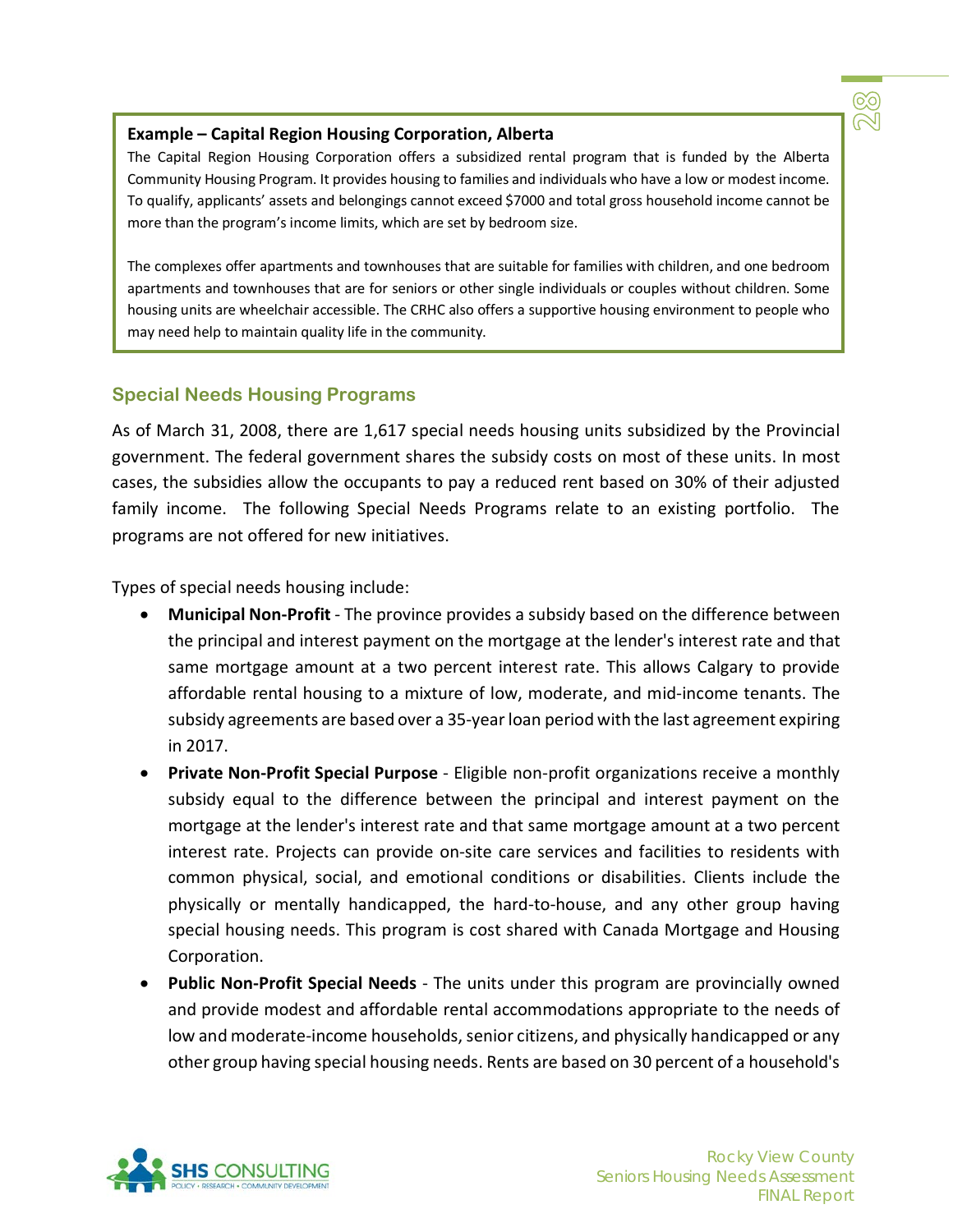adjusted income. Operating deficits and amortization costs are cost-shared with Canada  $\mathbb N$ Mortgage and Housing Corporation.

- **Public Non-Profit Municipally Owned** This program provides monthly subsidies to municipalities to cover operating deficits, including the mortgage principal and interest payment based on eligible capital costs. Individuals who currently occupy a crowded or inadequate dwelling would be eligible for housing in these municipally owned units. The operating deficits are cost-shared with Canada Mortgage and Housing Corporation.
- **Private Non-Profit** This program provides monthly subsidies to non-profit organizations to cover operating deficits, including a reserve allocation and the mortgage principal and interest payment based on eligible capital costs. Individuals who currently occupy a crowded or inadequate dwelling would be eligible for housing in these units owned by private non-profit groups. The operating deficits are cost-shared with Canada Mortgage and Housing Corporation. Rents are based on 30 percent of a household's adjusted income.

#### **Residential Access Modification Program (RAMP)**

The Residential Access Modification Program (RAMP) provides grants to help lower-income Albertans with mobility challenges modify their homes so they can enter and move around more easily. The program is eligible to seniors who use a wheelchair or four-wheel walker.

Applicants must have a gross household income of \$36,900 or less for a single person, or \$46,500 or less for a couple. For applicants who bought a home within the last 24 months, the property value threshold for rural areas is \$276,000. Clients can receive up to \$7,500 per grant and can get multiple grants of up to \$15,000 in a 10-year benefit period.

Modifications must enable the wheelchair user to:

- access their own living space
- move within their own living space

The grant is available to renters with approval from the landlord. Either permanent or temporary modifications can be done with landlord approval.

#### **Seniors Financial Assistance (SFA) Programs**

The Seniors Financial Assistance (SFA) programs offered by the Government of Alberta provide seniors aged 65 years and older who are Canadian citizens, or landed or sponsored immigrants, and have lived in Alberta for at least 3 months immediately before applying and have not chosen

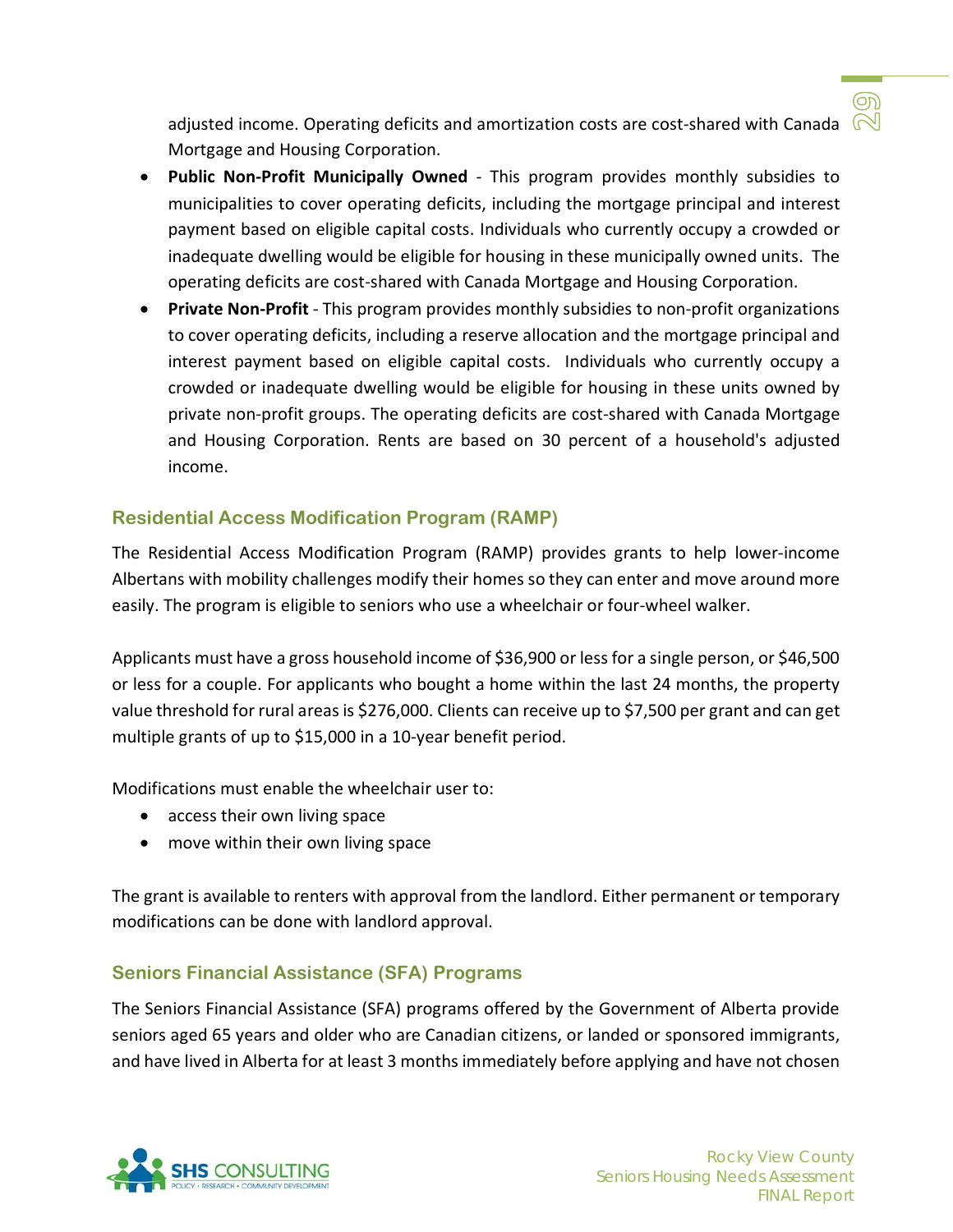to defer receipt of their Old Age Security Pension, with financial assistance via the following four  $\Omega$ potential programs seniors can apply for.

#### **Alberta Seniors Benefit Program**

- Provides a monthly income supplement to federal income sources to eligible Alberta seniors.
- Eligibility is based on the applicant's current accommodation, marital/cohabitation status, and household income.
- In general, for July 1, 2014 to June 30, 2015, a single senior with an annual income of \$26,200 or less, and senior couples with a combined annual income of \$42,500 or less, are eligible for a cash benefit.
- Monthly benefits vary for example, a single senior with annual income of \$20,000 who rents their current accommodation could receive approximately \$120 to \$140 monthly.

#### **Special Needs Assistance**

- Provides a lump-sum payment for allowable one-time extraordinary personal expenses to eligible low-income seniors, such as the cost of some of the cost of appliances, minor home repairs and some health and personal supports.
- A senior's total annual income, residence and marital status, and the items requested are used to determine the amount funded. The maximum assistance available is \$5,000 in a benefit year.
- In general, for July 1, 2014 to June 30, 2015, a single senior with an annual income of \$26,200 or less, and senior couples with a combined annual income of \$42,500 or less, may be eligible for financial assistance.

#### **Dental and Optical Assistance Programs**

- Provides basic dental coverage and optical assistance to a set amount, based on your total annual income.
- Seniors could be eligible for up to a maximum of \$5,000 of coverage for eligible procedures every 5 years under the Dental program and up to \$230 every three years for prescription eyeglasses under the Optical program.

#### **Seniors Property Tax Deferral Program**

- Allows eligible senior homeowners to defer all or part of their annual residential property taxes for their primary residence through a low-interest home equity loan with the Alberta government.
- Participants re-pay the loan, with interest, when they sell the home, or sooner if they wish.

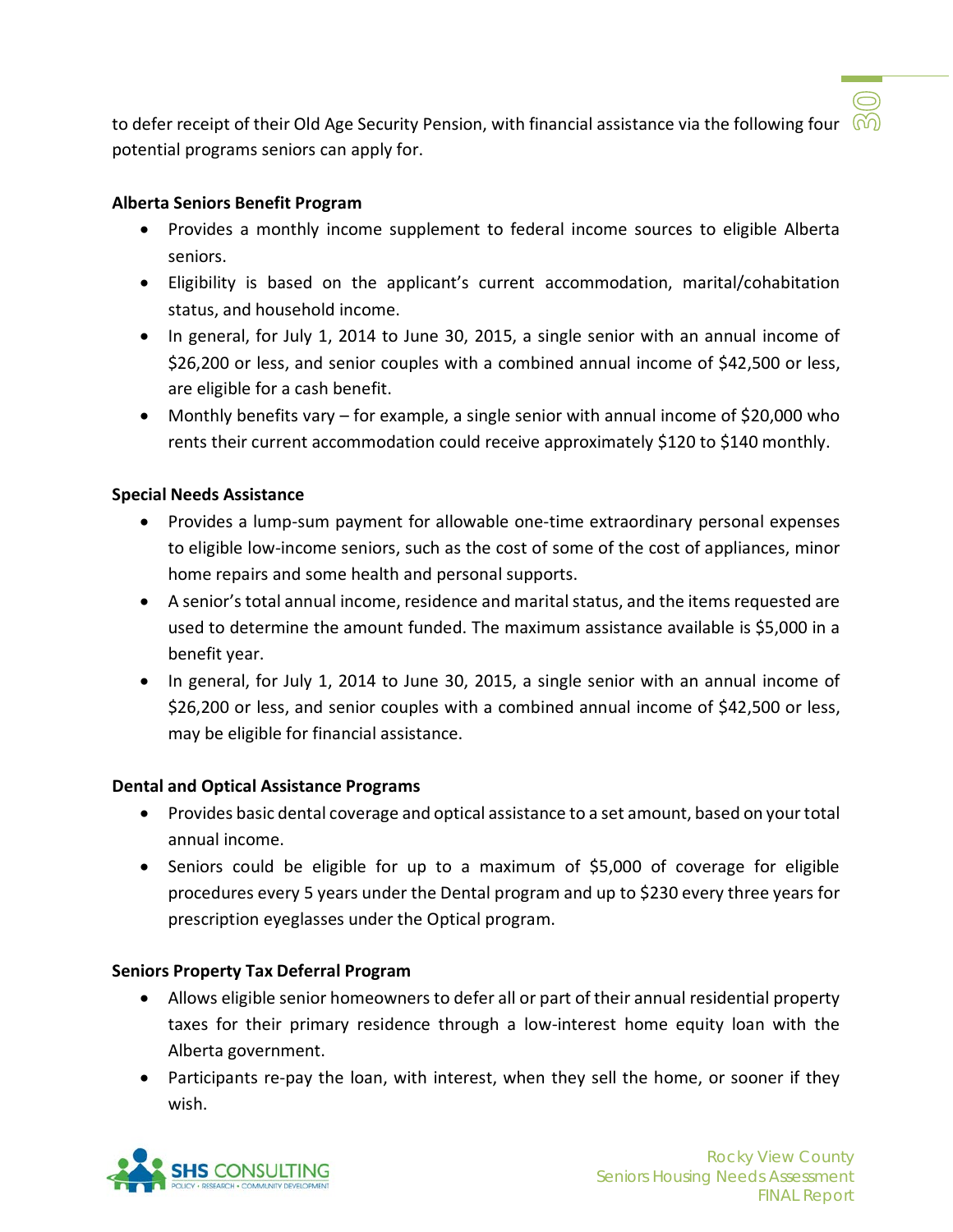• The current interest rate is 2.85%. Participants need to have a minimum of 25% equity in  $\omega$ their home.

#### **Seniors Facility Fire and Safety Upgrades**

The Alberta government is investing \$80 million to install fire sprinklers and upgrade safety systems in government-owned or supported seniors lodges and continuing care centres built prior to 1990. The upgrades will be made by 2018. The funding will support upgrades to 75 seniors lodges containing approximately 4,700 units and 30 continuing care facilities containing 1,800 units.

#### **Affordable Supportive Living Initiative (ASLI) 2014–2015**

The Affordable Supportive Living Initiative (ASLI) is an Alberta government capital grant program that provides funding to develop long-term care and affordable supportive living spaces in the province. The purpose is to provide affordable supportive living options to accommodate persons with high health care needs that would benefit from a more appropriate alternative to long-term care accommodation and increase options for remaining in the community.

Funding is available to not-for-profit organizations, Métis settlements, housing management bodies, local housing authorities, faith-based organizations, community groups, municipalities and private sector organizations.

Applicants submit a proposal through a request for grants process administered by the Alberta government. A review panel with members from Alberta Seniors, Alberta Infrastructure and Alberta Health Services evaluates the applications based on established criteria. Final selections are made by the Minister of Seniors based on the panel's recommendations.

In early 2015, the Government announced it will direct \$180 million toward 31 projects in 18 communities. ASLI grants cover up to 50 per cent of the capital cost for the new spaces. Grant recipients are required to maintain the units at government-established rates for 30 years. This funding will support the development of 1,305 supportive living spaces in the City of Calgary and surrounding area.

#### **Community Grants**

The **Community Facility Enhancement Program (CFEP)** assists communities with construction, renovation or redevelopment of community public-use facilities to help enhance the quality of life and citizen well-being in communities across the province.

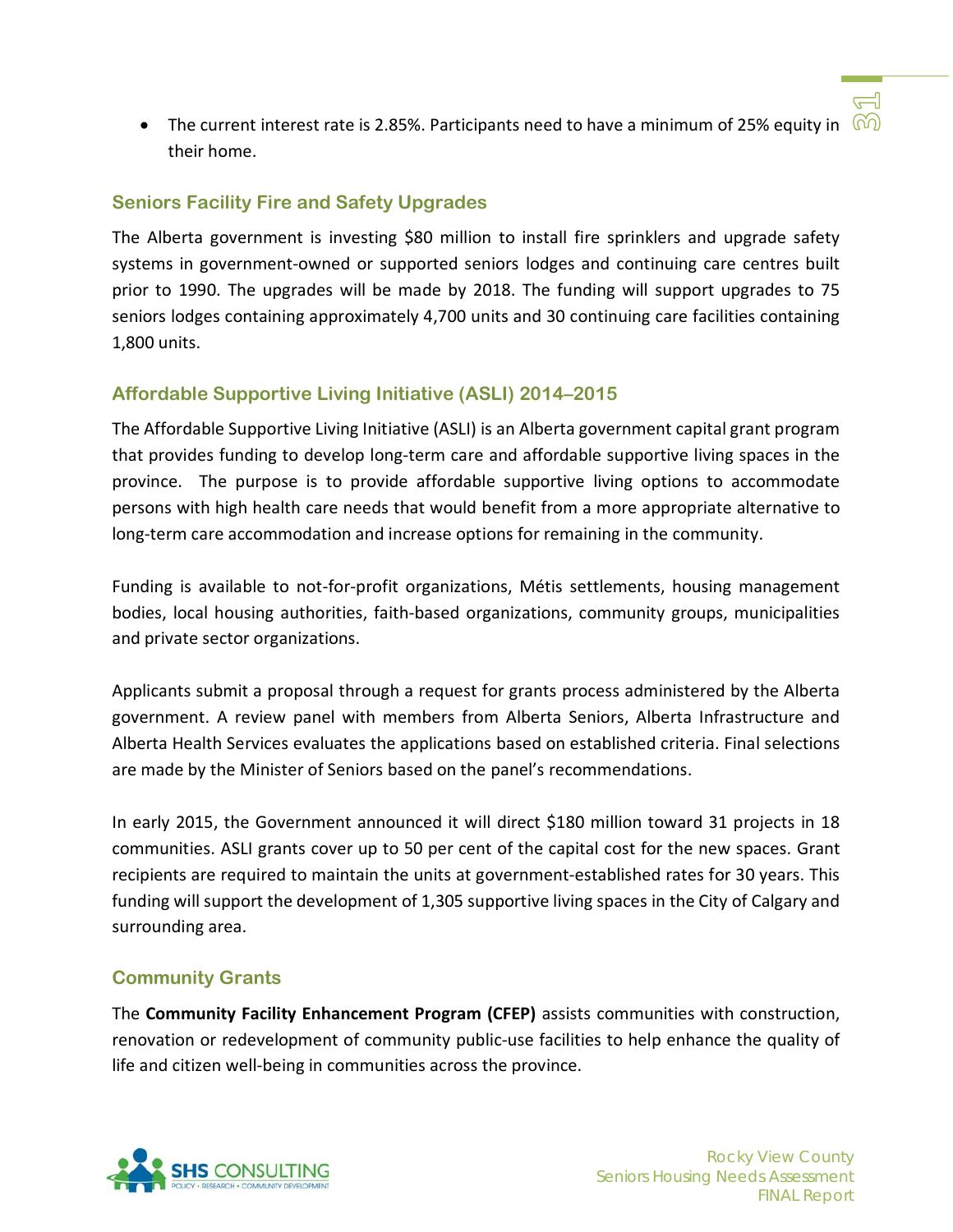

The **Community Initiatives Program (CIP)** provides funds to enhance and enrich community (C) initiatives throughout Alberta within a number of categories including:

- Project-Based Grants that provide financial assistance for community organizations for such things as equipment purchases, facility construction or renovation projects, hosting/travel/special events, new programs or special funding requests (i.e., disaster support) within Alberta.
- Community Operating Grants that provide financial assistance to registered non-profit organizations in Alberta to enhance the organization's ability to operate and deliver services to the community.

#### **Example – Mill Woods Seniors Activity Centre, Mill Woods, Alberta**

The Mill Woods Seniors Activity Centre (MWSAC) received a \$21,000 grant from the Alberta CIP to help fund its 'Aging Together' project which provides programs and services to meet the growing population of seniors in Mill Woods and South East Edmonton. The grant helped MWSAC move towards its goals of growing its membership, non-member program participants, and outreach service clients to reflect the diversity of Mill Woods.

#### **Federal Funding Programs**

#### **Enabling Accessibility Fund**

The Community Accessibility Stream of the Enabling Accessibility Fund administered by Employment and Social Development Canada (ESDC) is designed to provide funding to eligible recipients for projects which improve accessibility in communities across Canada. Projects may include:

- Renovating, retrofitting or constructing community facilities where programs and/or services are offered to people with disabilities;
- Retrofitting motor vehicles used as community-based transportation; and,
- Providing information and communications technologies to make them more accessible for the community.

Projects must be directly related to removing barriers and increasing accessibility for people with disabilities in Canadian communities. All projects must meet specific eligibility criteria, including support from the community. Eligibility is assessed on projects, recipients, costs, and activities.

The deadline for applications for 2015 is April 27, 2015. For the current Call for Proposals, a number of priorities were identified including enhancing access for seniors with disabilities, including structural modification projects that improve/ increase the accessibility of facilities which offer programs and/or provide services to seniors with disabilities to enable them to

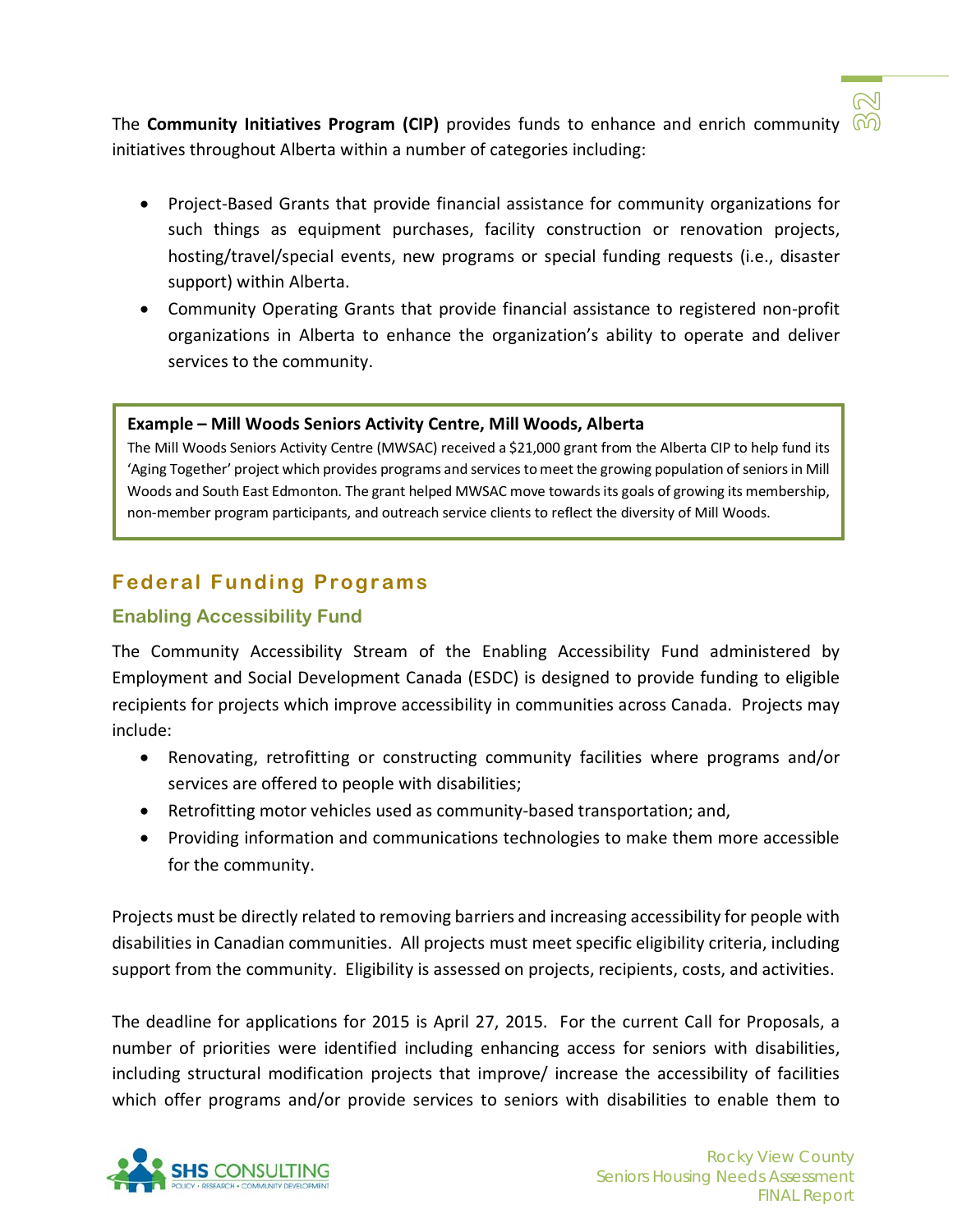participate in community life. Only projects related to the common areas of a facility or  $\widehat{N}$ residential complex are eligible for funding. For the current Call for Proposals, the project must have a maximum duration of 52 weeks (one year) and the total amount of funding requested from ESDC must not exceed \$50,000. In addition, contributions equal to or greater than 35% of the total eligible cost of the project must be provided through sources other than the federal government although both case and in-kind contributions will be accepted.

#### **New Horizons for Seniors Program (NHSP)**

This is a federal grants and contributions program which supports projects led or inspired by seniors who make a difference in the lives of others and in their communities. Projects must be address one or more of the following five program objectives:

- Promoting volunteerism among seniors and other generations;
- Engaging seniors in the community through the mentoring of others;
- Expanding awareness of elder abuse, including financial abuse;
- Supporting the social participation and inclusion of seniors; and,
- Providing capital assistance for new and existing community projects and/or programs for seniors.

Community-based projects under the NHSP which enable seniors to share their knowledge, skills and experiences with others and help communities increase their capacity to address local issues are eligible to receive up to \$25,000 per year per organization.

Eligible applicants include:

- Non-profit organizations
- Coalitions/ networks;
- Municipal governments;
- Research organizations and institutes;
- Educational institutes;
- Band/ tribal councils and other Aboriginal organizations;
- For-profit enterprises as long as the nature and intent of the proposed activity is noncommercial, does not generate profit and meets the objectives of the NHSP; and
- School boards/ school districts.

### **Other Potential Funding Sources**

#### **Social Impact Bonds (SIB)**

A social impact bond is a bond bought by investors who are interested in both a social and financial return. The investment capital is used to fund service providers, usually non-profit



ന്ത്ര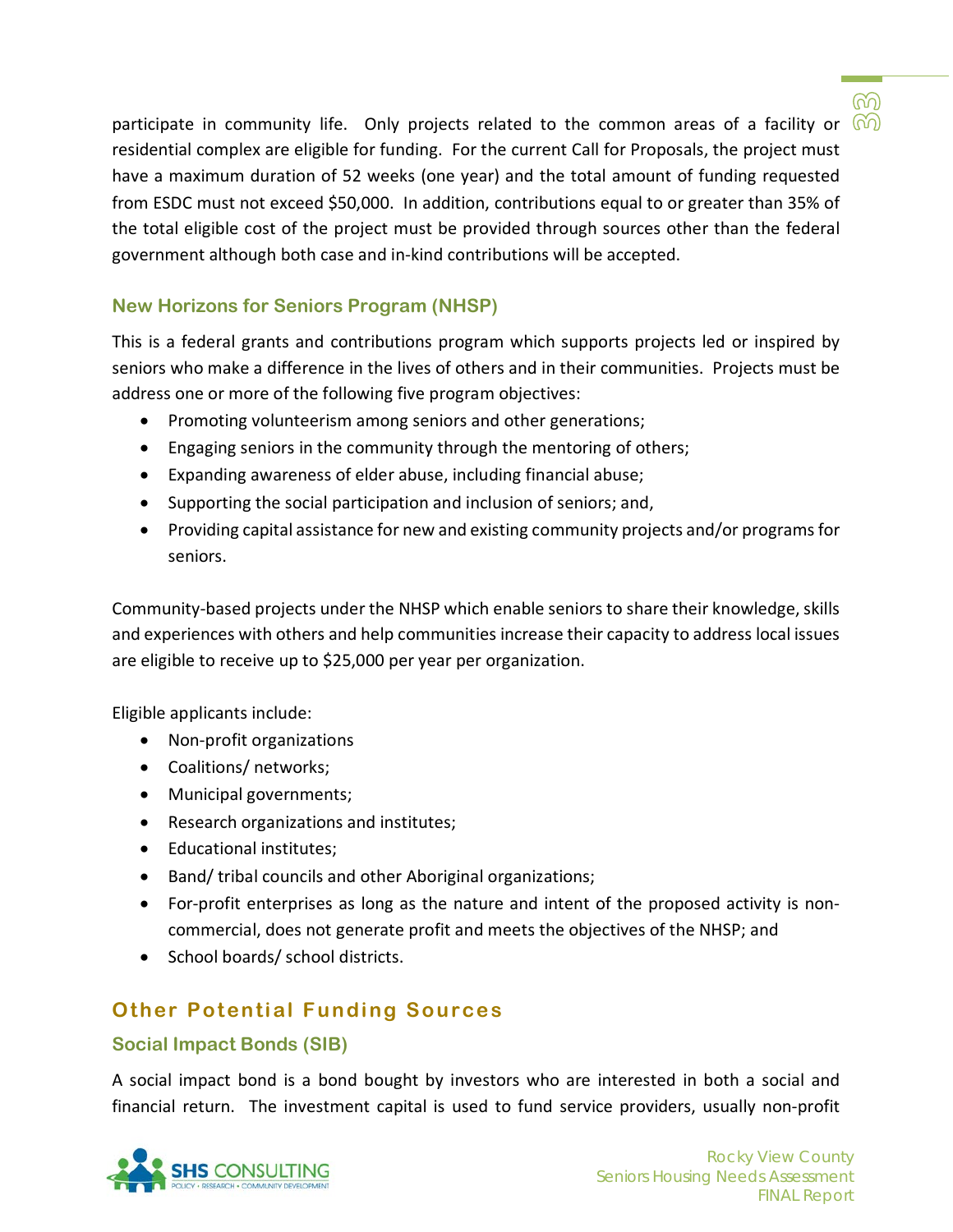

organizations, and the return on the bonds is determined by how successful the project is based  $\sqrt{10}$ on established outcome measures. The returns are paid out by governments based on what they save due to the program/ project. The SIB model would be useful for programs/ projects which would have the potential to put a dollar value on the social outcome by weighing the cost of prevention against the cost of remediation in the future.

One issue with this model is the need for a standard, reliable set of metrics to quantify social impacts which would be the basis for returns on investments. This must be decided by all stakeholders before the program is started. In addition, this model would benefit larger nonprofit organizations that have more capacity to undertake suitable initiatives. This model also puts pressure on non-profit organizations to bear even more responsibility for social programs that may have been the responsibility of governments in the past.

#### **Social Enterprise**

Social enterprise is a business engaging in the sale of goods and services to work toward a primarily social purpose. It is different from a conventional business in that its social mission is central to the business. In addition, it is unlike the work of a traditional non-profit organization because it directly engages in the market to provide a social benefit. The reasons for starting a social enterprise generally fit in three categories: "market, mission and money"<sup>[13](#page-36-0)</sup>. In general, a social enterprise is started to 1) fill a community need that the market does not meet such as providing jobs for individuals who face barriers to employment; 2) advance the mandate of an organization, such as utilizing current assets to provide services to a new group of clientele; and, 3) generate revenue to provide more control over services, create profits to support an organization's social mission, or diversity funding sources to improve financial stability. The benefits of a social enterprise go beyond the financial value of the goods and services it provides. It also generates positive social impact creating 'blended value'.

#### **Example – Namerind Housing Corporation, Regina, Saskatchewan**

Namerind evolved into a social enterprise as a result of changes in the funding environment in the federal and provincial levels. As a social enterprise, is has been able to reduce its reliance of external funding sources by investing in a range of revenue-generating activities in the community. As of 2014, it owns more than 270 homes and for-profit businesses in the Regina area. Profits from these are reinvested into initiatives that provide affordable housing.

Source[: https://www.cmhc-schl.gc.ca/en/inpr/afhoce/afhoce/afhostcast/afhoid/fite/soen/index.cfm](https://www.cmhc-schl.gc.ca/en/inpr/afhoce/afhoce/afhostcast/afhoid/fite/soen/index.cfm)

<span id="page-36-0"></span><sup>&</sup>lt;sup>13</sup> Enterprising Non-Profits (2005). Canadian Social Enterprise Guide.

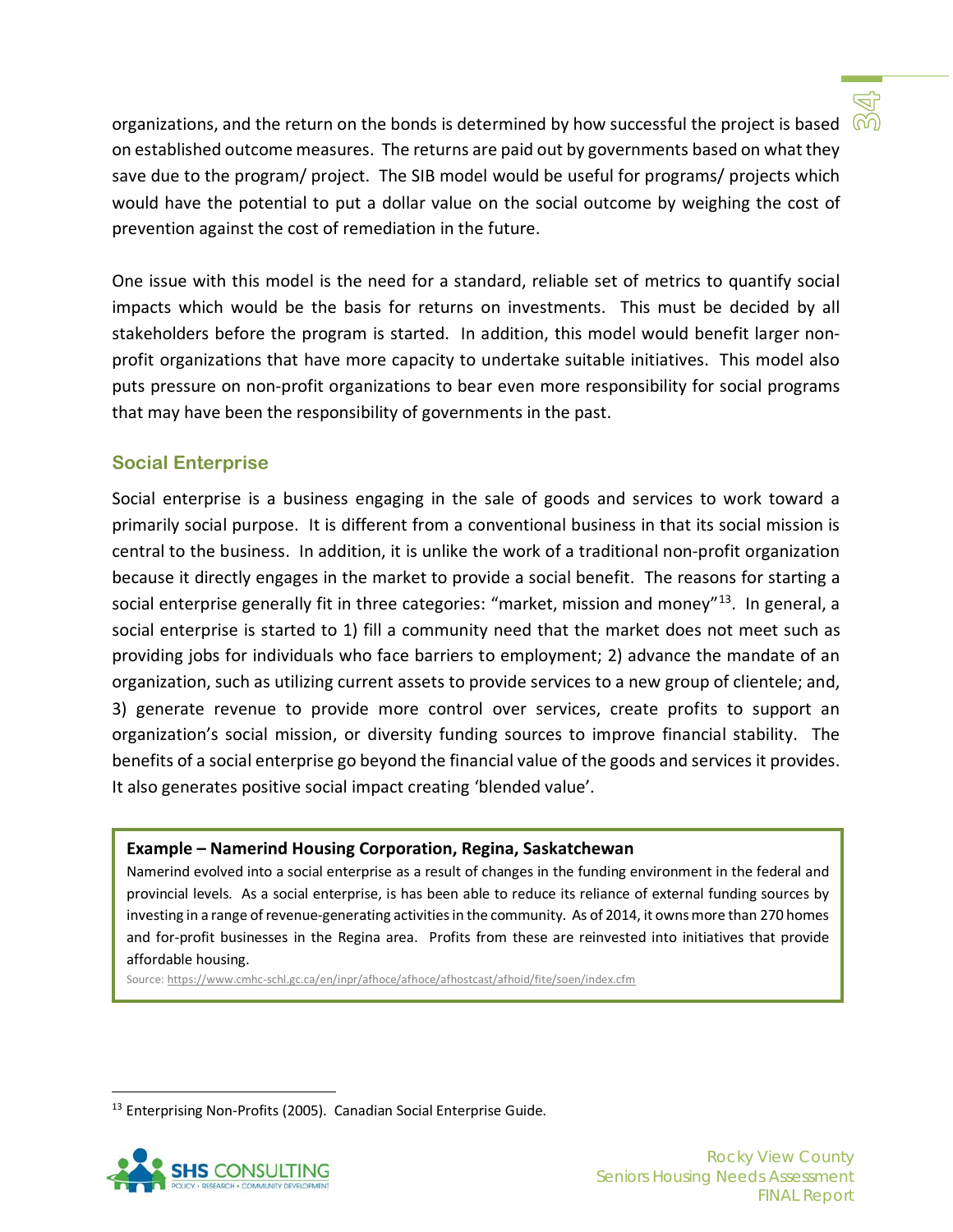#### **Housing Reserve Fund**



A housing reserve fund provides grants or loans for capital funding to assist in the development of affordable housing for individuals and families with low incomes. Fund sources may include cash-in-lieu contributions and contributions from a portion of development charges or property taxes.

#### **Example – Victoria Housing Reserve Fund**

The Victoria Housing Reserve Fund was established to provide grants for capital funding to assist in the development and retention of housing for households with no, low or moderate incomes to support community diversity and infrastructure and to facilitate the development of affordable rental housing.

Source:<http://www.victoria.ca/EN/main/community/sustainability/social/housing/victoria-housing-fund.html>

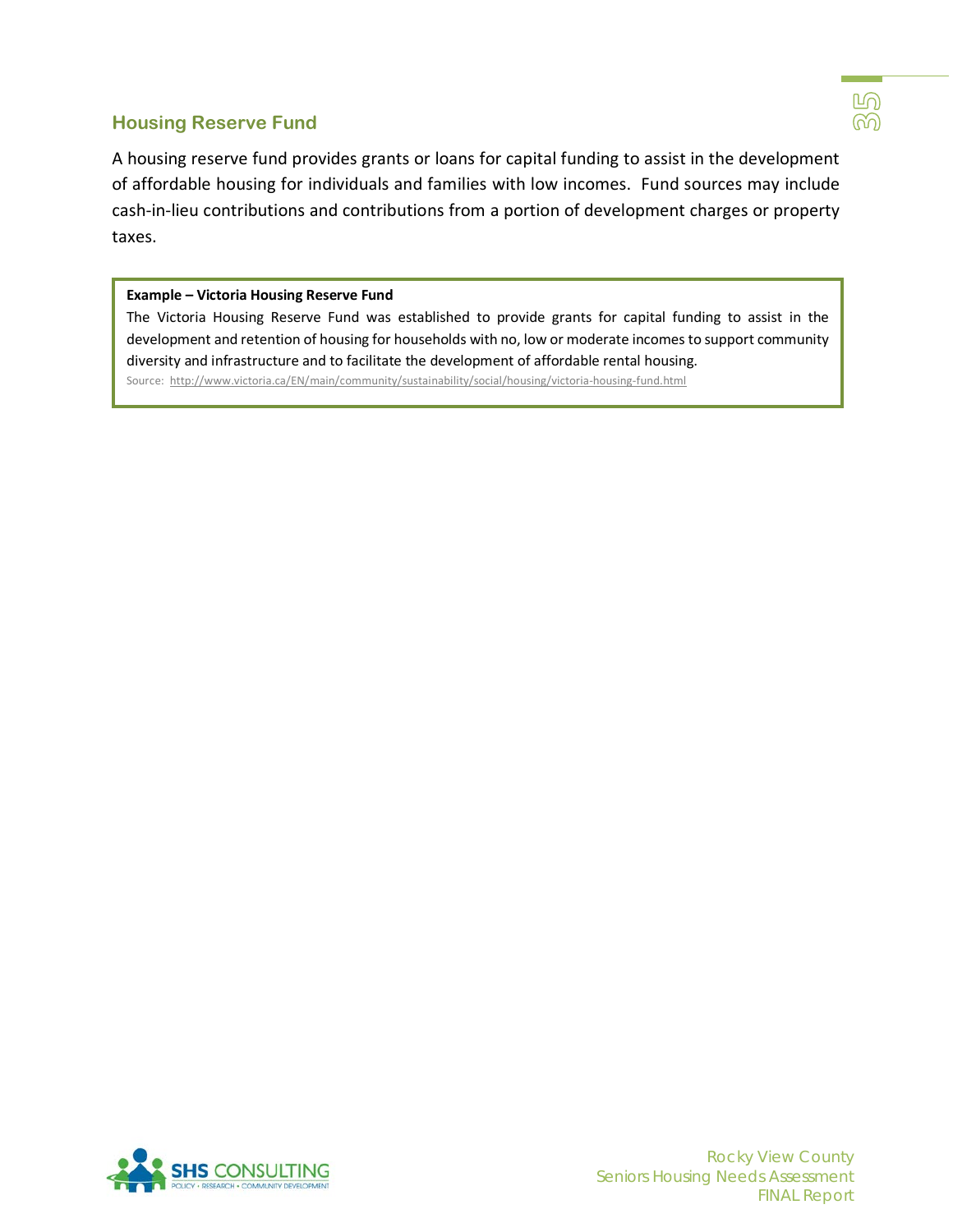<span id="page-38-0"></span>

This Appendix provides some case studies of programs and policies similar to the recommended actions.

#### **Caregiver Programs**

#### **In-Home Caregiver ReCharge Program, AbleLiving Services, Ontario**

The Caregiver ReCharge program provides caregivers with a break from caring for their loved ones by providing skilled substitute in-home care free of charge for eligible caregivers. Support services provided include assistance with activities of daily living (such as movement and transfers, dressing, and personal hygiene), instrumental activities of daily living (such as preparing meals, medication reminders, and light housekeeping), and companionship and safety and risk monitoring.

#### **Assistance for Home Renovations**

#### **Housing Opportunities for Edmonton (HOPE) Program, Edmonton, Alberta**

HOPE is a new home repair program for qualifying homeowners to help bring their homes to a minimum standard of health and safety relating to plumbing, heating, electrical, structural, fire safety, disability modifications and energy efficiency. The program provides one-time conditional grant assistance on a first-come-first-served basis, up to a maximum of \$20,000 per qualifying applicant. HOPE applicants must own and occupy their homes. Eligible applicants' household income must fall within the Maximum Income by Household Size guidelines as defined by the Cornerstones II Program Guidelines (and based on information provided by Statistics Canada) and the 2013 assessed home value of the property must be no more than \$400,000.

#### **B.C. Seniors Home Renovation Tax Credit**

The B.C. seniors home renovation tax credit assists individuals 65 and over with the cost of certain permanent home renovations to improve accessibility or help a senior be more functional or mobile at home. It is a permanent, refundable personal income tax credit for seniors and family members who live with them. To be eligible, the property must be the applicant's principal residence. The maximum amount of the credit is \$1,000 per tax year and is calculated as 10% of the qualifying renovation expense (maximum \$10,000 in expenses). The renovation or alteration must help a senior with an impairment by:

- Improving access to the home or land
- Improving mobility and functions within the home or land, or
- Reducing the risk of harm within the home or land



(ശ) ൡ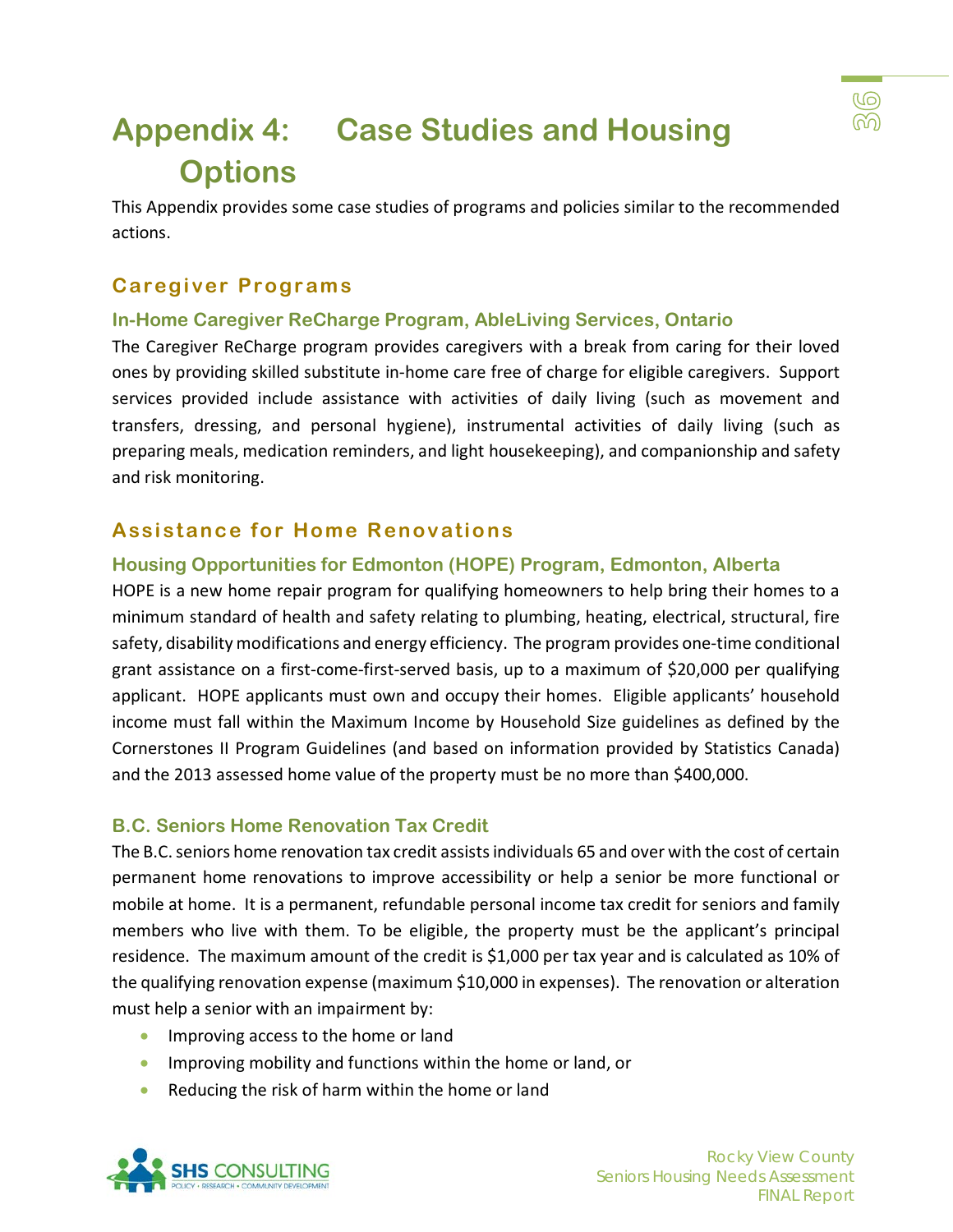#### **Housing Options**

The following models may be more appropriate for the Rocky View County context. Moving forward, proponents of seniors housing options may want to consider the following models.

#### **Shared Ownership**

This model would be a good option for independent seniors with low incomes but who would like to be homeowners. It would also be a good option to address isolation, which is one of the issues for seniors living in rural areas, particularly for those who can no longer drive. It also meets the identified need of many seniors in the County for low level supports, such as help with housekeeping. This model also facilitates aging in place as home care can be brought in as residents' needs change. It also helps increase efficiencies with regard to service provision as personal support workers can provide services to several individuals at the same location. This model can be applied to a larger existing home either within or in close proximity to a hamlet. It would not require significant investments in infrastructure and may even be able to use already existing infrastructure due to its smaller scale. The home can also be expanded to be a hub for support service provision for seniors in the surrounding area. One other advantage of this model is that it may be implemented without funding from senior levels of government. As such, the proponents would have more control over eligibility criteria.

#### **Cluster Housing/ Village Community/ Retirement Community**

Survey and focus group participants expressed a preference for this model, particularly one with small, single-storey villas for rent or ownership and with some light supports, such as help with housekeeping and yard maintenance. While the preference would be for an all-senior project, the cluster housing/ village community model also provides an opportunity for a mixed-age development. There is also an opportunity for a mix of housing types, such as a mix of small bungalows or single-storey attached dwellings as well as apartments in a low-rise building.

One issue with this model is the need for significant infrastructure investment. The project would also need to be near a hamlet, town or city otherwise accessibility to services and amenities would be an issue, particularly as residents age and their care needs change. On the other hand, if the project is located in close proximity to services and amenities, then there are opportunities for synergies related to service provision. Another opportunity is the ability of the model to retain the rural character of the community, which would be a draw for many seniors in the area as well as those from outside the County who are looking for a more rural lifestyle. There is also an opportunity to develop a certain proportion of the homes as affordable rental or ownership homes for seniors with lower incomes. To be successful, the project would have to offer some support services with the option of expanding those support services as residents' needs change.

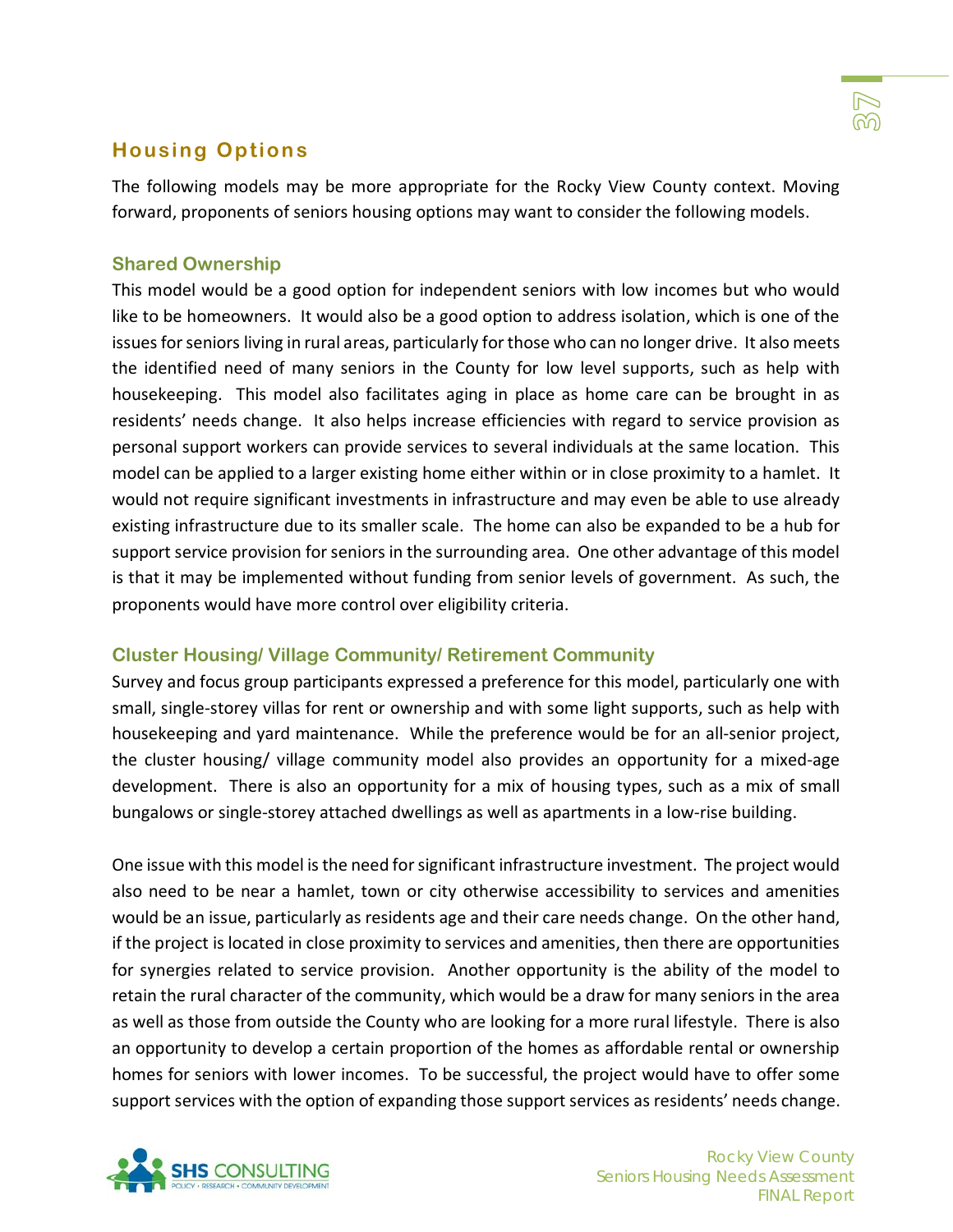The location is also important and should be within or in very close proximity to a full service  $\widehat{N}$ hamlet or an adjacent municipality with services.

#### **Home Care and Increasing Accessibility**

In addition to building seniors housing, the County should also focus on ensuring the availability of home care and increasing the accessibility of existing homes, particularly as the largest proportion of the seniors population in the County is within the 65-74 age range and many of these seniors are still independent and can still remain in their own homes. Initiatives focused on home renovations to increase accessibility and the provision of support services, including light supports should be considered. There are also opportunities to encourage and facilitate the development of social enterprises which supplement the higher level of supports provided by Alberta Health Services as well as the support services currently being provided by community agencies. These would include expanding accessible transportation services and providing light supports such as help with housekeeping, meal preparation and yard maintenance. These initiatives would be appropriate in all areas of the County.



Rocky View County Seniors Housing Needs Assessment FINAL Report

ඟ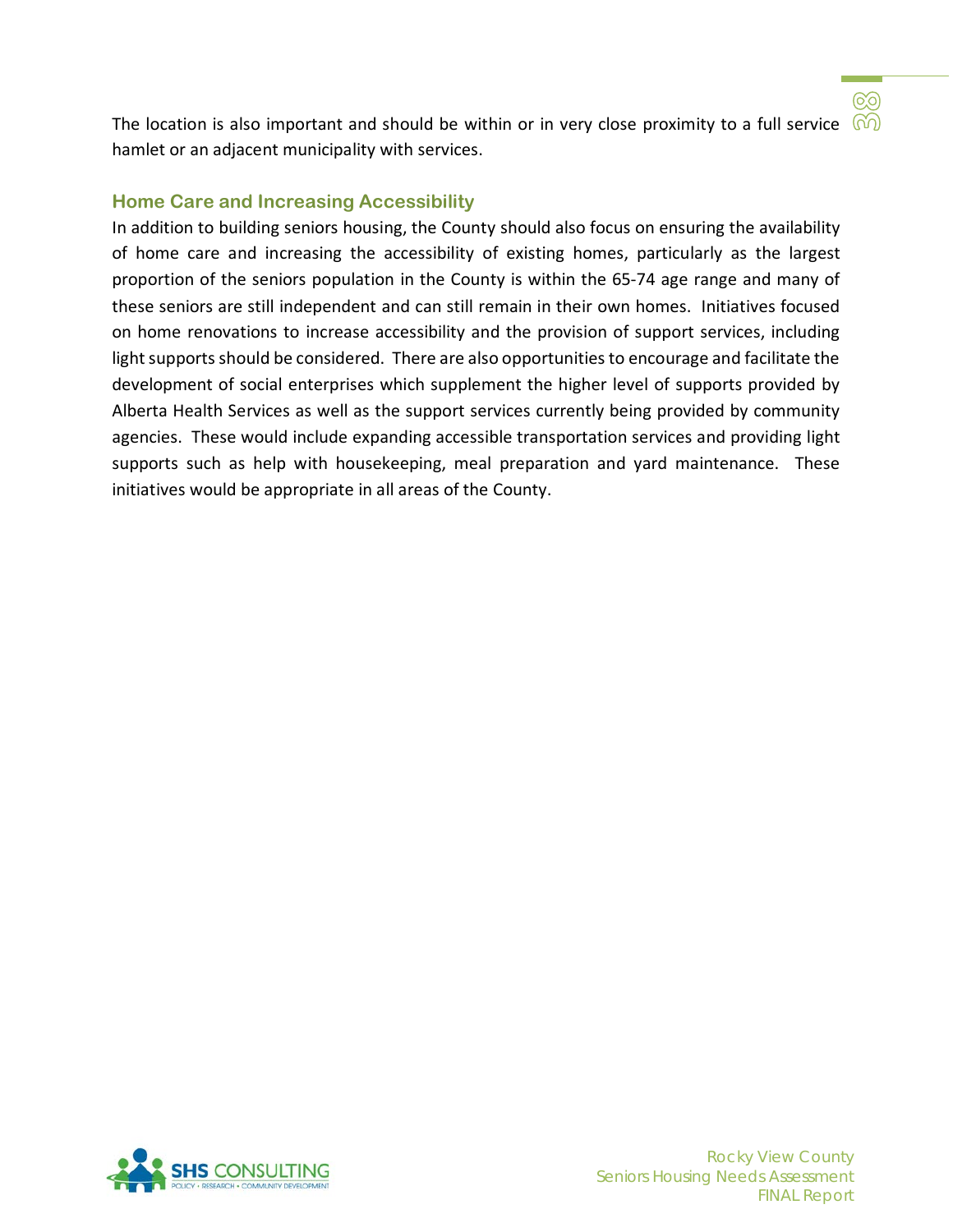

# <span id="page-41-0"></span>**Appendix 5: Engaging Stakeholders**

As previously mentioned, the provision of seniors housing and support services cannot be the sole responsibility of one agency. Meeting the identified needs would only be possible through collaborations and partnerships among different stakeholders, including the private sector, nonprofit sector, the three levels of government, and County residents. Engaging these stakeholders to be more involved in meeting the identified needs is essential and can be achieved through a number of activities including an ongoing education campaign and annual events to facilitate learning and networking. Sharing the results of this needs assessment with the private and nonprofits sectors as well as residents in general will also assist in engaging stakeholders in this process.

#### **Community Acceptance**

Community acceptance, and conversely community opposition to projects, can be important supports or roadblocks to the development of seniors housing in the County. Opposition to projects can affect the length of the approval process and development, potentially impacting costs but also fostering negative associations or feelings. In some cases, community opposition may result in some projects being abandoned. As such, it is vital to recognize the importance of community involvement in proposed projects.

The phenomenon of "not-in-my-backyard" or "NIMBY" can be an issue in many types of developments, but particularly for affordable and/or innovative developments. In many cases, the opposition is driven by unfounded fears, usually fed by erroneous assumptions, misconceptions, a lack of information, as well as concerns for community safety and property values. A CMHC study on gaining community acceptance found that open communications beginning in the early stages and continuing throughout the project is vital to addressing NIMBYism. In addition, developing relationships with local politicians, a clear plan, and the understanding of the community process were important elements to success.

There is a growing wealth of research and tools to help address NIMBY myths. For example, the Wellesley Institute looked at several supportive housing projects in the City of Toronto and found that residents actually helped the local economy as they tended to show within the community. Other useful strategies for gaining community acceptance include:

#### **Communication**

The key to a successful project is open and honest communication with neighbourhood residents, municipal officials and the media. The purpose is to:

• Demonstrate the value of the project